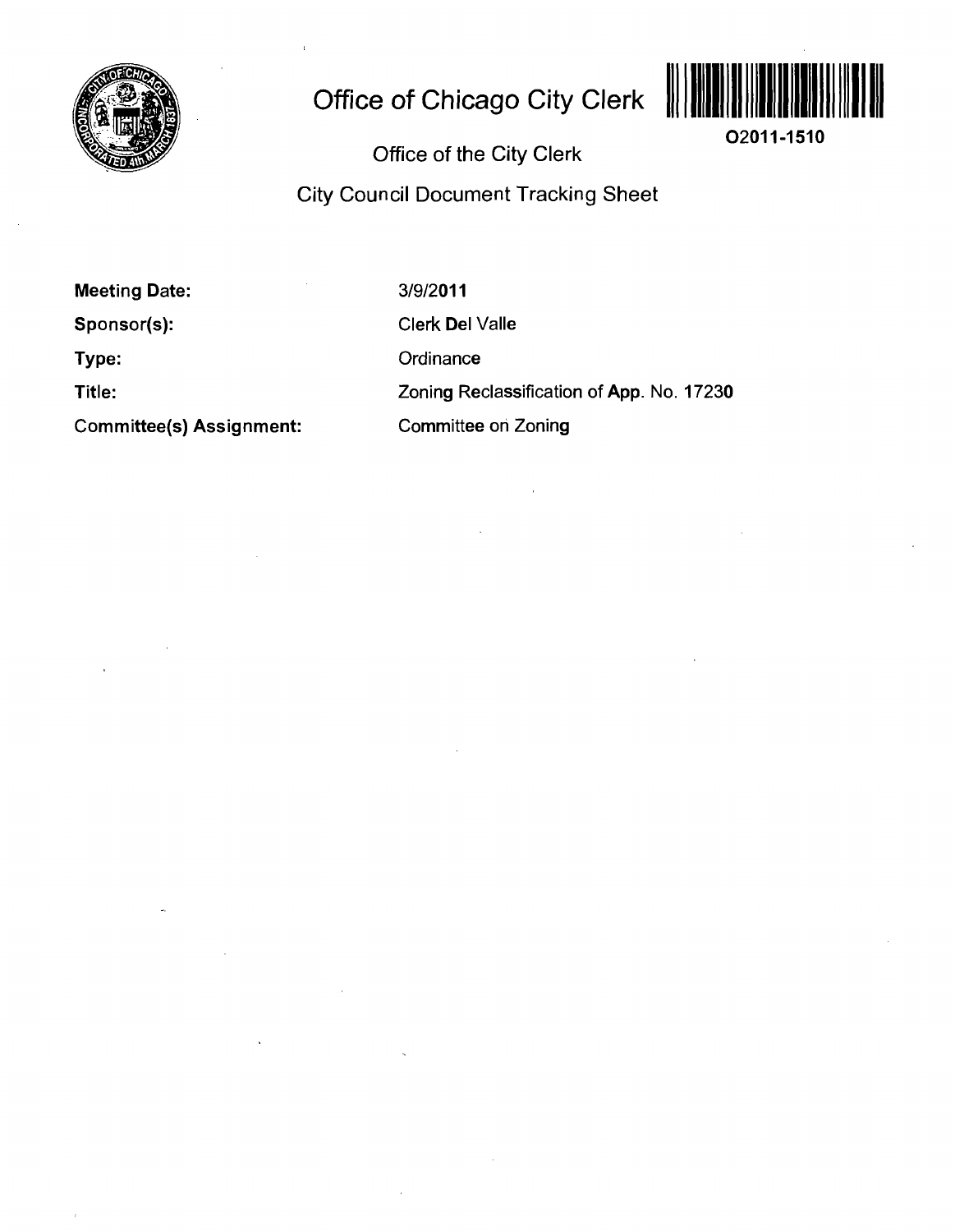$#17230$  $7,9 - 11$ 

 $\frac{1}{2}$ 

### CITY OF CHICAGO

### APPLICATION FOR AN AMENDMENT TO THE CHICAGO ZONING ORDINANCE

### 1. ADDRESS of the property Applicant is seeking to rezone:

|    | 1601 North Milwaukee                                                                                                                                                                                                                                                                |  |  |  |  |
|----|-------------------------------------------------------------------------------------------------------------------------------------------------------------------------------------------------------------------------------------------------------------------------------------|--|--|--|--|
| 2. | Ward Number that property is located in: 32                                                                                                                                                                                                                                         |  |  |  |  |
| 3. | APPLICANT 1601 North Milwaukee Property LLC                                                                                                                                                                                                                                         |  |  |  |  |
|    | <b>ADDRESS</b><br>540 West Madison Street                                                                                                                                                                                                                                           |  |  |  |  |
|    | <b>CITY</b><br>STATE Illinois ZIP CODE<br>Chicago<br>60661                                                                                                                                                                                                                          |  |  |  |  |
|    | <b>PHONE</b><br>CONTACT PERSON David Nelson<br>312.542.3161                                                                                                                                                                                                                         |  |  |  |  |
| 4. | NO<br>Is the applicant the owner of the Property? YES<br>$\mathbf{X}$<br>If the applicant is not the owner of the property, please provide the following information<br>regarding the owner and attach written authorization from the owner allowing the<br>application to proceed. |  |  |  |  |
|    | <b>OWNER</b>                                                                                                                                                                                                                                                                        |  |  |  |  |
|    | <b>ADDRESS</b>                                                                                                                                                                                                                                                                      |  |  |  |  |
|    | <b>CITY</b><br><b>STATE</b><br><b>ZIP CODE</b>                                                                                                                                                                                                                                      |  |  |  |  |
|    | <b>PHONE</b><br><b>CONTACT PERSON</b>                                                                                                                                                                                                                                               |  |  |  |  |
| 5. | If the Applicant/Owner of the property has obtained a lawyer as their representative for the<br>rezoning, please provide the following information:                                                                                                                                 |  |  |  |  |
|    | ATTORNEY Edward J. Kus / Shefsky & Froelich                                                                                                                                                                                                                                         |  |  |  |  |
|    | <b>ADDRESS</b><br>111 East Wacker Drive, Suite 2800                                                                                                                                                                                                                                 |  |  |  |  |
|    | <b>STATE</b><br>Illinois<br>CITY Chicago<br><b>ZIP CODE</b><br>60601                                                                                                                                                                                                                |  |  |  |  |
|    | <b>PHONE</b><br>312.836.4080<br><b>FAX</b><br>312.275.7586                                                                                                                                                                                                                          |  |  |  |  |
|    | $\mathbf{I}$                                                                                                                                                                                                                                                                        |  |  |  |  |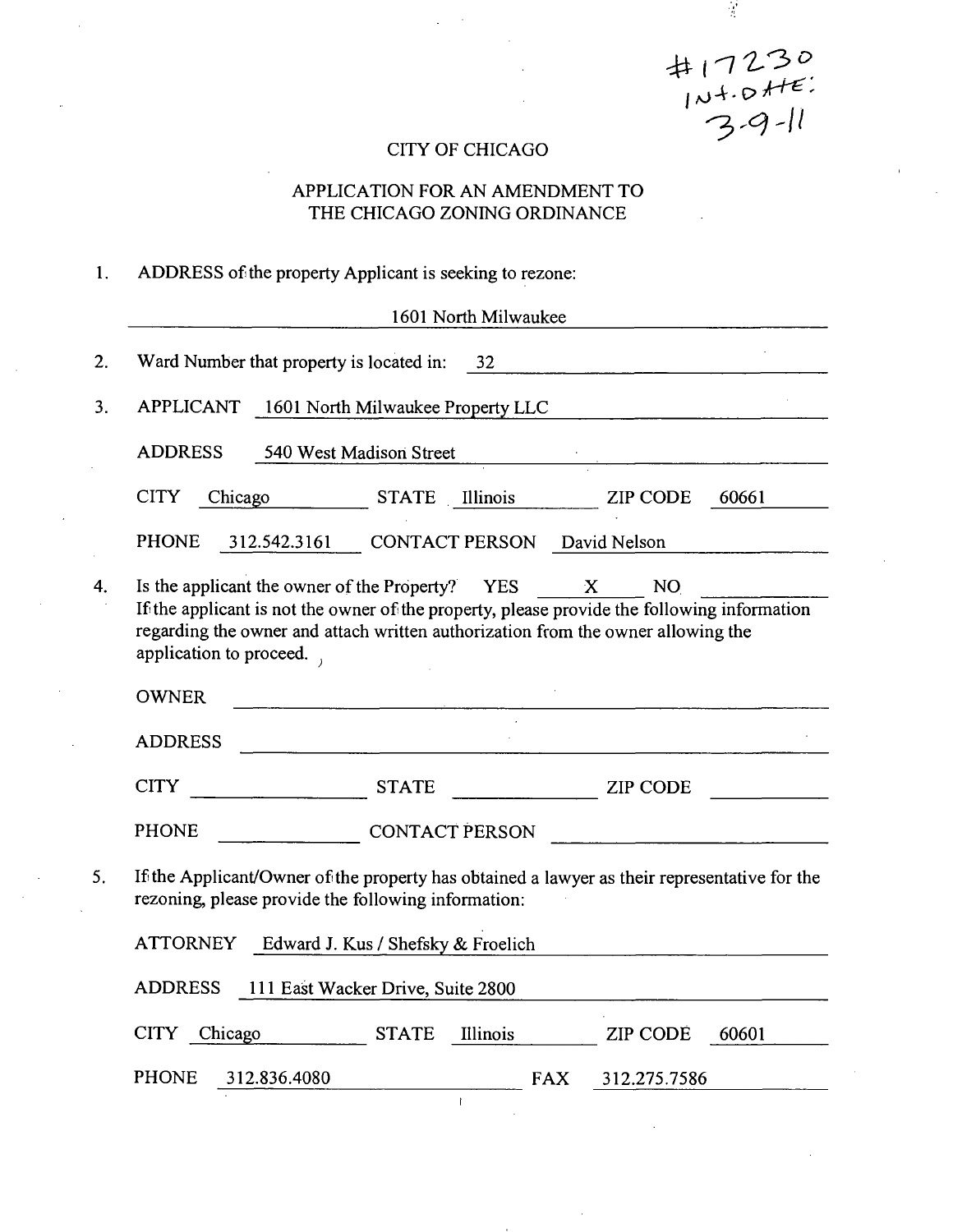#### **ORDINANCE**

### **BE IT ORDAINED BY THE CITY COUNCIL OF THE CITY OF CHICAGO:**

SECTION 1. Title 17 of the Municipal Code of Chicago, the Chicago Zoning Ordinance, is hereby amended by changing all of the M1-2, Limited Manufacturing/Business Park District symbols and B3-2, Community Shopping District symbols as shown on Map No. 5-H in the area generally bounded by:

A line 211.76' north by northwest of the corner intersection of North Damen Avenue, West North Avenue and North Milwaukee Avenue extended perpendicular from North Milwaukee Avenue; the alley next north and east lying parallel to North Milwaukee Avenue; North Damen Avenue; and North Milwaukee Avenue

to those of a 83-2, Community Shopping District.

SECTION 2. This ordinance takes effect after its passage and approval.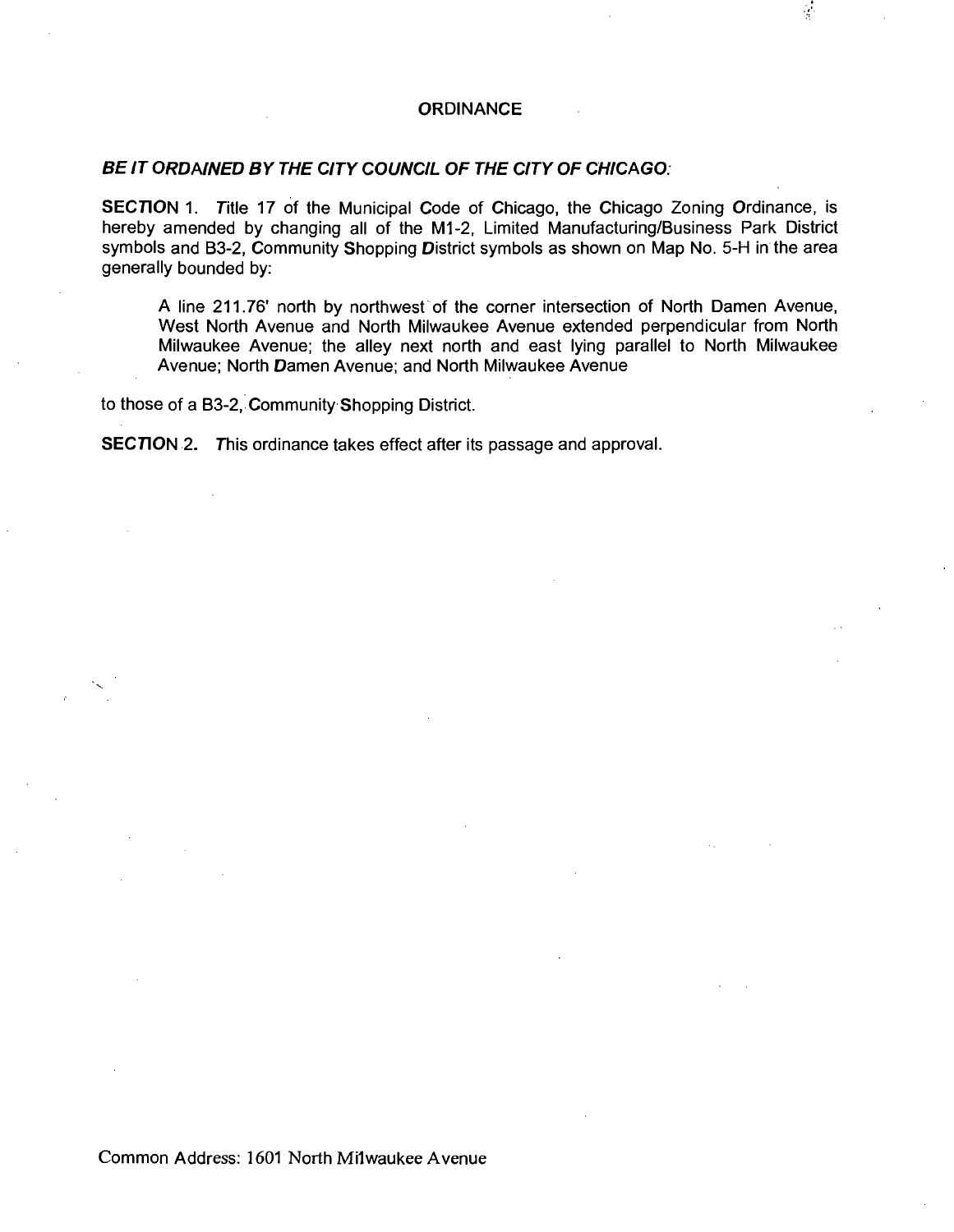Ifthe applicant is a legal entity (Corporation, LLC, Partnership, etc.) please provide the 6. names of all owners as disclosed on the Economic Disclosure Statements.

 $\frac{1}{2}$ 

|     | DRW Real Estate hivestments LLC                                                                                                                                                                                                             |  |  |  |  |
|-----|---------------------------------------------------------------------------------------------------------------------------------------------------------------------------------------------------------------------------------------------|--|--|--|--|
|     | DRW Holdings LLC                                                                                                                                                                                                                            |  |  |  |  |
|     |                                                                                                                                                                                                                                             |  |  |  |  |
|     |                                                                                                                                                                                                                                             |  |  |  |  |
|     |                                                                                                                                                                                                                                             |  |  |  |  |
|     |                                                                                                                                                                                                                                             |  |  |  |  |
| 7.  | On what date did the owner acquire legal title to the subject property? June 2010                                                                                                                                                           |  |  |  |  |
| 8.  | Has the present owner previously rezoned this property? If Yes, when?                                                                                                                                                                       |  |  |  |  |
|     | <b>NO</b>                                                                                                                                                                                                                                   |  |  |  |  |
|     |                                                                                                                                                                                                                                             |  |  |  |  |
| 9.  | <b>Present Zoning District</b><br>$MI-2 & B3-2$<br><b>Proposed Zoning District</b><br>$B3-2$                                                                                                                                                |  |  |  |  |
| 10. | Lot size in square feet (or dimensions)<br>16,710 Square Feet – Irregularly Shaped                                                                                                                                                          |  |  |  |  |
| 11. | Current Use of the property<br>Existing building is vacant.                                                                                                                                                                                 |  |  |  |  |
| 12. | Reason for rezoning the property<br>To establish a single zoning classification on the                                                                                                                                                      |  |  |  |  |
|     | property and to use the existing building for retail uses.                                                                                                                                                                                  |  |  |  |  |
| 13. | Describe the proposed use of the property after the rezoning. Indicate the number of<br>dwelling units; number of parking spaces; approximate square footage of any commercial<br>space; and height of the proposed building. (BE SPECIFIC) |  |  |  |  |
|     | The property will be used for retail uses. The existing building contains 15,500 square                                                                                                                                                     |  |  |  |  |
|     | feet and will remain as is. There is an adjacent parking lot for approximately 12 cars.                                                                                                                                                     |  |  |  |  |
|     | The height of the building is approximately 42 feet. There are no dwelling units.                                                                                                                                                           |  |  |  |  |
| 14. | On May 14 <sup>th</sup> , 2007, the Chicago City Council passed the Affordable Requirements Ordinance<br>$(ADO)$ that requires an either fordable bouging units and financial contribution if reaidertial                                   |  |  |  |  |

(ARO) that requires on-site affordable housing units or a financial contribution if residential housing projects receive a zoning change under certain circumstances. Based on the lot size of the project in question and the proposed zoning classification, is this project subject to the Affordable Requirements Ordinance? (See Fact Sheet for more information)

 $YES$  NO  $X$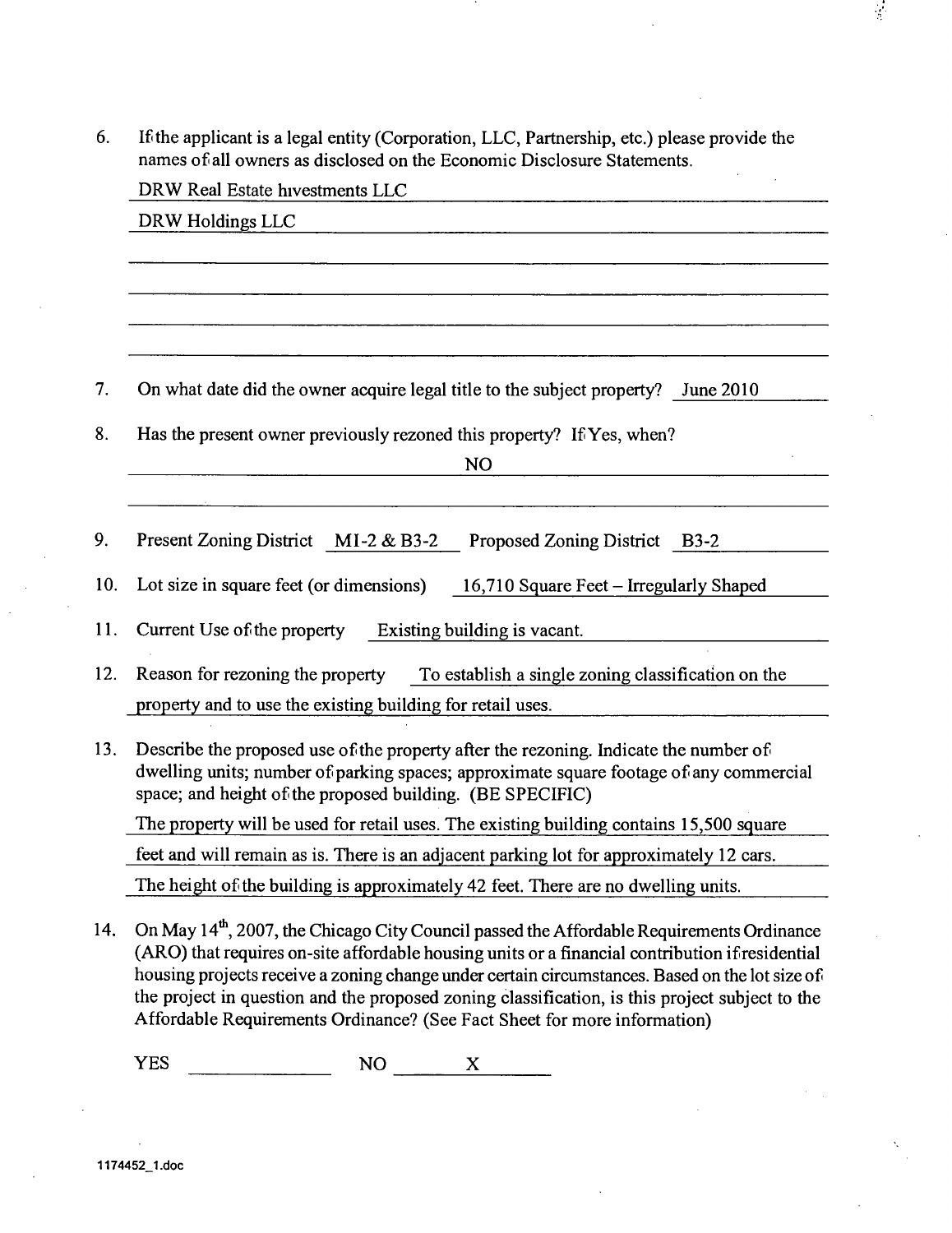#### COUNTY OF COOK STATE OF ILLINOIS

David B. Nelson, being first duly swom on oath, states that all of the above statements and the statements contained in the documents submitted herewith are tme and correct.

Signature of W blfcant

 $\mathcal{A}$ 



 $\mathbf{I}$ 

Date of Introduction: 

File Number:

Ward: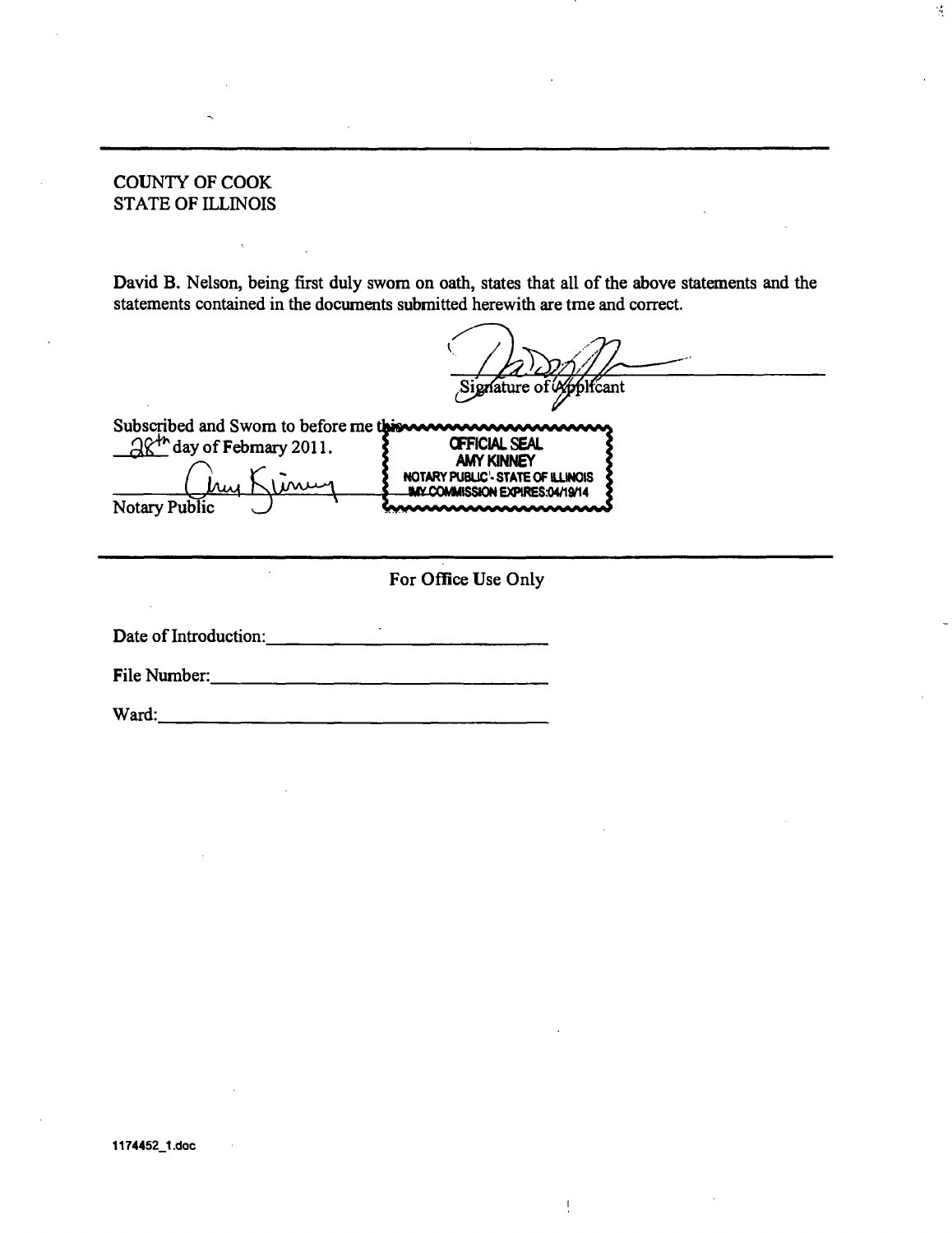#### March 2, 2011

Honorable Daniel S. Solis Chairman Committee on Zoning 121 North LaSalle Street Room 304, City Hall Chicago, Illinois 60602

The undersigned, Edward J. Kus, being first duly swom on oath, deposes and states the following:

The undersigned certifies that the notice requirements of Section 17-13-0107 of the Chicago Zoning Ordinance were complied with on or about March 2, 2011, by causing written notice to be sent by first class mail, to such property owners who appear to be the owners of all property within 250 feet in each direction of the lot line of the subject property, exclusive of public roads, streets, alleys and other public ways.

The undersigned certifies that the notice contained the address of the property which is the subject of the application; a statement of the intended use of the property; the name and address of the applicant; and a statement that an application for a change in zoning will be filed on or about March 9, 2011.

The undersigned certifies that the applicant has made a *bona fide* effort to determine the addresses of the parties to be notified under Section 17-13-0107-A of the Chicago Zoning Ordinance and that the accompanying list of names and addresses of surrounding property owners within 250 feet of the subject site is a complete list containing the names and addresses of the people to whom notice was sent.

Edward J. Kus Attomey for the Applicant

Subscribed and swom to before me this  $\lambda$  day of March 2011.

Notary Public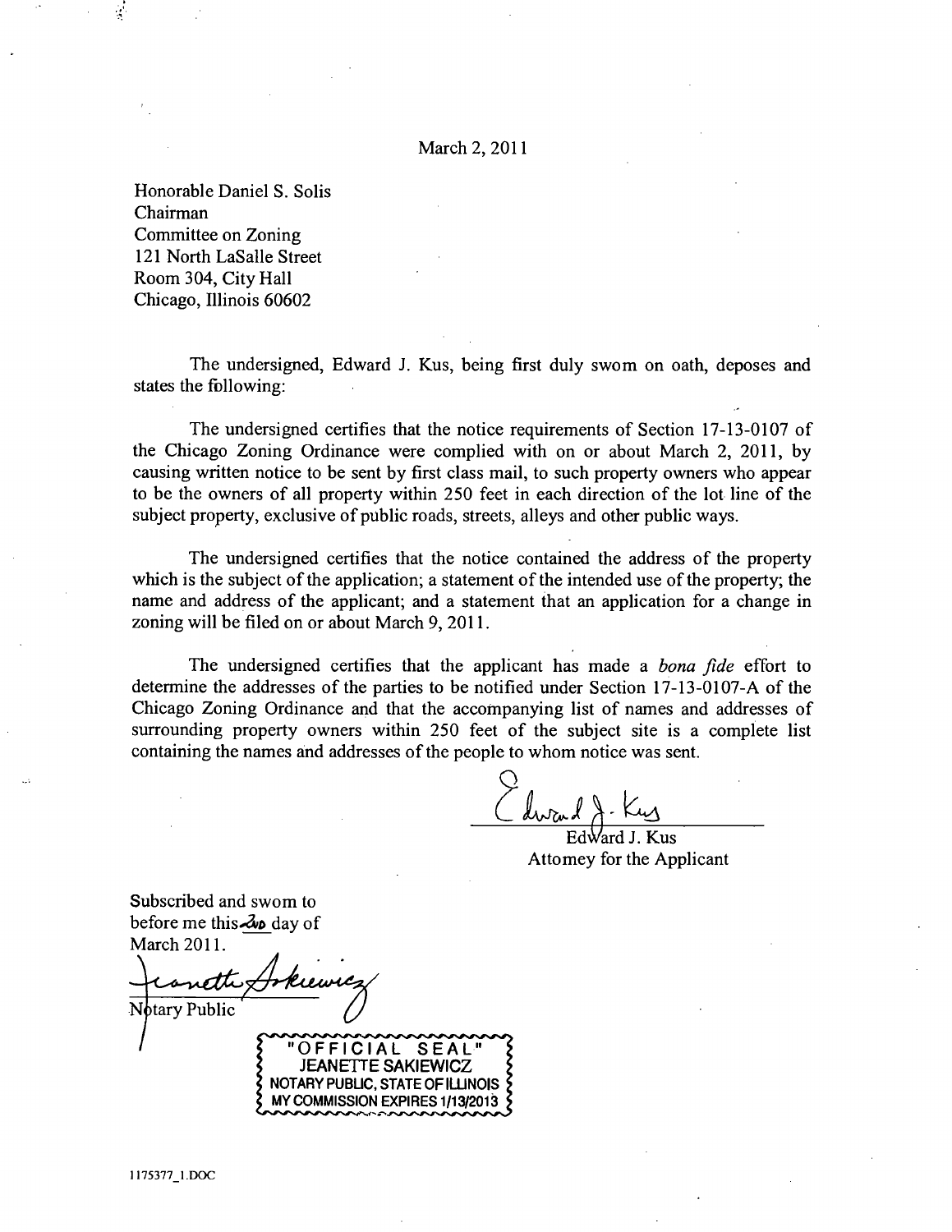

 $\mathcal{L}$ 

111 E. Wacker Drive, Suite 2800 Chicago, Illinois 60601-3713

Tel 312.527.4000 Fax 312.527.4011 . \_ www.shefskylaw.com

March 2, 2011

Dear Sir or Madam:

In accordance with the requirements for an Amendment to the Chicago Zoning Ordinance, please be informed that on or about March 9, 2011, an application for an Amendment to the Chicago Zoning Ordinance will be filed on behalf of the Applicant, 1601 North Milwaukee Property LLC, for the property commonly known as 1601 North Milwaukee Avenue.

The Applicant is requesting a rezoning of the property in order to establish a single zoning classification. The property is currently split-zoned with B3-2, Community Shopping District and Ml-2, Limited Manufacturing/Business Park District zoning classifications. The Applicant is seeking to rezone the entire property to the B3-2 District, in order to accommodate retail uses in the building and to make it consistent with the surrounding zoning classifications. The existing building, which has been vacant for over two years, will be renovated'and remain in place.

The contact information for the Applicant is as follows: 1601 North Milwaukee Property LLC, 540 West Madison Street, Suite 2500, Chicago, Illinois 60661.

Please note that your property is not being rezoned. The Applicant is required by law to send this notice to you because you own property within 250 feet of the subject site.

Questions about this notice may be directed to the Applicant's attomey, Edward J. Kus, at (312) 836-4080, at Shefsky & Froelich Ltd., Ill East Wacker Drive, Suite 2800, Chicago, Illinois 60601.

Very tmly yours,

SHEFSKY & FROELICH, LTD.

Edward J. Kus

Edward J. Kus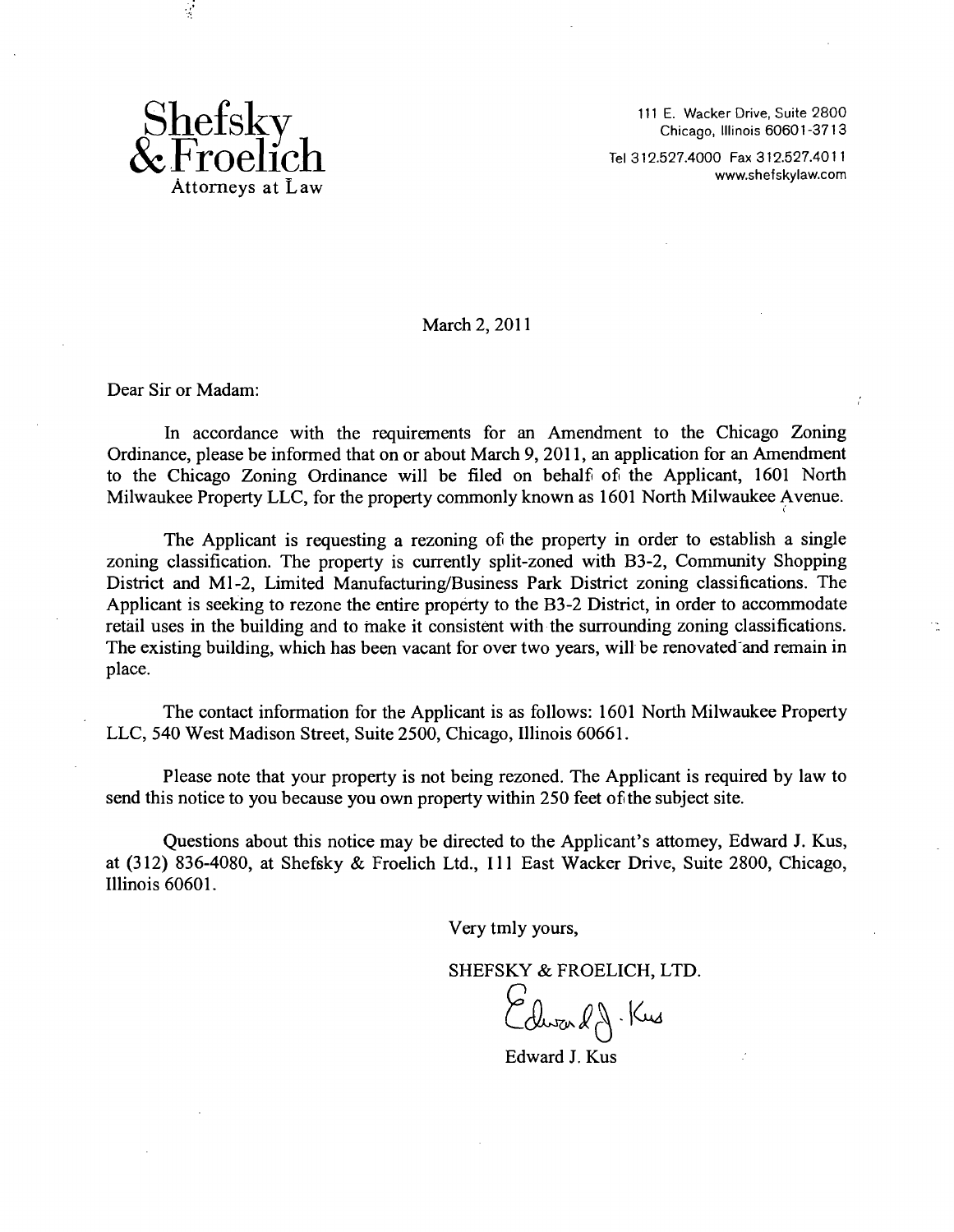### **CITY OF CHICAGO ECONOMIC DISCLOSURE STATEMENT AND AFFIDAVIT**

 $\sqrt{5}$ <sup> $\sqrt{0}$ </sup>

#### **SECTION I -- GENERAL INFORMATION**

**A. Legal name of the Disclosing Party submitfing this EDS. Include d/b/a/ if applicable:** 

1601 NORTH MILWAUKEE PROPERTY LLC

Check ONE of the following three boxes:

**Indicate whether the Disclosing Party submitting this EDS is:** 

- **1. M the Applicant OR**
- **2. [ ] a legal entity holding a direct or indirect interest in the Applicant. State the legal name ofthe Applicant in which the Disclosing Party holds an interest: OR**
- **3. [ ] a legal entity with a right of control (see Section II.B.l.) State the legal name of the entity in**  which the Disclosing Party holds a right of control: <u>\_\_\_\_\_\_</u>

| B. Business address of the Disclosing Party: $5\frac{1}{9}$ W. MADISIN ST. |                       |
|----------------------------------------------------------------------------|-----------------------|
|                                                                            | $CHICAlso = IL 60661$ |

*C. Telephone: 312 · 542 · 3161* Fax: 311 · 526 · 5761 Email: <u>Anelson G Arw. com</u>

*D.* Name of contact person: DAVID NELSON

**E. Federal Employer Identification No. (if you have one):** 

**F. Brief description of contract, transaction or other undertaking (referred to below as the "Matter") to**  which this EDS pertains. (Include project number and location of property, if applicable):

REZONING OF 16OI NORTH INIL WAUKEE AVENUE

*G.* Which City agency or department is requesting this EDS?  $\beta$ UREAO af  $2\alpha r$  $\theta$   $\neq \beta$ 

**Ifthe Matter is a contract being handled by the City's Department of Procurement Services, please complete the following:** 

**Specification # and Contract #**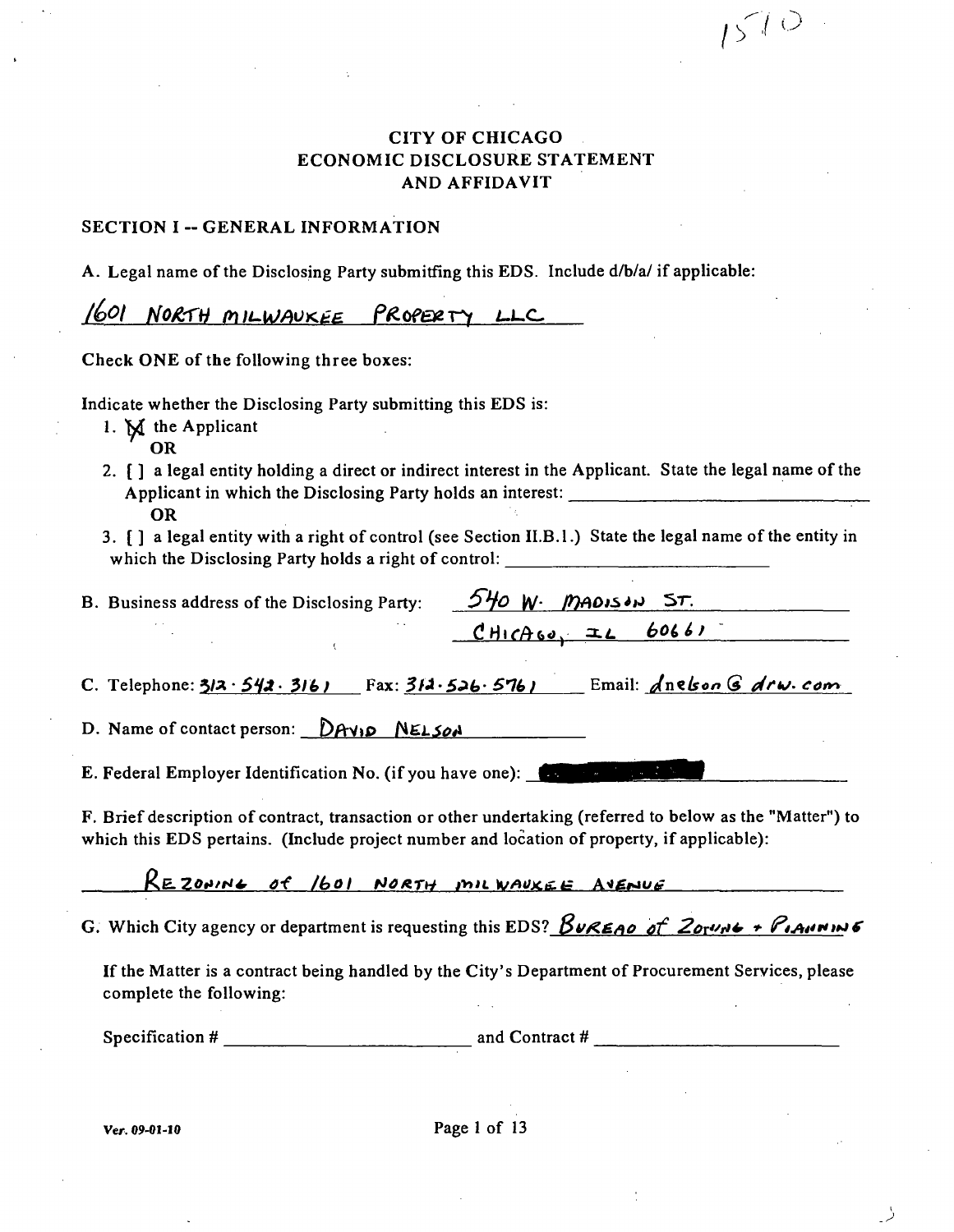#### SECTION II - DISCLOSURE OF OWNERSHIP INTERESTS

#### A. NATURE OF THE DISCLOSING PARTY

- 1. Indicate the nature of the Disclosing Party:
- 
- 
- [ ] Publicly registered business corporation [ ] Limited liabil<br>[ ] Privately held business corporation [ ] Joint venture
- [ ] Privately held business corporation [ ] Sole proprietorship
- 
- 
- [ ] Limited partnership<br>[ ] Trust
- 
- [] Person [1] Person [1] Person [1] Person [1] Person [1] Publicly registered business corporation [1] Limited liability partnership [ ] Sole proprietorship [ ] Not-for-profit corporation [ ] General partnership (Is the not-for-profit corporation (Is the not-for-profit corporation also a  $501(c)(3)$ )?<br>[] No  $\lceil \cdot \rceil$  Other (please specify)

2. For legal entities, the state (or foreign country) of incorporation or organization, if applicable:

### DELAWARE

3. For legal entities not organized in the State of Illinois: Has the organization registered to do business in the State of Illinois as a foreign entity?

 $\mathbb{M}$  Yes []No []N/A

B. IF THE DISCLOSING PARTY IS A LEGAL ENTITY:

1. List below the full names and titles of all executive officers and all directors of the entity. NOTE: For not-for-profit corporations, also list below all members, if any, which are legal entities. If there are no such members, write "no. members." For trusts, estates or other similar entities, list below the legal titleholder(s).

If the entity is a general partnership, limited partnership, limited liability company, limited liability partnership or joint venture, list below the name and title of each general partner, managing member, manager or any other person or entity that controls the day-to-day management of the Disclosing Party. NOTE: Each legal entity listed below must submit an EDS on its own behalf.

| Name |                       | Title                    |  |
|------|-----------------------|--------------------------|--|
|      | DONALD R. WILSON, JR. | SOLE AND MANAGING MEMBER |  |
|      |                       |                          |  |

2. Please provide the following information concerning each person or entity having a direct or indirect beneficial interest (including ownership) in excess of 7.5% of the Disclosing Party. Examples of such an interest include shares in a corporation, partnership interest in a partnership or joint venture.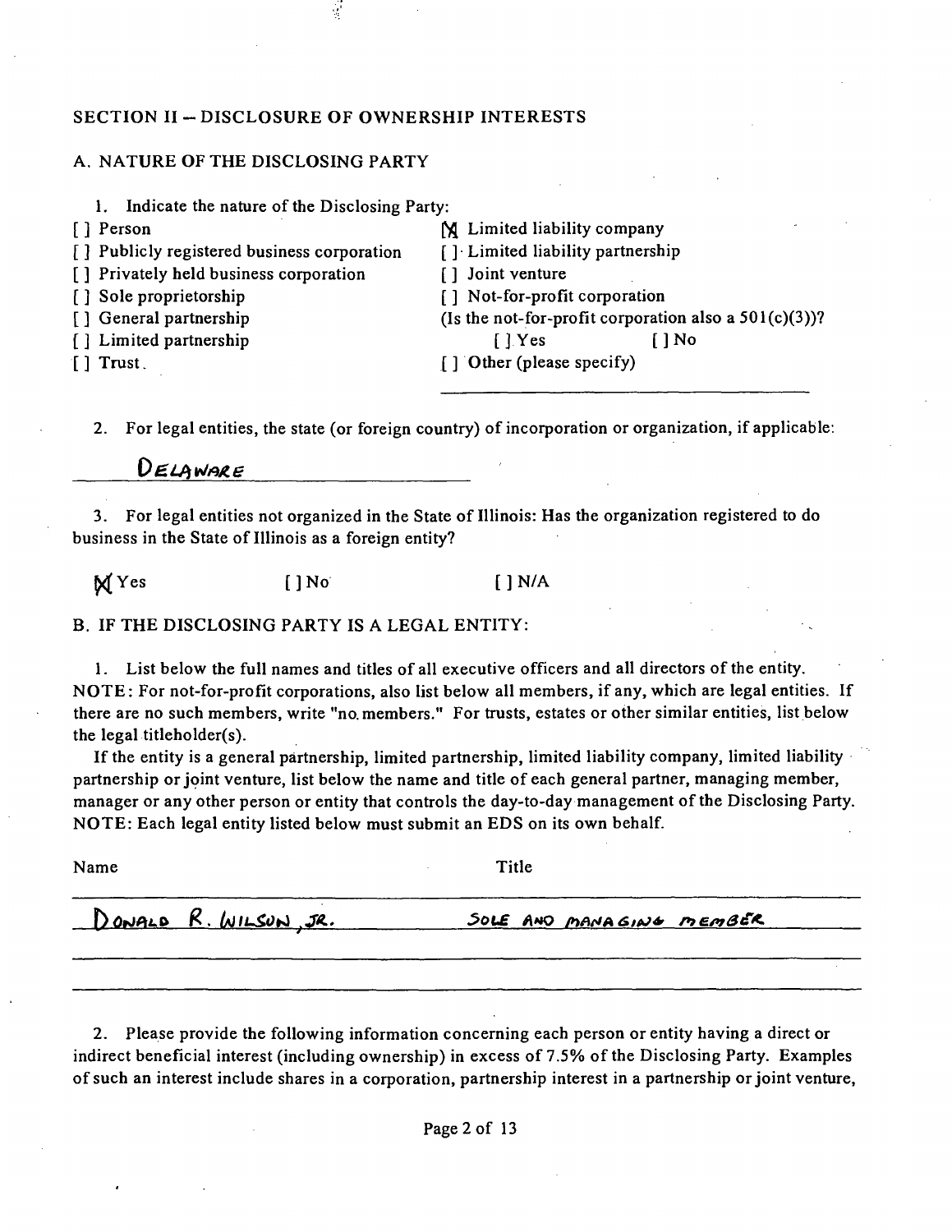interest of a member or manager in a limited liability company, or interest of a beneficiary of a tmst, estate or other similar entity. If none, state "None." NOTE: Pursuant to Section 2-154-030 of the Municipal Code of Chicago ("Municipal Code"), the City may require any such additional information from any applicant which is reasonably intended to achieve full disclosure.

| Name                       | <b>Business Address</b>         | Percentage Interest in the<br><b>Disclosing Party</b> |  |
|----------------------------|---------------------------------|-------------------------------------------------------|--|
|                            | DRW REAL ESTATE INVESTMENTS LLC | 100'I                                                 |  |
|                            | $540$ $N$ . MADISON ST.         |                                                       |  |
| $P$ dicAL <sub>a</sub> $T$ |                                 |                                                       |  |

### SECTION III – BUSINESS RELATIONSHIPS WITH CITY ELECTED OFFICIALS

Has the Disclosing Party had a "business relationship," as defined in Chapter 2-156 of the Municipal Code, with any City elected official in the 12 months before the date this EDS is signed?

[ ] Yes **\Mexi** 

If yes, please identify below the name(s) of such City elected official(s) and describe such relationship(s):

### SECTION IV -- DISCLOSURE OF SUBCONTRACTORS AND OTHER RETAINED PARTIES

The Disclosing Party must disclose the name and business address of each subcontractor, attorney, lobbyist, accountant, consultant and any other person or entity whom the Disclosing Party has retained or expects to retain in connection with the Matter, as well as the nature ofthe relationship, and the total amount of the fees paid or estimated to be paid. The Disclosing Party is not required to disclose employees who are paid solely through the Disclosing Party's regular payroll.

"Lobbyist" means any person or entity who undertakes to influence any legislative or administrative action on behalf of any person or entity other than: (I) a not-for-profit entity, on an unpaid basis, or (2) himself. "Lobbyist" also means any person or entity any part of whose duties as an employee of another includes undertaking to influence any legislative or administrative action.

If the Disclosing Party is uncertain whether a disclosure is required under this Section, the Disclosing Party must either ask the City whether disclosure is required or make the disclosure.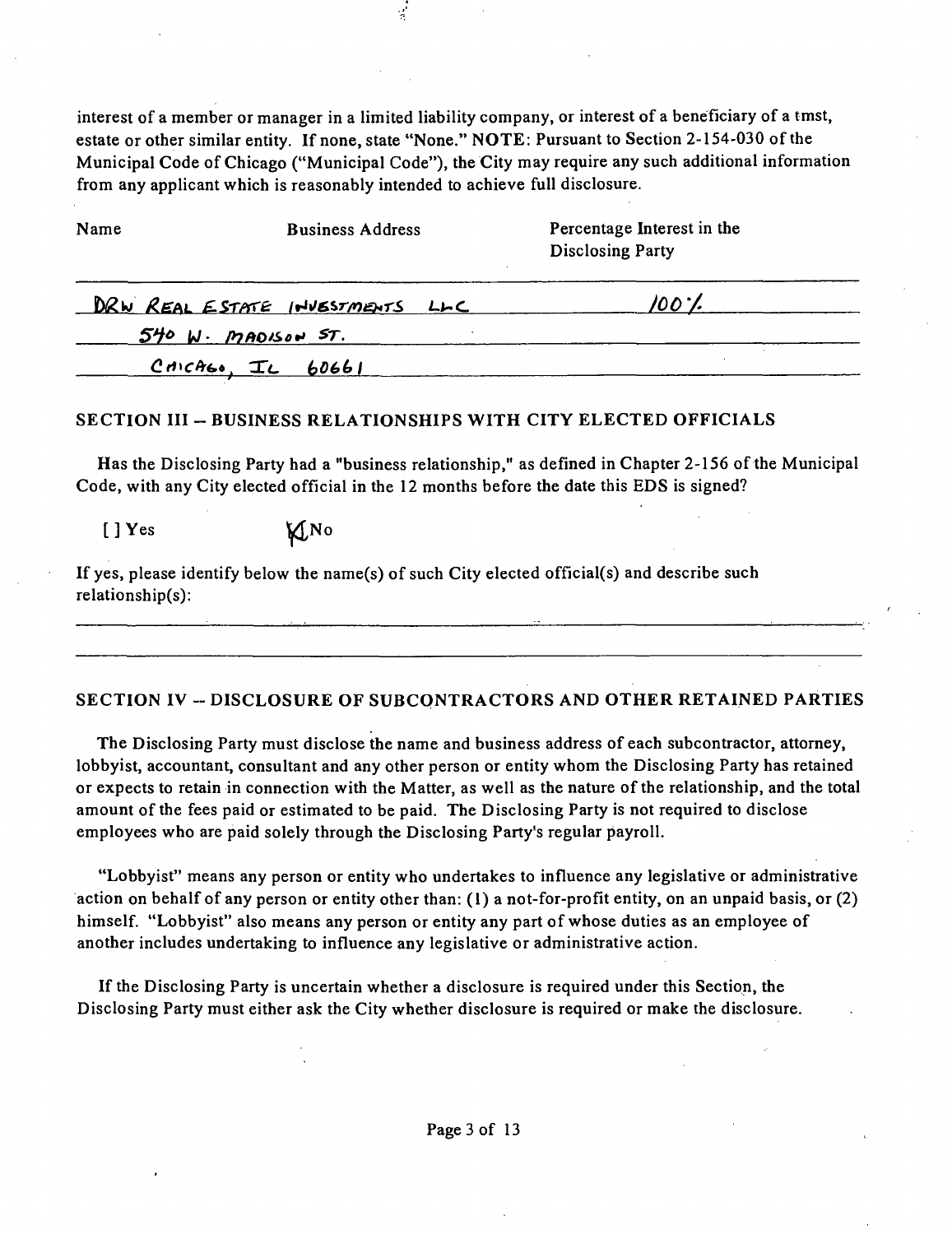Name (indicate whether Business Relationship to Disclosing Party Fees (indicate whether retained or anticipated Address (subcontractor, attorney, paid or estimated.) NOTE: to be retained) lobbyist, etc.) "hourly rate" or "t.b.d." is

not an acceptable response.

 $\frac{1}{2}$ 

| JONATHAN SPLITT ARCHITECTS 4001 N. RAVENSWOOD CHICAGO 60613 \$50,000 (est.) |  |                |  |
|-----------------------------------------------------------------------------|--|----------------|--|
| SHEFIXY + FROELICH - ATTORNEYS IN E. WACKER CHICAGO 6060)                   |  | $9.500$ (est.) |  |

### (Add sheets if necessary)

**[ ] Check here if the Disclosing Party has not retained, nor expects to retain, any such persons or entities.** 

### **SECTION V - CERTIFICATIONS**

### A. COURT-ORDERED CHILD SUPPORT COMPLIANCE

Under Municipal Code Section 2-92-415, substantial owners of business entities that contract with the City must remain in compliance with their child support obligations throughout the contract's term.

Has any person who directly or indirectly owns 10% or more of the Disclosing Party been declared in arrearage on any child support obligations by any Illinois court of competent jurisdiction?

[] Yes MNO [] No person directly or indirectly owns 10% or more of the Disclosing Party.

If "Yes," has the person entered into a court-approved agreement for payment of all support owed and is the person in compliance with that agreement?

[ ] Yes [ ] No

### B. FURTHER CERTIFICATIONS

1. Pursuant to Municipal Code Chapter 1-23, Article I ("Article I")(which the Applicant should consult for defined terms (e.g., "doing business") and legal requirements), if the Disclosing Party submitting this EDS is the Applicant and is doing business with the City, then the Disclosing Party certifies as follows: (i) neither the Applicant nor any controlling person is currently indicted or charged with, or has admitted guilt of, or has ever been convicted of, or placed under supervision for, any criminal offense involving actual, attempted, or conspiracy to commit bribery, theft, fraud, forgery, perjury, dishonesty or deceit against an officer or employee of the City or any sister agency; and (ii) the Applicant understands and acknowledges that compliance with Article I is a continuing requirement for doing business with the City. NOTE: If Article I applies to the Applicant, the permanent compliance timeframe in Article I supersedes some five-year compliance timeframes in certifications 2 and 3 below.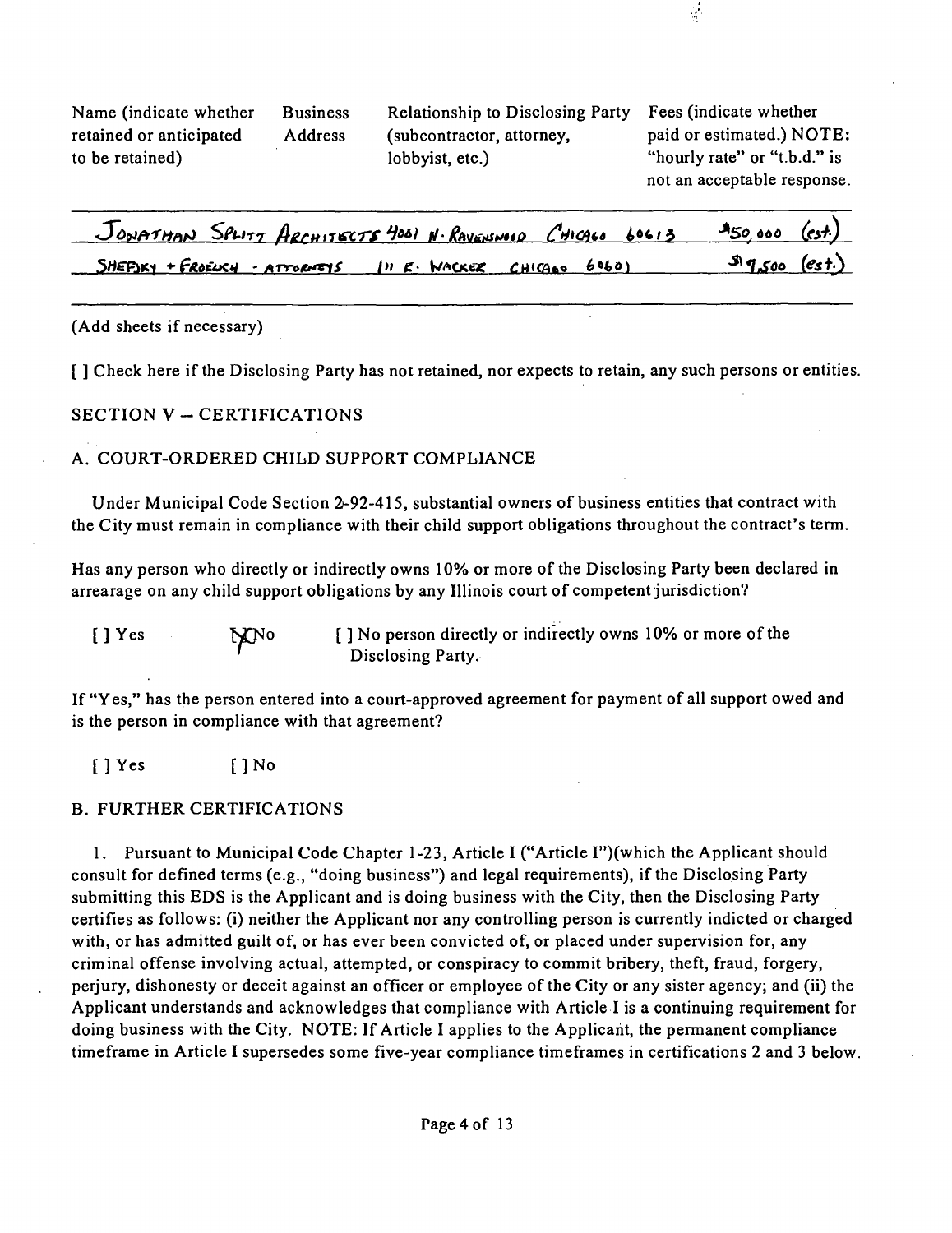2. The Disclosing Party and, if the Disclosing Party is a legal entity, all of those persons or entities identified in Section II.B.1. of this EDS:

- a. are not presently debarred, suspended, proposed for debarment, declared ineligible or voluntarily excluded from any transactions by any federal, state or local unit of government;
- b. have not, within a five-year period preceding the date of this EDS, been convicted of a criminal offense, adjudged guilty, or had a civil judgment rendered against them in connection with: obtaining, attempting to obtain, or performing a public (federal, state or local) transaction or contract under a public transaction; a violation of federal or state antitrust statutes; fraud; embezzlement; theft; forgery; bribery; falsification or destruction of records; making false statements; or receiving stolen property;
- c. are not presently indicted for, or criminally or civilly charged by, a govemmental entity (federal, state or local) with committing any of the offenses set forth in clause B.2.b. ofthis Section V;
- d. have not, within a five-year period preceding the date ofthis EDS, had one or more public transactions (federal, state or local) terminated for cause or default; and
- e. have not, within a five-year period preceding the date of this EDS, been convicted, adjudged guilty, or found liable in a civil proceeding, or in any criminal or civil action, including actions conceming environmental violations, instituted by the City or by the federal government, any state, or any other unit of local govemment.
- 3. The certifications in subparts 3, 4 and 5 concem:
- the Disclosing Party;

• any "Contractor" (meaning any contractor or subcontractor used by the Disclosing Party in connection with the Matter, including but not limited to all persons or legal entities disclosed under Section IV, "Disclosure of Subcontractors and Other Retained Parties");

• any "Affiliated Entity" (meaning a person or entity that, directly or indirectly: controls the Disclosing Party, is controlled by the Disclosing Party, or is, with the Disclosing Party, under common control of another person or entity. Indicia of control include, without limitation: interlocking management or ownership; identity of interests among family members, shared facilities and equipment; common use of employees; or organization of a business entity following the ineligibility of a business entity to do business with federal or state or local govemment, including the City, using substantially the same management, ownership, or principals as the ineligible entity); with respect to Contractors, the term Affiliated Entity means a person or entity that direcdy or indirectly controls the Contractor, is controlled by it, or, with the Contractor, is under common control of another person or entity;

• any responsible official of the Disclosing Party, any Contractor or any Affiliated Entity or any other official, agent or employee of the Disclosing Party, any Contractor or any Affiliated Entity, acting pursuant to the direction or authorization of a responsible official of the Disclosing Party, any Contractor or any Affiliated Entity (collectively "Agents").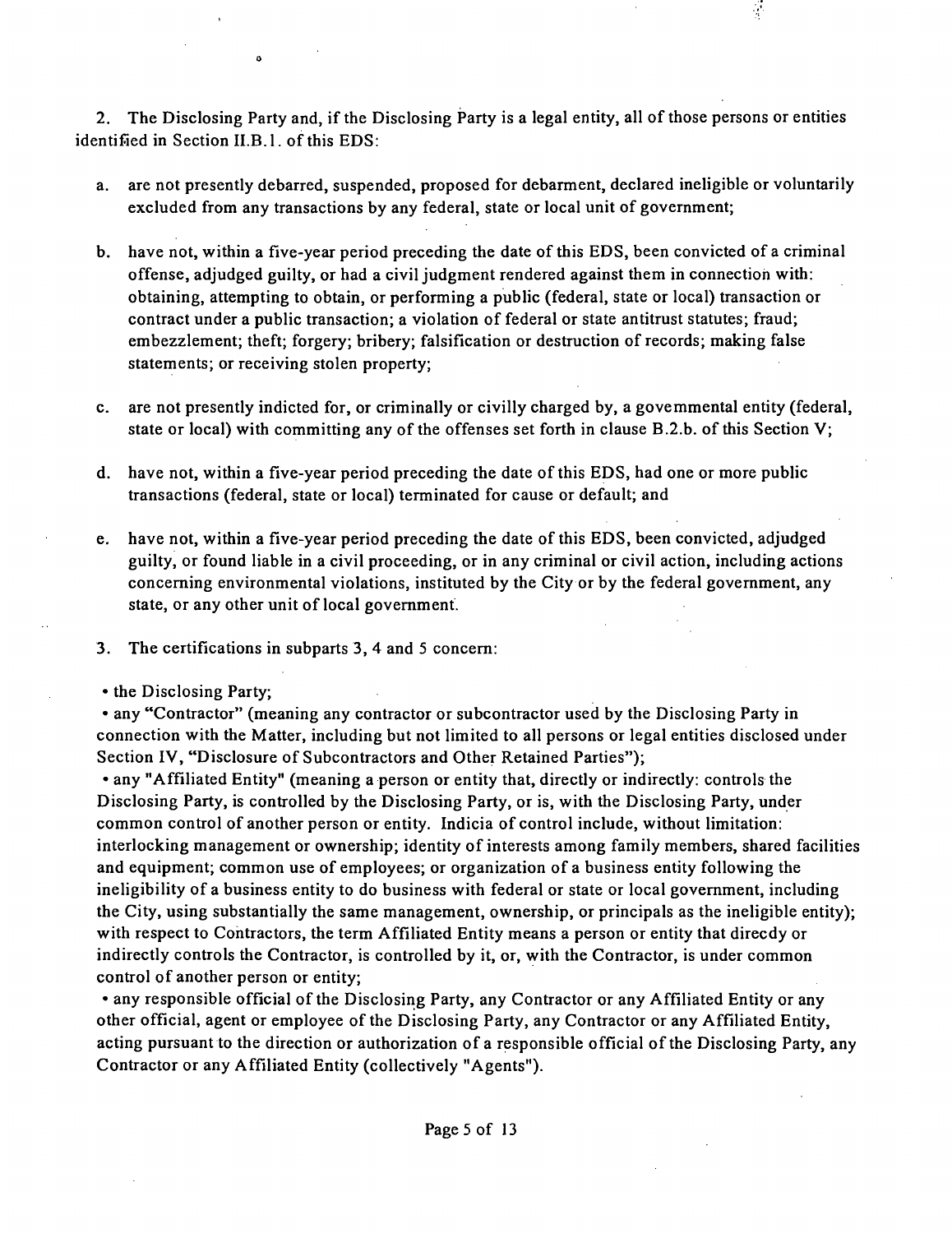Neither the Disclosing Party, nor any Contractor, nor any Affiliated Entity of either the Disclosing Party or any Contractor nor any Agents have, during the five years before the date this EDS is signed, or, with respect to a Contractor, an Affiliated Entity, or an Affiliated Entity of a Contractor during the five years before the date of such Contractor's or Affiliated Entity's contract or engagement in connection with the Matter:

- a. bribed or attempted to bribe, or been convicted or adjudged guilty of bribery or attempting to bribe, a public officer or employee of the City, the State of Illinois, or any agency of the federal govemment or of any state or local government in the United States of America, in that officer's or employee's official capacity;
- b. agreed or colluded with other bidders or prospective bidders, or been a party to any such agreement, or been convicted or adjudged guilty of agreement or collusion among bidders or prospective bidders, in restraint of freedom of competition by agreement to bid a fixed price or otherwise; or
- c. made an admission of such conduct described in a. or b. above that is a matter of record, but have not been prosecuted for such conduct; or
- d. violated the provisions of Municipal Code Section 2-92-610 (Living Wage Ordinance).

4. Neither the Disclosing Party, Affiliated Enfity or Contractor, or any of their employees, officials, agents or partners, is barred from contracting with any unit of state or local government as a result of engaging in or being convicted of (1) bid-rigging in violation of 720 ILCS 5/33E-3; (2) bid-rotating in violation of 720 ILCS 5/33E-4; or (3) any similar offense of any state or of the United States of America that contains the same elements as the offense of bid-rigging or bid-rotating.

5. Neither the Disclosing Party nor any Affiliated Entity is listed on any of the following lists maintained by the Office of Foreign Assets Control of the U.S. Department of the Treasury or the Bureau of Industry and Security of the U.S. Department of Commerce or their successors: the Specially Designated Nationals List, the Denied Persons List, the Unverified List, the Entity List and the Debarred List.

6. The Disclosing Party understands and shall comply with the applicable requirements of Chapters 2-55 (Legislative Inspector General), 2-56 (Inspector General) and 2-156 (Govemmental Ethics) of the Municipal Code.

7. Ifthe Disclosing Party is unable to certify to any of the above statements in this Part B (Further Certifications), the Disclosing Party must explain below:

**• N61JE**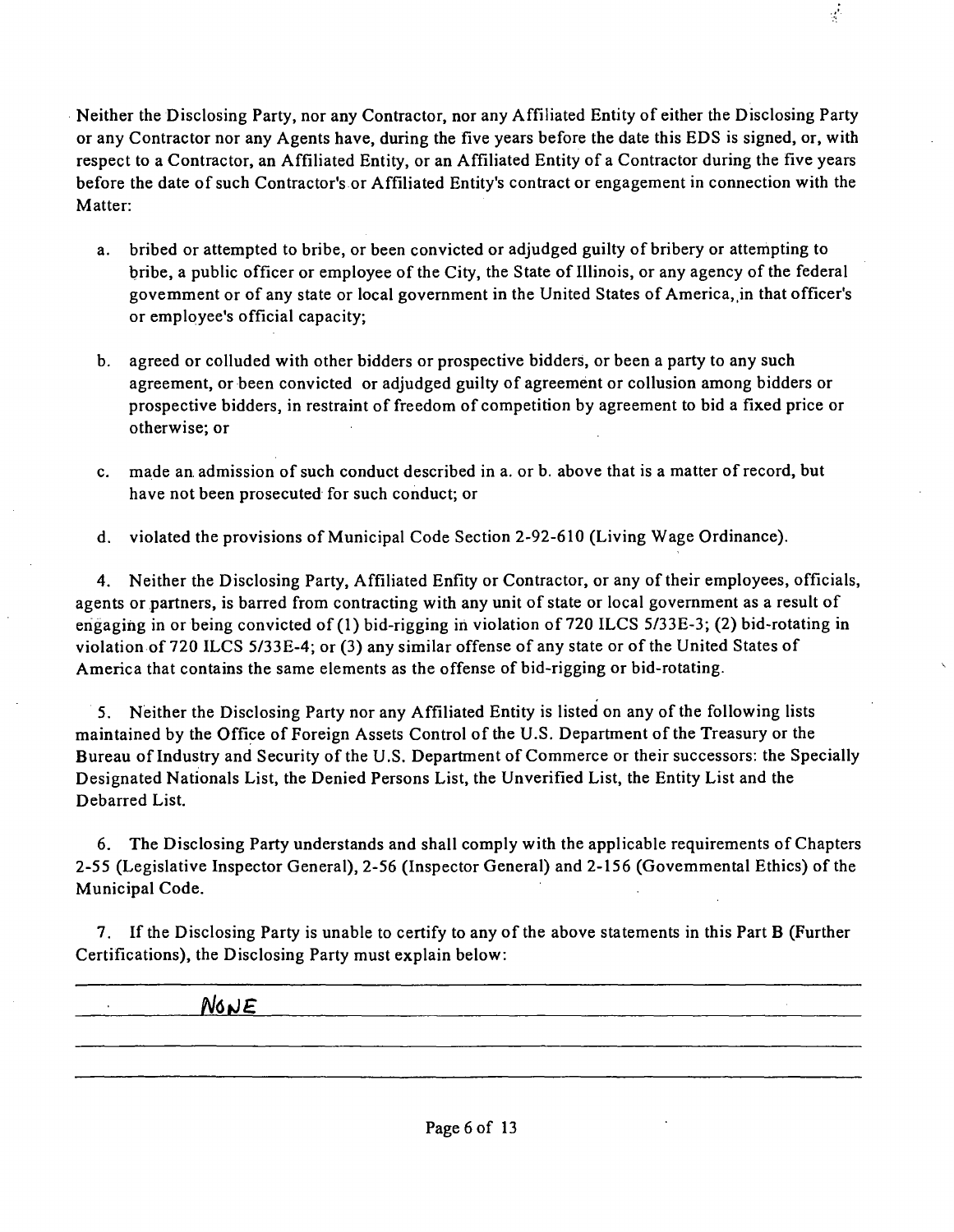If the letters "NA," the word "None," or no response appears on the lines above, it will be conclusively presumed that the Disclosing Party certified to the above statements.

### C. CERTIFICATION OF STATUS AS FINANCIAL INSTITUTION

*1. The Disclosing Party certifies that the Disclosing Party (check one)* 

*[ ] is ^* 

a "financial insfitution" as defined in Section 2-32-455(b) of the Municipal Code.

2. If the Disclosing Party IS a financial institution, then the Disclosing Party pledges:

"We are not and will not become a predatory lender as defined in Chapter 2-32 of the Municipal Code. We further pledge that none of our affiliates is, and none of them will become, a predatory lender as defined in Chapter 2-32 of the Municipal Code. We understand that becoming a predatory. lender or becoming an affiliate of a predatory lender may result in the loss of the privilege of doing business with the City."

If the Disclosing Party is unable to make this pledge because it or any of its affiliates (as defined in Section 2-32-455(b) of the Municipal Code) is a predatory lender within the meaning of Chapter 2-32 of the Municipal Code, explain here (attach additional pages if necessary):

If the letters "NA, " the word "None," or no response appears on the lines above, it will be conclusively presumed that the Disclosing Party certified to the above statements.

### D. CERTIFICATION REGARDING INTEREST IN CITY BUSINESS

Any words or terms that are defined in Chapter 2-156 of the Municipal Code have the same meanings when used in this Part D.

1. In accordance with Section 2-156-110 of the Municipal Code: Does any official or employee ofthe City have a financial interest in his or her own name or in the name of any other person or entity in the Matter?

 $[$   $]$   $Y$  es  $\mathbb{N}$  No

NOTE: If you checked "Yes" to Item D.L, proceed to Items D.2. and D.3. If you checked "No" to Item D.L, proceed to Part E.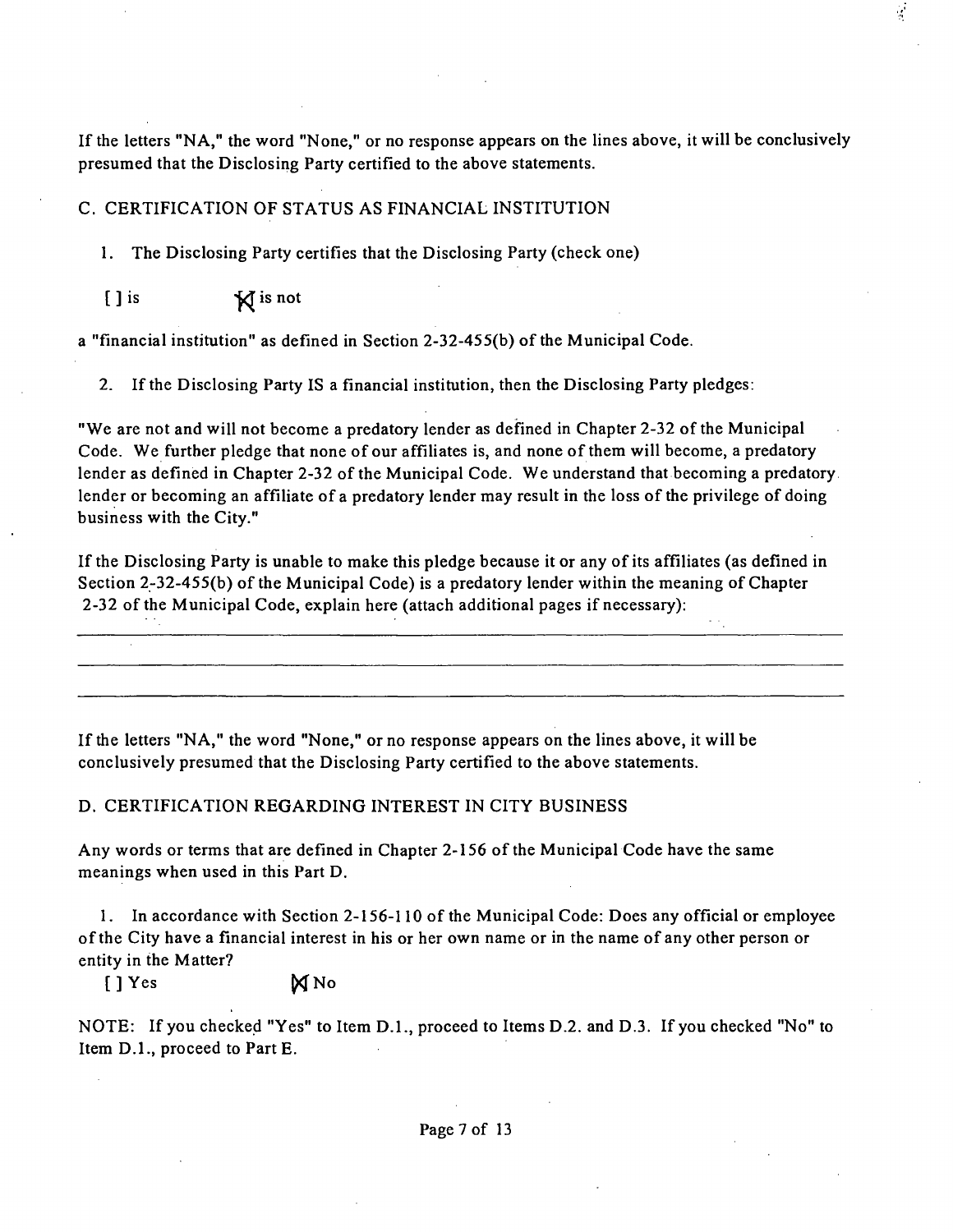2. Unless sold pursuant to a process of competitive bidding, or otherwise permitted, no City elected official or employee shall have a financial interest in his or her own name or in the name of any other person or entity in the purchase of any property that (i) belongs to the City, or (ii) is sold for taxes or assessments, or (iii) is sold by virtue of legal process at the suit of the City (collectively, "City Property Sale"). Compensation for property taken pursuant to the City's eminent domain power does not constitute a financial interest within the meaning of this Part D.

Does the Matter involve a City Property Sale?

| $[$ ] Yes | <b>M<sub>NO</sub></b> |
|-----------|-----------------------|
|           |                       |

3. If you checked "Yes" to Item D.1., provide the names and business addresses of the City officials or employees having such interest and identify the nature of such interest:

| Name | <b>Business Address</b> | Nature of Interest |
|------|-------------------------|--------------------|
|      |                         |                    |
|      |                         |                    |

4. The Disclosing Party further certifies that no prohibited financial interest in the Matter will be acquired by any City official or employee.

### E. CERTIFICATION REGARDING SLAVERY ERA BUSINESS

Please check either 1. or 2. below. If the Disclosing Party checks 2., the Disclosing Party must disclose below or in an attachment to this EDS all information required by paragraph 2. Failure to comply with these disclosure requirements may make any contract entered into with the City in connection with the Matter voidable by the City.

 $\bigcup$ 1. The Disclosing Party verifies that the Disclosing Party has searched any and all records of \_the Disclosing Party and any and all predecessor entities regarding records of investments or profits from slavery or slaveholder insurance policies during the slavery era (including insurance policies issued to slaveholders that provided coverage for damage to or injury or death of their slaves), and the Disclosing Party has found no such records.

2. The Disclosing Party verifies that, as a result of conducting the search in step 1 above, the Disclosing Party has found records of investments or profits from slavery or slaveholder insurance policies. The Disclosing Party verifies that the following constitutes full disclosure of all such records, including the names of any and all slaves or slaveholders described in those records: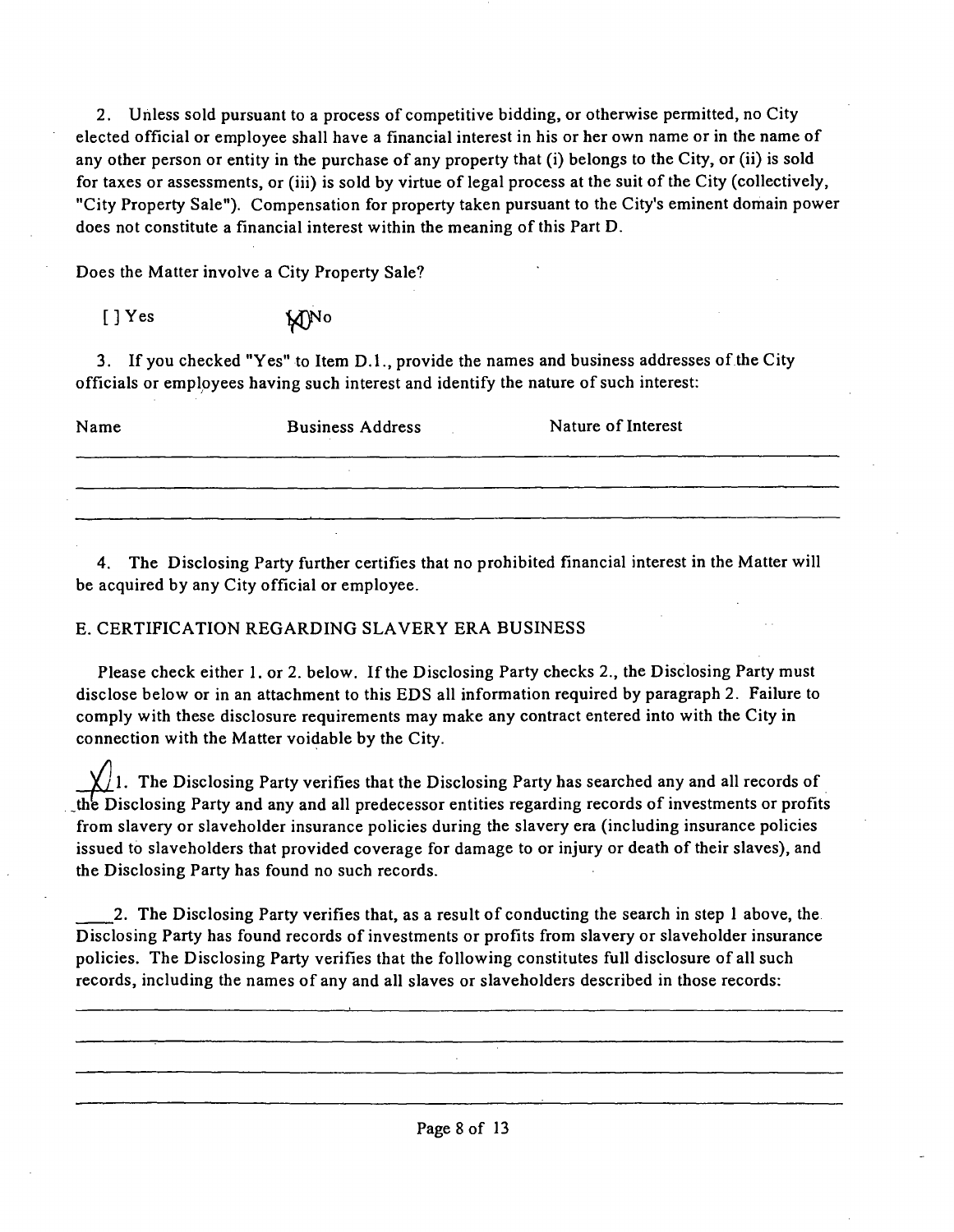#### **SECTION VI - CERTIFICATIONS FOR FEDERALLY FUNDED MATTERS**

NOTE: If the Matter is federally funded, complete this Section VI. If the Matter is not federally funded, proceed to Section VII. For purposes of this Section VI, tax credits allocated by the City and proceeds of debt obhgations of the City are not federal funding.

#### A. CERTIFICATION REGARDING LOBBYING

 $\mathcal{L}$ 

1, List below the names of all persons or entities registered under the federal Lobbying Disclosure Act of 1995 who have made lobbying contacts on behalf of the Disclosing Party with respect to the Matter: (Add sheets if necessary):

(If no explanation appears or begins on the lines above, or if the letters "NA" or if the word "None" appear, it will be conclusively presumed that the Disclosing Party means that NO persons or entities registered under the Lobbying Disclosure Act of 1995 have made lobbying contacts on behalf of the Disclosing Party with respect to the Matter.)

2. The Disclosing Party has not spent and will not expend any federally appropriated funds to pay any person or entity listed in Paragraph A.1. above for his or her lobbying activities or to pay any person or entity to influence or attempt to influence an officer or employee of any agency, as defined by applicable federal law, a member of Congress, an officer or employee of Congress, or an employee of a member of Congress, in connection with the award of any federally funded contract, making any federally funded grant or loan, entering into any cooperative agreement, or to extend, continue, renew, amend, or modify any federally funded contract, grant, loan, or cooperative agreement.

3. The Disclosing Party will submit an updated certification at the end of each calendar quarter in which there occurs any event that materially affects the accuracy of the statements and information set forth in paragraphs A.l . and A.2. above.

4. The Disclosing Party certifies that either: (i) it is not an organization described in section  $501(c)(4)$  of the Intemal Revenue Code of 1986; or (ii) it is an organization described in section  $501(c)(4)$  of the Internal Revenue Code of 1986 but has not engaged and will not engage in "Lobbying Activities".

5. If the Disclosing Party is the Applicant, the Disclosing Party must obtain certifications equal in form and substance to paragraphs A.l . through A.4. above from all subcontractors before it awards any subcontract and the Disclosing Party must maintain all such subcontractors' certifications for the duration of the Matter and must make such certifications promptly available to the City upon request.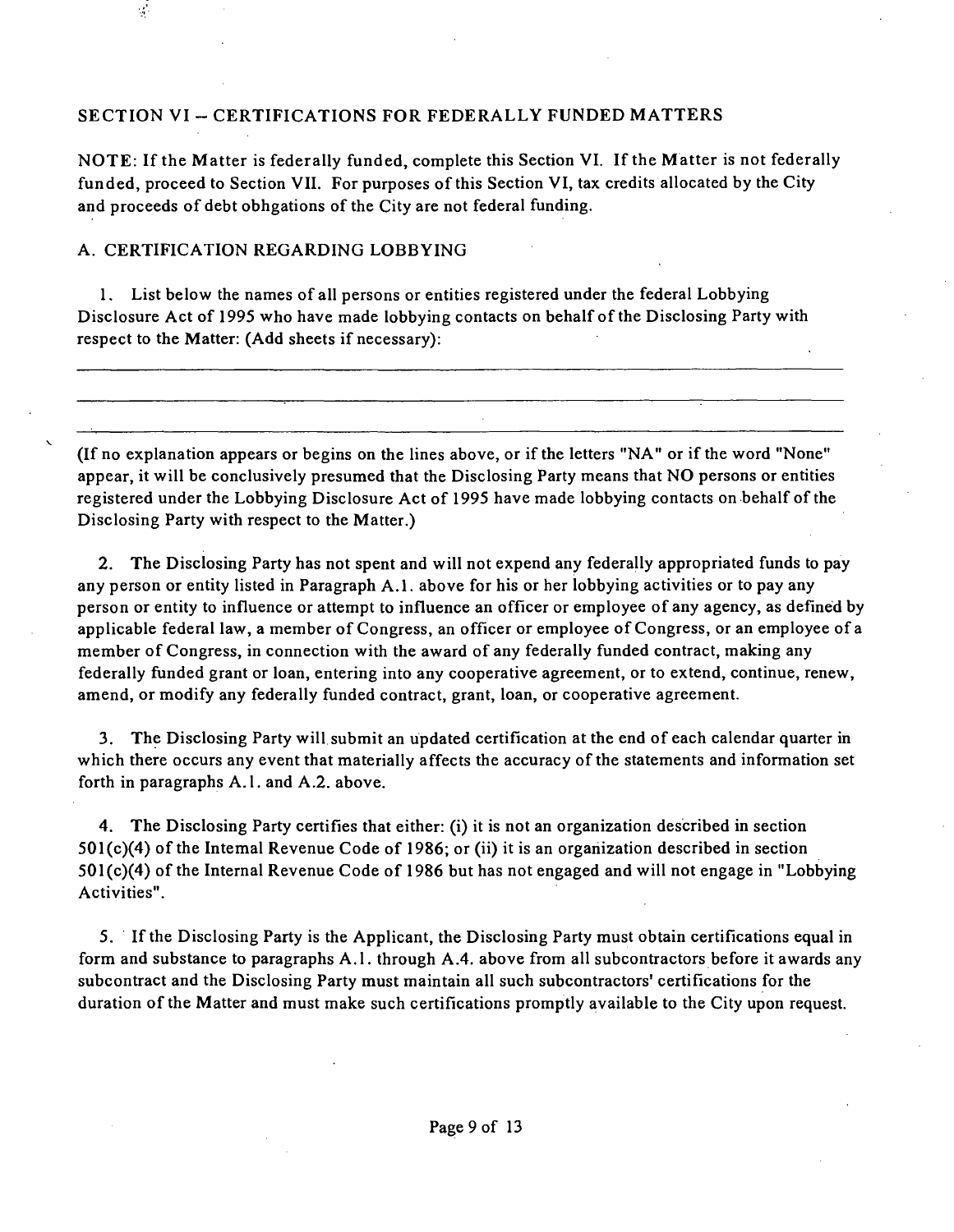#### B. CERTIFICATION REGARDING EQUAL EMPLOYMENT OPPORTUNITY

If the Matter is federally funded, federal regulations require the Applicant and all proposed subcontractors to submit the following information with their bids or in writing at the outset of negotiations.

Is the Disclosing Party the Applicant?

 $\frac{1}{2}$ 

[] Yes [] No

If "Yes," answer the three questions below:

1. Have you developed and do you have on file affirmative action programs pursuant to applicable federal regulations? (See 41 CFR Part 60-2.)

 $[$  ] Yes  $[$   $]$  No

2. Have you filed with the Joint Reporting Committee, the Director of the Office of Federal Contract Compliance Programs, or the Equal Employment Opportunity Commission all reports due under the applicable filing requirements?

 $[$  ]  $Y$ es  $[$   $]$  No

3. Have you participated in any previous contracts or subcontracts subject to the equal opportunity clause?

[ ] Yes [ ] No

If you checked "No" to question I. or 2. above, please provide an explanation:

### **SECTION VII - ACKNOWLEDGMENTS, CONTRACT INCORPORATION, COMPLIANCE, PENALTIES, DISCLOSURE**

The Disclosing Party understands and agrees that:

A. The certifications, disclosures, and acknowledgments contained in this EDS will become part of any contract or other agreement between the Applicant and the City in connection with the Matter, whether procurement. City assistance, or other City action, and are material inducements to the City's execution of any contract or taking other action with respect to the Matter. The Disclosing Party understands that it must comply with all statutes, ordinances, and regulations on which this EDS is based.

B. The City's Governmental Ethics and Campaign Financing Ordinances, Chapters 2-156 and 2-164 of the Municipal Code, impose certain duties and obligations on persons or entities seeking City contracts, work, business, or transactions. The full text of these ordinances and a training program is available on line at www.cityofchicago.org/Ethics. and may also be obtained from the City's Board of Ethics, 740 N.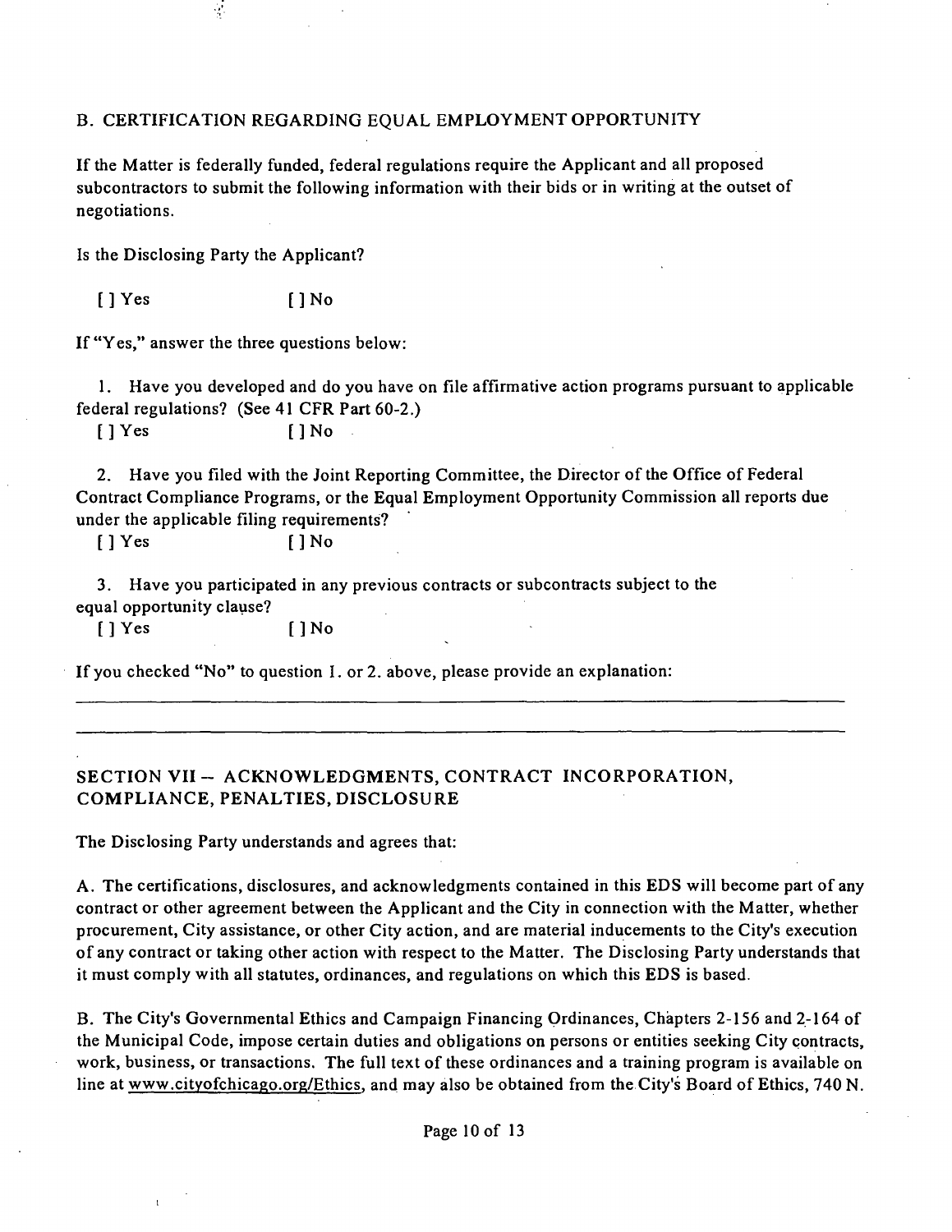Sedgwick St., Suite 500, Chicago, IL 60610, (312) 744-9660. The Disclosing Party must comply fully with the applicable ordinances.

C. If the City determines that any information provided in this EDS is false, incomplete or inaccurate, any contract or other agreement in connection with which it is submitted may be rescinded or be void or voidable, and the City may pursue any remedies under the contract or agreement (if not rescinded or void), at law, or in equity, including terminating the Disclosing Party's participation in the Matter and/or declining to allow the Disclosing Party to participate in other transactions with the City. Remedies at law for a false statement of material fact may include incarceration and an award to the City of treble damages.

D. It is the City's policy to make this document available to the public on its Internet site and/or upon request. Some or all of the information provided on this EDS and any attachments to this EDS may be made available to the public on the Intemet, in response to a Freedom of Information Act request, or otherwise. By completing and signing this EDS, the Disclosing Party waives and releases any possible rights or claims which it may have against the City in connection with the public release of information contained in this EDS and also authorizes the City to verify the accuracy of any information submitted in this EDS.

E. The information provided in this EDS must be kept current. In the event of changes, the Disclosing Party must supplement this EDS up to the time the City takes action on the Matter. If the Matter is a contract being handled by the City's Department of Procurement Services, the Disclosing Party must update this EDS as the contract requires. NOTE: With respect to Matters subject to Article I of Chapter 1-23 of the Municipal Code (imposing PERMANENT INELIGIBILITY for certain specified offenses), the information provided herein regarding eligibility must be kept current for a longer period, as required by Chapter 1-23 and Section 2-154-020 of the Municipal Code.

The Disclosing Party represents and warrants that:

 $\overline{\mathcal{L}}(\overline{\mathcal{L}})$  .

 $\mathcal{L}$ 

F.1. The Disclosing Party is not delinquent in the payment of any tax administered by the Illinois Department of Revenue, nor are the Disclosing Party or its Affiliated Entities delinquent in paying any fine, fee, tax or other charge owed to the City. This includes, but is not limited to, all water charges, sewer charges, license fees, parking tickets, property taxes or sales taxes.

F.2 Ifthe Disclosing Party is the Applicant, the Disclosing Party and its Affiliated Entities will not use, nor pennit their subcontractors to use, any facility listed by the U.S. E.P.A. on the federal Excluded Parties List System ("EPLS") maintained by the U. S. General Services Administration.

F.3 Ifthe Disclosing Party is the Applicant, the Disclosing Party will obtain from any contractors/subcontractors hired or to be hired in connection with the Matter certifications equal in form and substance to those in F.l . and F.2. above and will not, without the prior written consent of the City, use any such contractor/subcontractor that does not provide such certifications or that the Disclosing Party has reason to believe has not provided or cannot provide tmthful certifications.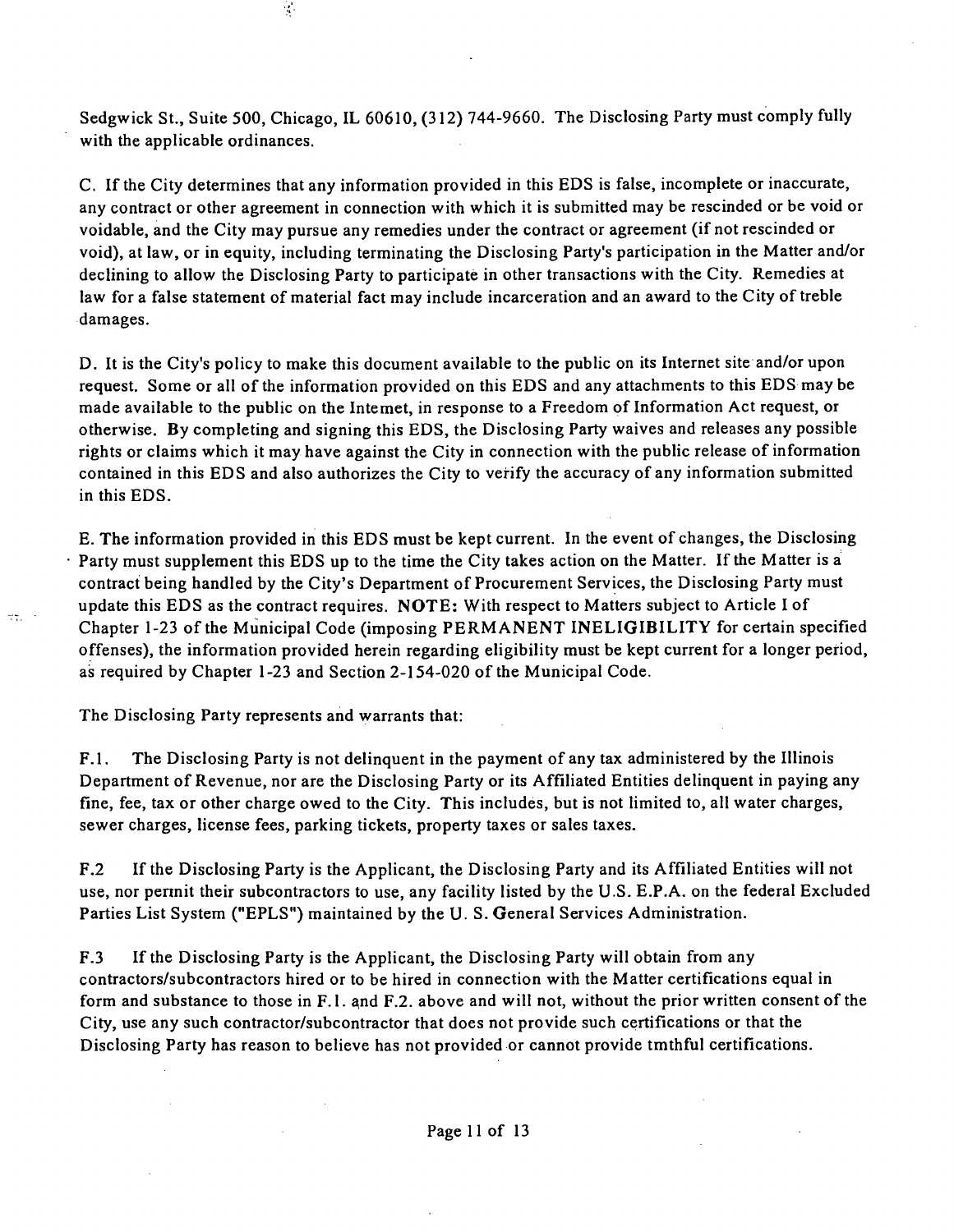**NOTE: If the Disclosing Party cannot certify as to any of the items in F.I., F.2. or F.3. above, an** explanatoty statement must be attached to dris EDS.

#### **CERTIFICATION**

*'.mm"* 

Under penalty pf perjury, the person signing below: (1) warrants that he/she is authorized to execute this **fiDS** and Appendix A (if applicablc) oh behalf of the Disclosing Party, and (2) warrants that all certifications and statements contained in dris EDS and Appendix A (if applicable) are true, accurate **and complete as of the date fhmisbed to the City.** 

**(60) K. Willen** *Mere Acceptary*  $\mathcal{U} \subset \mathcal{U}$  (Print or type name of Discrosing Party)

By: Sign here)

**Postace e**  $\omega_1 \omega_2 \sqrt{1 - \omega_1}$ <br>(**Print or type name of person signing**)

**MjG^jr^o2^ (Print or type title of person signing)** 

| Signed and swom to before me on (date) $9/15/2011$ . |                |
|------------------------------------------------------|----------------|
| at $COO$ County, $T($ (state).                       |                |
| Kimmy                                                | Notary Public. |
| Commission expires: 4/19/14                          |                |

**OFROALSEAL AMyKMCy NOTMYPUaK-CTATEOFUMOIS**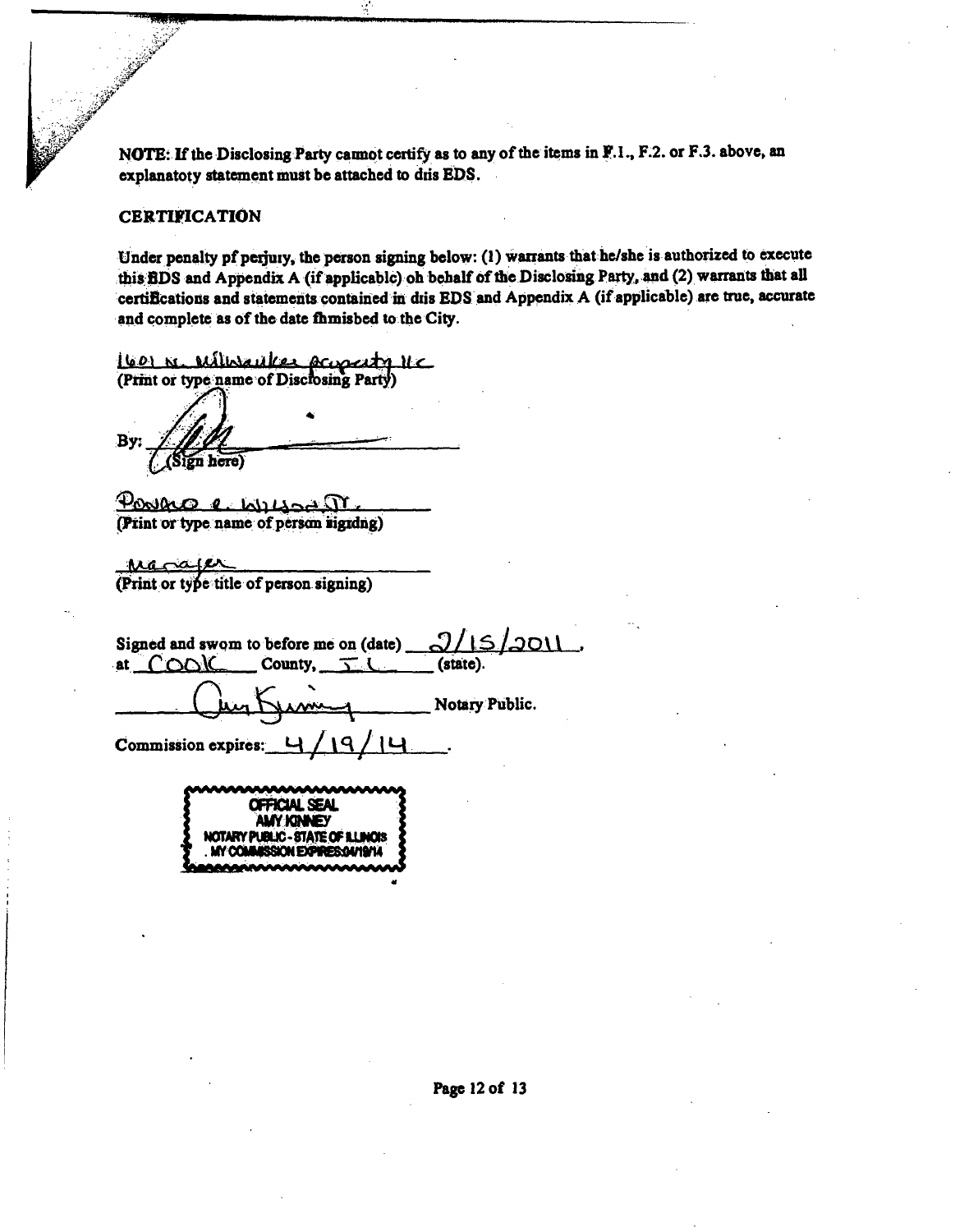#### **CITY OF CHICAGO ECONOMIC DISCLOSURE STATEMENT AND AFFIDAVIT APPENDIX A**

 $\frac{1}{2}$ 

#### **FAMILIAL RELATIONSHIPS WITH ELECTED CITY OFFICIALS AND DEPARTMENT HEADS**

**This Appendix is to be completed only by (a) the Applicant, and (b) any legal entity which has a direct ownership interest in the Applicant exceeding 7.5 percent. It is not to be completed by any legal entity which has only an indirect ownership interest in the Applicant.** 

Under Municipal Code Section 2-154-015, the Disclosing Party must disclose whether such Disclosing Party or any "Applicable Party" or any Spouse or Domestic Partner thereof currently has a "familial relationship" with any elected city official or department head. A "familial relationship" exists if, as of the date this EDS is signed, the Disclosing Party or any "Applicable Party" or any Spouse or Domestic Parmer thereof is related to the mayor, any alderman, the city clerk, the city treasurer or any city department head as spouse or domestic partner or as any of the following, whether by blood or adoption: parent, child, brother or sister, aunt or imcle, niece or nephew, grandparent, grandchild, father-in-law; mother-in-law, son-in-law, daughter-in-law, stepfather or stepmother, stepson or stepdaughter, stepbrother or stepsister or half-brother or half-sister.

"Applicable Party" means (1) all executive officers of the Disclosing Party listed in Section II.B.1.a., if the Disclosing Party is a corporation; all partners of the Disclosing Party, if the Disclosing Party is a general partnership; all general partners and limited partners of the Disclosing Party, if the Disclosing Party is a limited partnership; all managers, managing members and members of the Disclosing Party, if the Disclosing Party is a limited liability company; (2) all principal officers of the Disclosing Party; and (3) any person having more than a 7.5 percent ownership interest in the Disclosing Party. "Principal officers" means the president, chief operating officer, executive director, chief financial officer, treasurer or secretary of a legal entity or any person exercising similar authority.

Does the Disclosing Party or any "Applicable Party" or any Spouse or Domestic Partner thereof currently have a "familial relationship" with an elected city ofhcial or department head?

[ ] Yes  $\chi$  No

If yes, please identify below (1) the name and title of such person, (2) the name ofthe legal entity to which such person is connected; (3) the name and title of the elected city official or department head to whom such person has a familial relationship, and (4) the precise nature of such familial relationship.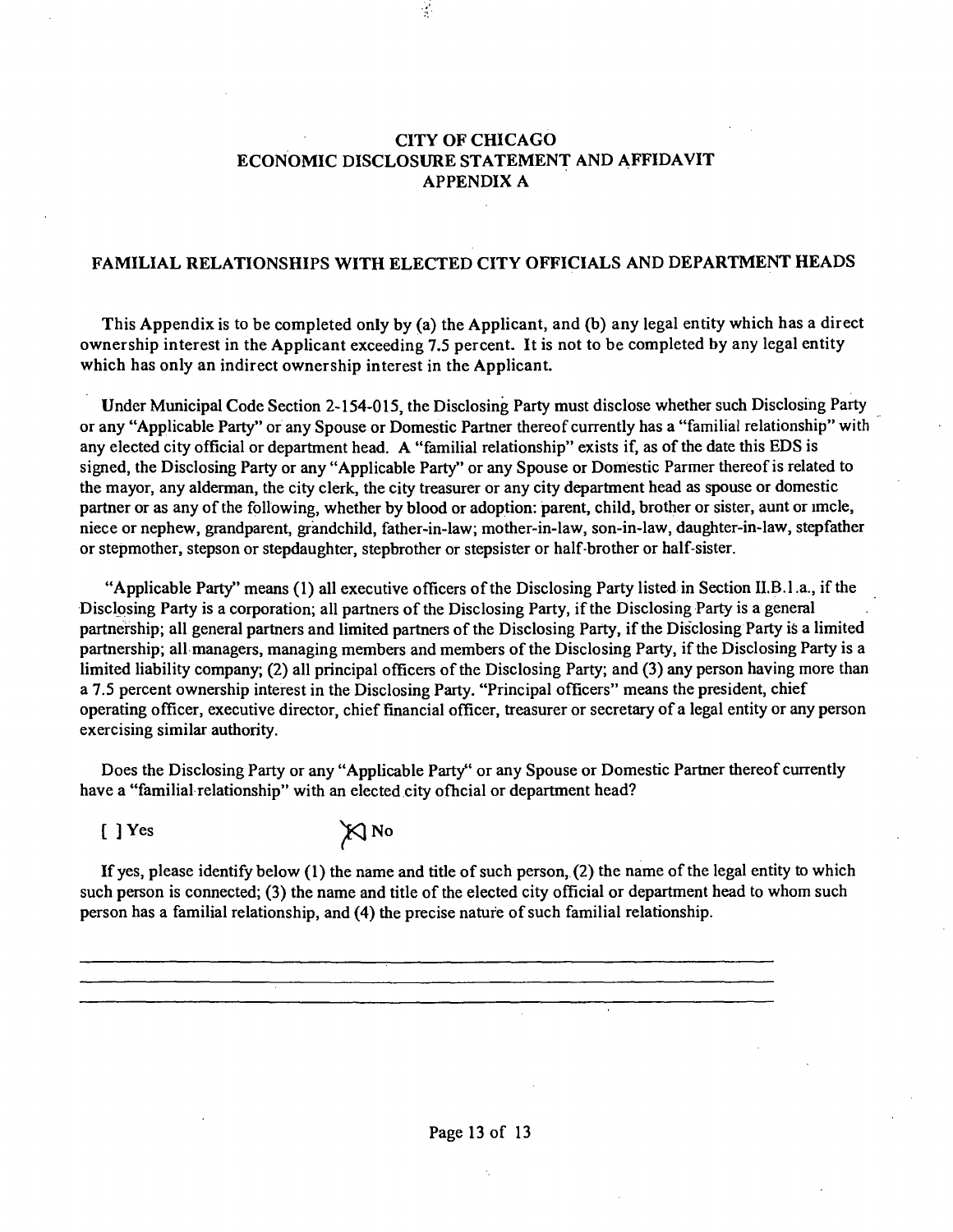**A 7D** 

 $\frac{1}{\sqrt{2}}$ 

### **CITY OF CHICAGO ECONOMIC DISCLOSURE STATEMENT AND AFFIDAVIT**

#### **SECTION I -- GENERAL INFORMATION**

**A. Legal name of the Disclosing Party submitting this EDS. Include d/b/a/ if applicable:** 

DRW REAL ESTATE INVESTMENTS LLC

**Check ONE of the following three boxes:** 

**Indicate whether the Disclosing Party submitting this EDS is:** 

**1. [ ] the Applicant** 

**OR** 

- 2.  $\mathbb{N}$  a legal entity holding a direct or indirect interest in the Applicant. State the legal name of the *Applicant in which the Disclosing Party holds an interest: (60)* North-*flut Avker PROPERTY U-C* **OR**
- **3. [ ] a legal entity with a right of control (see Section II.B.l.) State die legal name ofthe entity in which the Disclosing Party holds a right of control:**

| B. Business address of the Disclosing Party:             |  | 540 W. MADISON ST.                                       |
|----------------------------------------------------------|--|----------------------------------------------------------|
|                                                          |  | $CHKA60$ , IL 60661                                      |
| C. Telephone: $312.542.3161$<br>Fax: 312.526.5761        |  | Email: $\triangle$ nelson $\triangle$ $\triangle$ rw.com |
| D. Name of contact person: $\Delta A \vee I \rho$ NELSON |  |                                                          |

**E. Federal Employer Identification No. (if you have one):** 

**F. Brief description of contract, transaction or other undertaking (referred to below as the "Matter") to which this EDS pertains. (Include project number and location of property, if applicable):** 

REZONING OF 1601 NORTH MILWAUKEE AVENUE

**G.** Which City agency or department is requesting this EDS?  $\beta$ VREPO of ZONING + PLANNING

If the Matter is a contract being handled by the City's Department of Procurement Services, please **complete the following:** 

Specification # <u>2000 and Contract # 2000 and Contract # 2000</u>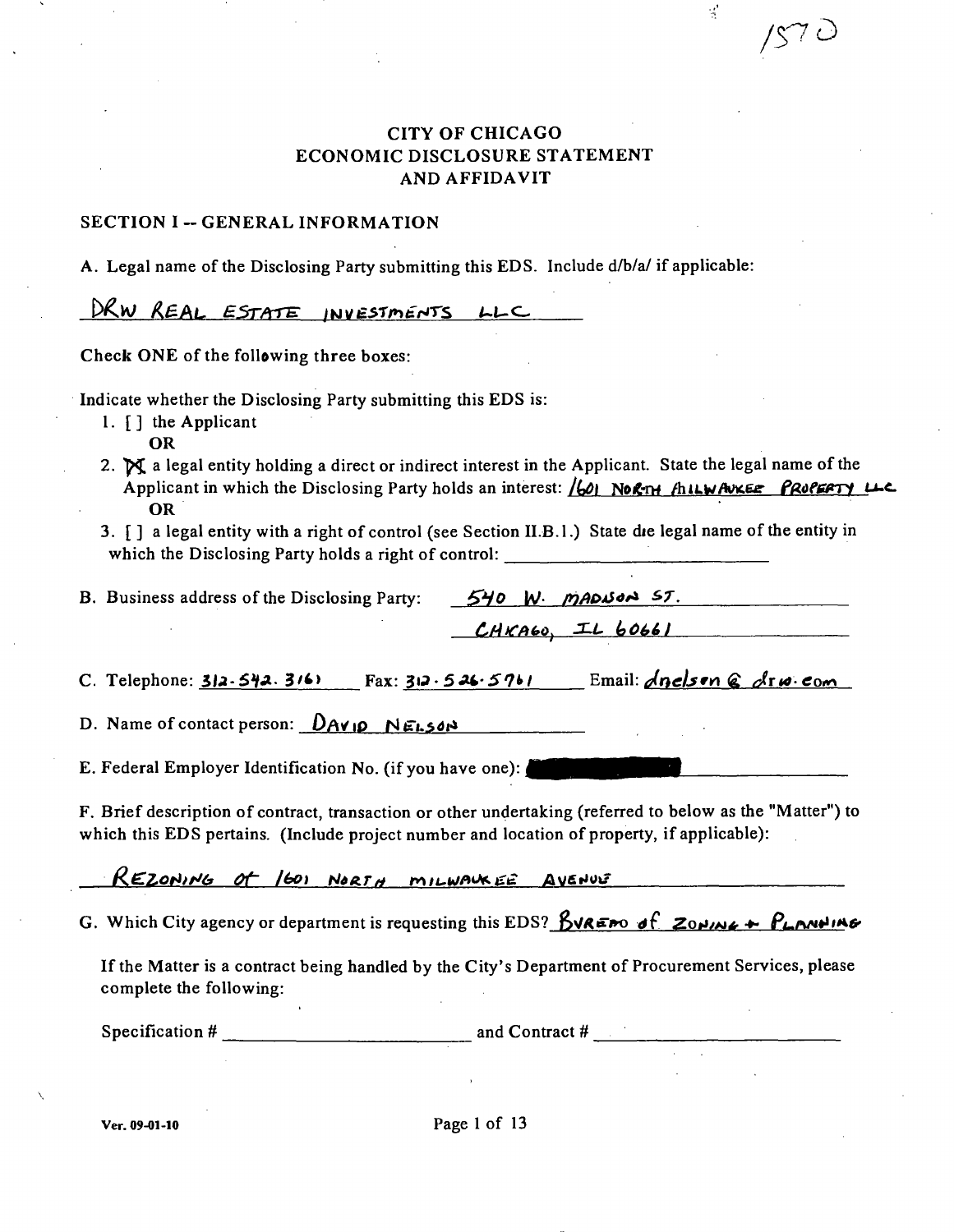### SECTION II -- DISCLOSURE OF OWNERSHIP INTERESTS

#### A. NATURE OF THE DISCLOSING PARTY

|  | Indicate the nature of the Disclosing Party: |  |  |  |
|--|----------------------------------------------|--|--|--|
|--|----------------------------------------------|--|--|--|

- [] Person [X] Limited liability company
- [] Privately held business corporation [] Joint venture
- 
- 
- 

] Publicly registered business corporation [ ] Limited liability partnership [ ] Sole proprietorship [ ] Not-for-profit corporation [] General partnership (Is the not-for-profit corporation also a 501(c)(3))? [ ] Limited partnership [ ] [ ] Yes [ ] No [ ] Trust [ ] Other (please specify)

2. For legal entities, the state (or foreign country) of incorporation or organization, if applicable:

DELAWARE

3. For legal entities not organized in the State of Illinois: Has the organization registered to do business in the State of Illinois as a foreign entity? *^.'"^* 

 $[\text{X} \text{Yes}$  [ ] No [ ] N/A

B. IF THE DISCLOSING PARTY IS A LEGAL ENTITY:

1. List below the full names and titles of all executive officers and all directors of the entity. NOTE : For not-for-profit corporations, also list below all members, if apy, which are legal entities. If there are no such members, write "no members." For trusts, estates of other similar entities, list below the legal titleholder(s).

If the entity is a general parmership, limited partnership, limited liability company, limited liability partnership or joint venture, list below the name and title of each general partner, managing member, manager or any other person or entity that controls the day-to-day management of the Disclosing Party. NOTE: Each legal entity listed below must submit an EDS on its own behalf.

| Name                  | Title                    |  |
|-----------------------|--------------------------|--|
| DONALO R. WILSON, JR. | SOLE AND MANALING MEMBER |  |

2. Please provide the following information concerning each person or entity having a direct or indirect beneficial interest (including ownership) in excess of 7.5% of the Disclosing Party. Examples of such an interest include shares in a corporation, partnership interest in a partnership or joint venture.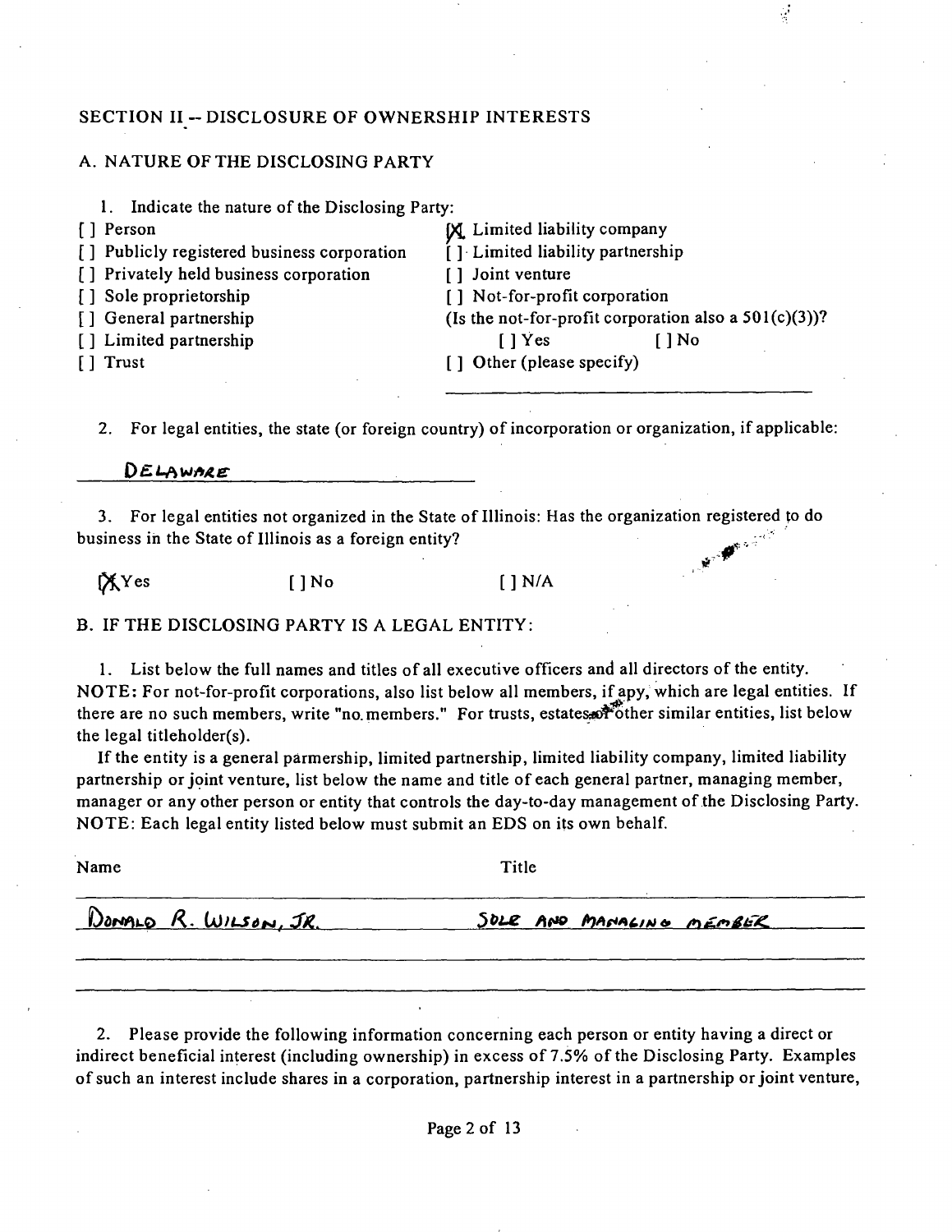interest of a member or manager in a limited liability company, or interest of a beneficiary of a tmst, estate or other similar entity. If none, state "None." NOTE: Pursuant to Section 2-154-030 of the Municipal Code of Chicago ("Municipal Code"), the City may require any such additional infonnation from any applicant which is reasonably intended to achieve full disclosure.

 $\frac{1}{2}$ 

| Name             | <b>Business Address</b> | Percentage Interest in the<br>Disclosing Party |
|------------------|-------------------------|------------------------------------------------|
| DRW HOLDINGS LLC | $546$ N. MADLON $5T$ .  |                                                |
|                  | $C$ HICAGO, IL 60661    |                                                |
|                  |                         |                                                |

### SECTION III -- BUSINESS RELATIONSHIPS WITH CITY ELECTED OFFICIALS

Has the Disclosing Party had a "business relationship," as defined in Chapter 2-156 of the Municipal Code, with any City elected official in the 12 months before the date this EDS is signed?

 $[$  ] Yes  $\mathbb{X}$  No

If yes, please identify below the name(s) of such City elected official(s) and describe such relationship(s):

### SECTION IV -- DISCLOSURE OF SUBCONTRACTORS AND OTHER RETAINED PARTIES

The Disclosing Party must disclose the name and business address of each subcontractor, attorney, lobbyist, accountant, consultant and any other person or entity whom the Disclosing Party has retained or expects to retain in connection with the Matter, as well as the nature ofthe relationship, and the total amount of the fees paid or estimated to be paid. The Disclosing Party is not required to disclose employees who are paid solely through the Disclosing Party's regular payroll.

"Lobbyist" means any person or entity who undertakes to influence any legislative or administrative action on behalf of any person or entity other than: (I) a not-for-profit entity, on an unpaid basis, or (2) himself. "Lobbyist" also means any person or entity any part of whose duties as an employee of another includes undertaking to influence any legislative or administrative action.

If the Disclosing Party is uncertain whether a disclosure is required under this Section, the Disclosing Party must either ask the City whether disclosure is required or make the disclosure.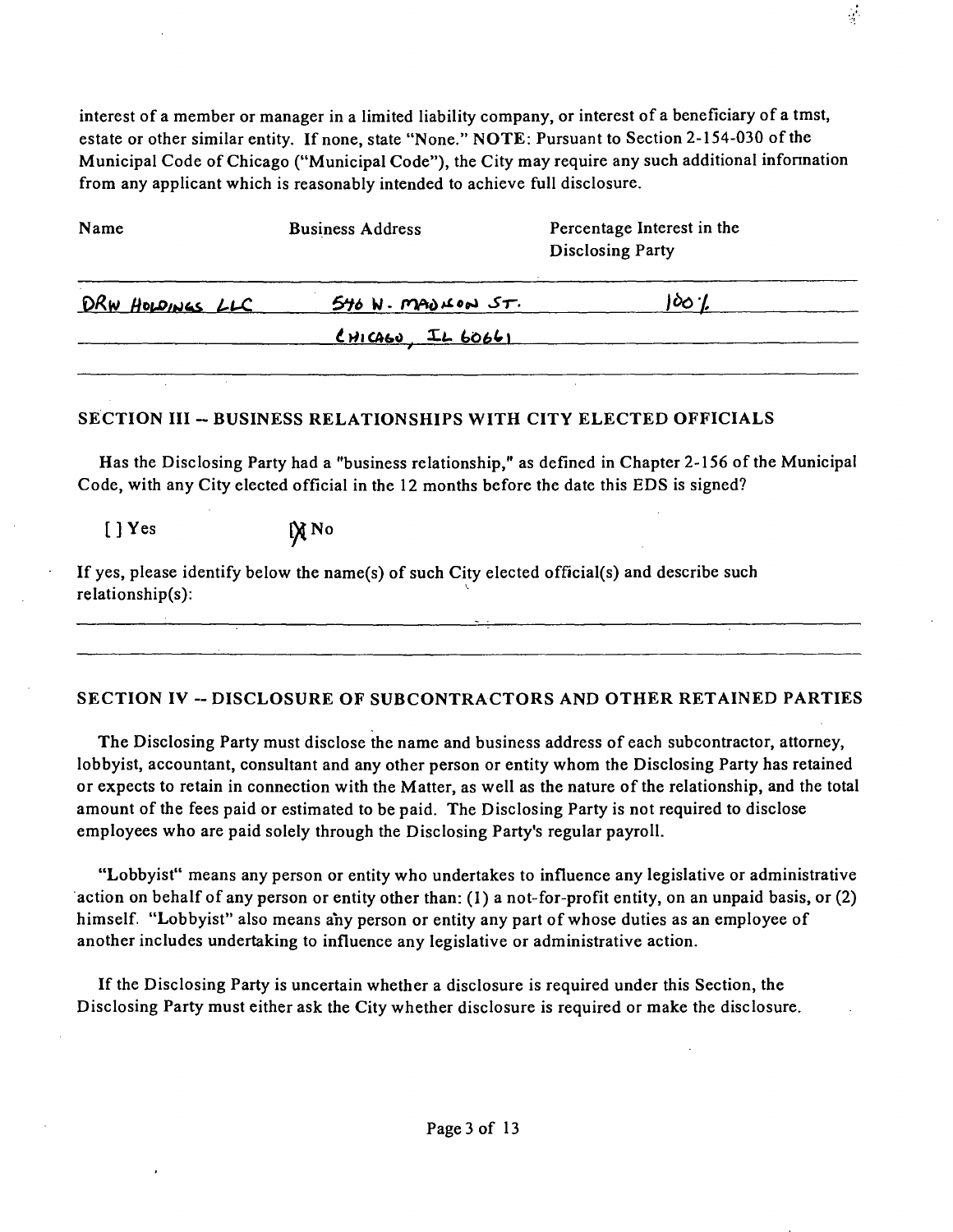Name (indicate whether Business retained or anticipated Address to be retained)

Relationship to Disclosing Party Fees (indicate whether (subcontractor, attomey, lobbyist, etc.)

paid or estimated.) NOTE: "hourly rate" or "t.b.d." is not an acceptable response.  $\frac{1}{2}$  .

(Add sheets if necessary)

**X** Check here if the Disclosing Party has not retained, nor expects to retain, any such persons or entities.

#### **SECTION V - CERTIFICATIONS**

### A. COURT-ORDERED CHILD SUPPORT COMPLIANCE

Under Municipal Code Section 2-92-415, substantial owners of business entities that contract with the City must remain in compliance with their child support obligations throughout the contract's term.

Has any person who directly or indirectly owns 10% or more of the Disclosing Party been declared in arrearage on any child support obligations by any Illinois court of competent jurisdiction?

 $[ ]$  Yes  $\mathbb{N}$  No  $[ ]$  No person directly or indirectly owns 10% or more of the Disclosing Party.

If "Yes," has the person entered into a court-approved agreement for payment of all support owed and is the person in compliance with that agreement?

[ ] Yes [ ] No

#### B. FURTHER CERTIFICATIONS

1. Pursuant to Municipal Code Chapter 1-23, Article I ("Article I")(which the Applicant should consult for defined terms (e.g., "doing business") and legal requirements), if the Disclosing Party submitting this EDS is the Applicant and is doing business with the City, then the Disclosing Party certifies as follows: (i) neither the Applicant nor any controlling person is currently indicted or charged with, or has admitted guilt of, or has ever been convicted of, or placed under supervision for, any criminal offense involving actual, attempted, or conspiracy to commit bribery, theft, fraud, forgery, perjury, dishonesty or deceit against an officer or employee of the City or any sister agency; and (ii) the Applicant understands and acknowledges that compliance with Article I is a continuing requirement for doing business with the City. NOTE: If Article I applies to the Applicant, the permanent compliance timeframe in Article I supersedes some five-year compliance timeframes in certifications 2 and 3 below.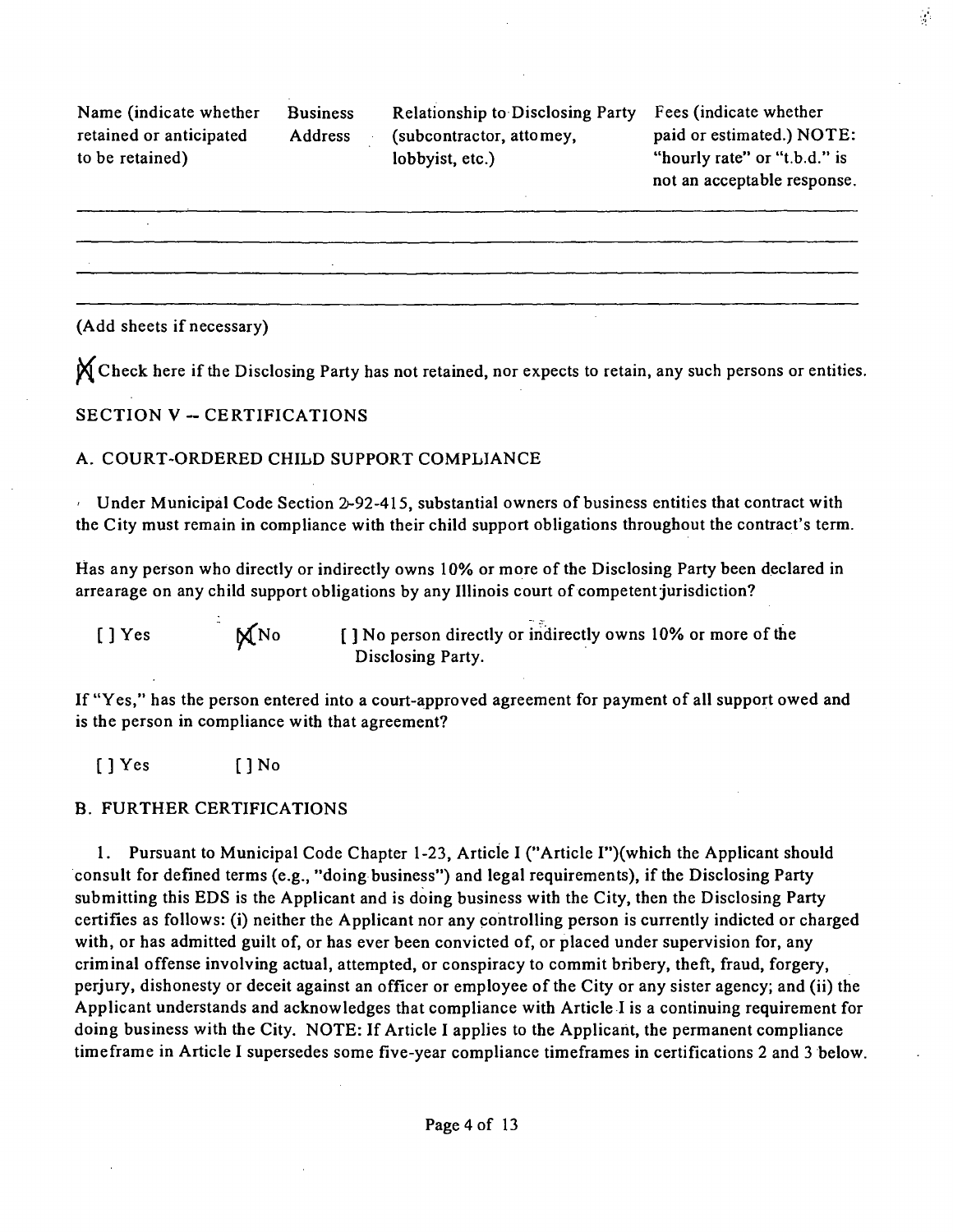2. The Disclosing Party and, if the Disclosing Party is a legal entity, all of those persons or entities identified in Section II.B.1. of this EDS:

- a. are not presently debarred, suspended, proposed for debarment, declared ineligible or voluntarily excluded from any transactions by any federal, state or local unit of govemment;
- b. have not, within a five-year period preceding the date of this EDS, been convicted of a criminal offense, adjudged guilty, or had a civil judgment rendered against them in connection with: obtaining, attempting to obtain, or performing a public (federal, state or local) transaction or contract under a public transaction; a violation of federal or state antitmst statutes; fraud; embezzlement; theft; forgery; bribery; falsification or destmction of records; making false ^ statements; or receiving stolen property;
- c. are not presently indicted for, or criminally or civilly charged by, a govemmental entity (federal, state or local) with committing any of the offenses set forth in clause B.2.b. of this Section V;
- d. have not, within a five-year period preceding the date of this EDS, had one or more public transactions (federal, state or local) terminated for cause or default; and
- e. have not, within a five-year period preceding the date of this EDS, been convicted, adjudged guilty, or found liable in a civil proceeding, or in any criminal or civil action, including actions concerning environmental violations, instituted by the City or by the federal government, any state, or any other unit of local government.

m pi

- 3. The certifications in subparts 3, 4 and 5 concern:
- the Disclosing Party;

• any "Contractor" (meaning any contractor or subcontractor used by the Disclosing Party in connection with the Matter, including but not limited to all persons or legal entities disclosed under Section IV, "Disclosure of Subcontractors and Other Retained Parties");

• any "Affiliated Entity" (meaning a person or entity that, directly or indirectly: controls the Disclosing Party, is controlled by the Disclosing Party, or is, with the Disclosing Party, under common control of another person or entity. Indicia of control include, without limitation: interlocking management or ownership; identity of interests among family members, shared facilities and equipment; common use of employees; or organization of a business entity following the ineligibility of a business entity to do business with federal or state or local government, including the City, using substantially the same management, ownership, or principals as the ineligible entity); with respect to Contractors, the term Affiliated Entity means a person or entity that directly or indirectly controls the Contractor, is controlled by it, or, with the Contractor, is under common control of another person or entity;

• any responsible official of the Disclosing Party, any Contractor or any Affiliated Entity or any other official, agent or employee of the Disclosing Party, any Contractor or any Affiliated Entity, acting pursuant to the direction or authorization of a responsible official of the Disclosing Party, any Contractor or any Affiliated Entity (collectively "Agents").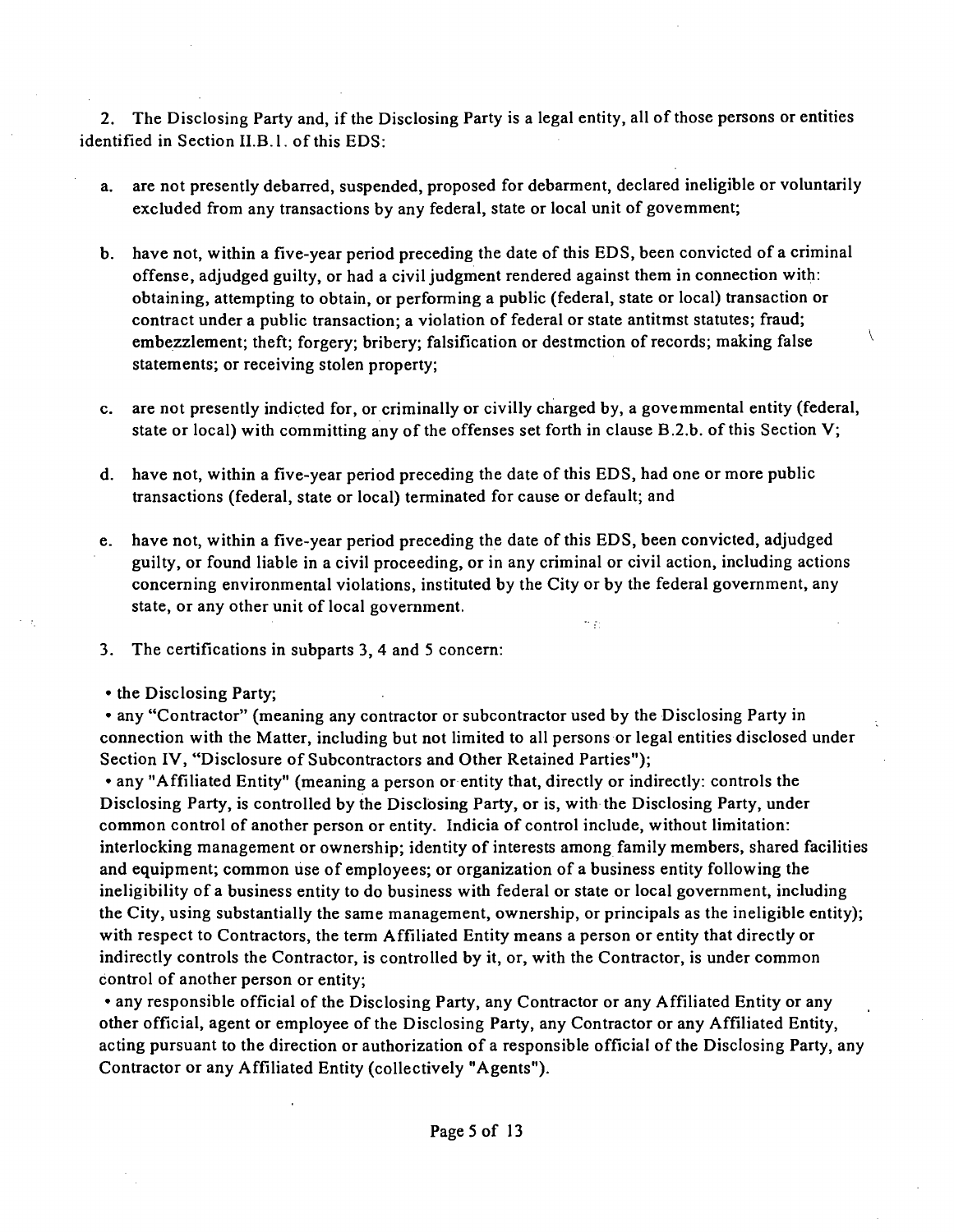Neither the Disclosing Party, nor any Contractor, nor any Affiliated Entity of either the Disclosing Party or any Contractor nor any Agents have, during the five years before the date this EDS is signed, or, with respect to a Contractor, an Affiliated Entity, or an Affiliated Entity of a Contractor during the five years before the date of such Contractor's or Affiliated Entity's contract or engagement in connection with the Matter:

- a. bribed or attempted to bribe, or been convicted or adjudged guilty of bribery or attempting to bribe, a public officer or employee of the City, the State of Illinois, or any agency of the federal govemment or of any state or local government in the United States of America, in that officer's or employee's official capacity;
- b. agreed or colluded with other bidders or prospective bidders, or been a party to any such agreement, or been convicted or adjudged guilty of agreement or collusion among bidders or prospective bidders, in restraint of freedom of competition by agreement to bid a fixed price or otherwise; or
- c. made an admission of such conduct described in a. or b. above that is a matter of record, but have not been prosecuted for such conduct; or
- d. violated the provisions of Municipal Code Section 2-92-610 (Living Wage Ordinance).

4. Neither the Disclosing Party, Affiliated Entity or Contractor, or any of their employees, officials, agents or partners, is barred from contracting with any unit of state or local government as a result of engaging in or being convicted of (1) bid-rigging in violation of 720 ILCS 5/33E-3; (2) bid-rotating in violation of 720 ILCS 5/33E-4; or (3) any similar offense of any state or of the United States of America that contains the same elements as the offense of bid-rigging or bid-rotating.

5. Neither the Disclosing Party nor any Affiliated Entity is listed on any of the following lists maintained by the Office of Foreign Assets Control of the U.S. Department of the Treasury or the Bureau of Industry and Security of the U.S. Department of Commerce or their successors: the Specially Designated Nationals List, the Denied Persons List, the Unverified List, the Entity List and the Debarred List.

6. The Disclosing Party understands and shall comply with the applicable requirements of Chapters 2-55 (Legislative Inspector General), 2-56 (Inspector General) and 2-156 (Govemmental Ethics) of the Municipal Code.

7. If the Disclosing Party is unable to certify to any of the above statements in this Part B (Further Certifications), the Disclosing Party must explain below:

*^Slpfie ,* 

 $\mathcal{C}$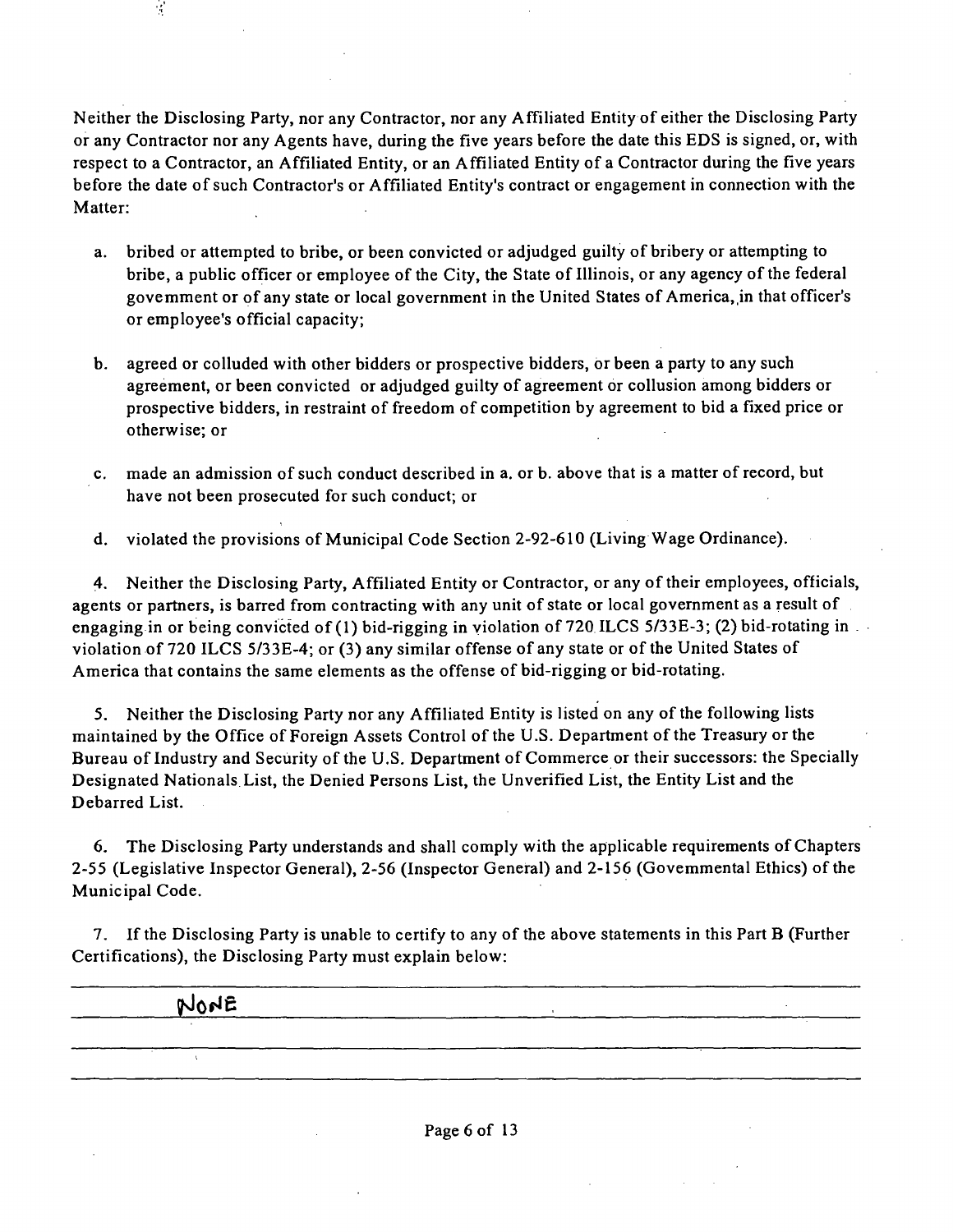If the letters "NA, " the word "None," or no response appears on the lines above, it will be conclusively presumed that the Disclosing Party certified to the above statements.

### C. CERTIFICATION OF STATUS AS FINANCIAL INSTITUTION

1. The Disclosing Party certifies that the Disclosing Party (check one)

 $[ ]$  is  $\mathbb{R}$  is not I-

 $\mathcal{L}$ 

a "financial institution" as defined in Section 2-32-455(b) of the Municipal Code.

2. If the Disclosing Party IS a financial institution, then the Disclosing Party pledges:

"We are not and will not become a predatory lender as defined in Chapter 2-32 of the Municipal Code. We further pledge that none of our affiliates is, and none of them will become, a predatory lender as defined in Chapter 2-32 of the Municipal Code. We understand that becoming a predatory lender or becoming an affiliate of a predatory lender may result in the loss of the privilege of doing business with the City."

If the Disclosing Party is unable to make this pledge because it or any of its affiliates (as defined in Section 2-32-455(b) of the Municipal Code) is a predatory lender within the meaning of Chapter 2-32 of the Municipal Code, explain here (attach additional pages if necessary):

If the letters "NA, " the word "None," or no response appears on the lines above, it will be conclusively presumed that the Disclosing Party certified to the above statements.

#### D. CERTIFICATION REGARDING INTEREST IN CITY BUSINESS

Any words or terms that are defined in Chapter 2-156 of the Municipal Code have the same meanings when used in this Part D.

1. In accordance with Section 2-156-110 of the Municipal Code: Does any official or employee of the City have a financial interest in his or her own name or in the name of any other person or entity in the Matter?

 $[$  ] Yes  $\mathbb{M}$ No

NOTE: If you checked "Yes" to Item D.L, proceed to Items D.2. and D.3. If you checked "No" to Item D.L, proceed to Part E.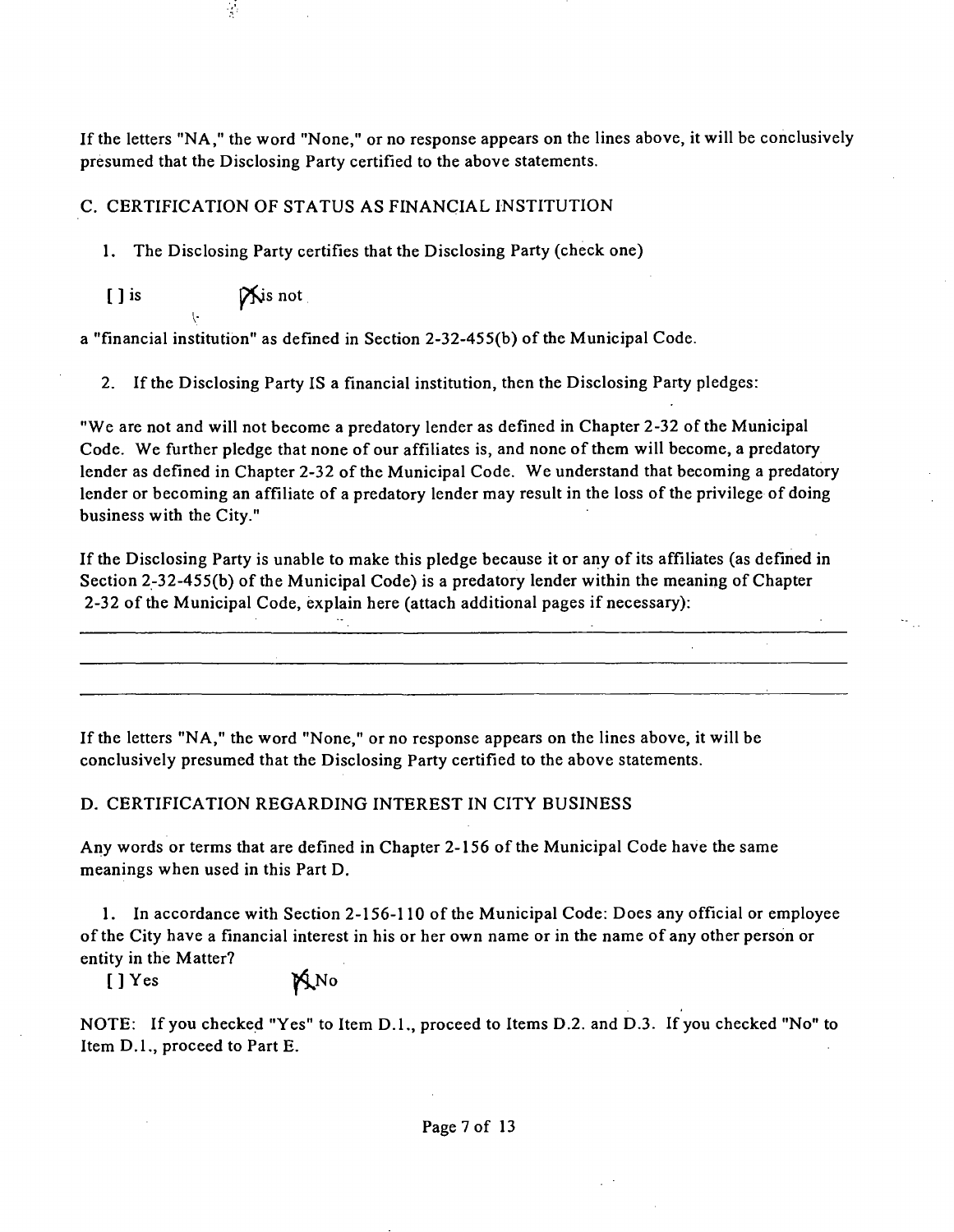2. Unless sold pursuant to a process of competitive bidding, or otherwise permitted, no City elected official or employee shall have a financial interest in his or her own name or in the name of any other person or entity in the purchase of any property that (i) belongs to the City, or (ii) is sold for taxes or assessments, or (iii) is sold by virtue of legal process at the suit of the City (collectively, "City Property Sale"). Compensation for property taken pursuant to the City's eminent domain power does not constitute a financial interest within the meaning of this Part D.

Does the Matter involve a City Property Sale?

| $[$ $]$ Yes | MNO |
|-------------|-----|
|             |     |

3. If you checked "Yes" to Item D.1., provide the names and business addresses of the City officials or employees having such interest and identify the nature of such interest:

| Name | <b>Business Address</b> | Nature of Interest |
|------|-------------------------|--------------------|
|      |                         |                    |
|      |                         |                    |

4. The Disclosing Party further certifies that no prohibited financial interest in the Matter will be acquired by any City official or employee.

### E. CERTIFICATION REGARDING SLÄVERY ERA BUSINESS

Please check either 1. or 2. below. If the Disclosing Party checks 2., the Disclosing Party must disclose below or in an attachment to this EDS all information required by paragraph 2. Failure to comply with these disclosure requirements may make any contract entered into with the City in connection with the Matter voidable by the City.

 $\boldsymbol{\times}$  1. The Disclosing Party verifies that the Disclosing Party has searched any and all records of the Disclosing Party and any and all predecessor entities regarding records of investments or profits from slavery or slaveholder insurance policies during the slavery era (including insurance policies issued to slaveholders that provided coverage for damage to or injury or death of their slaves), and the Disclosing Party has found no such records.

2. The Disclosing Party verifies that, as a result of conducting the search in step 1 above, the Disclosing Party has found records of investments or profits from slavery or slaveholder insurance policies. The Disclosing Party verifies that the following constitutes full disclosure of all such records, including the names of any and all slaves or slaveholders described in those records: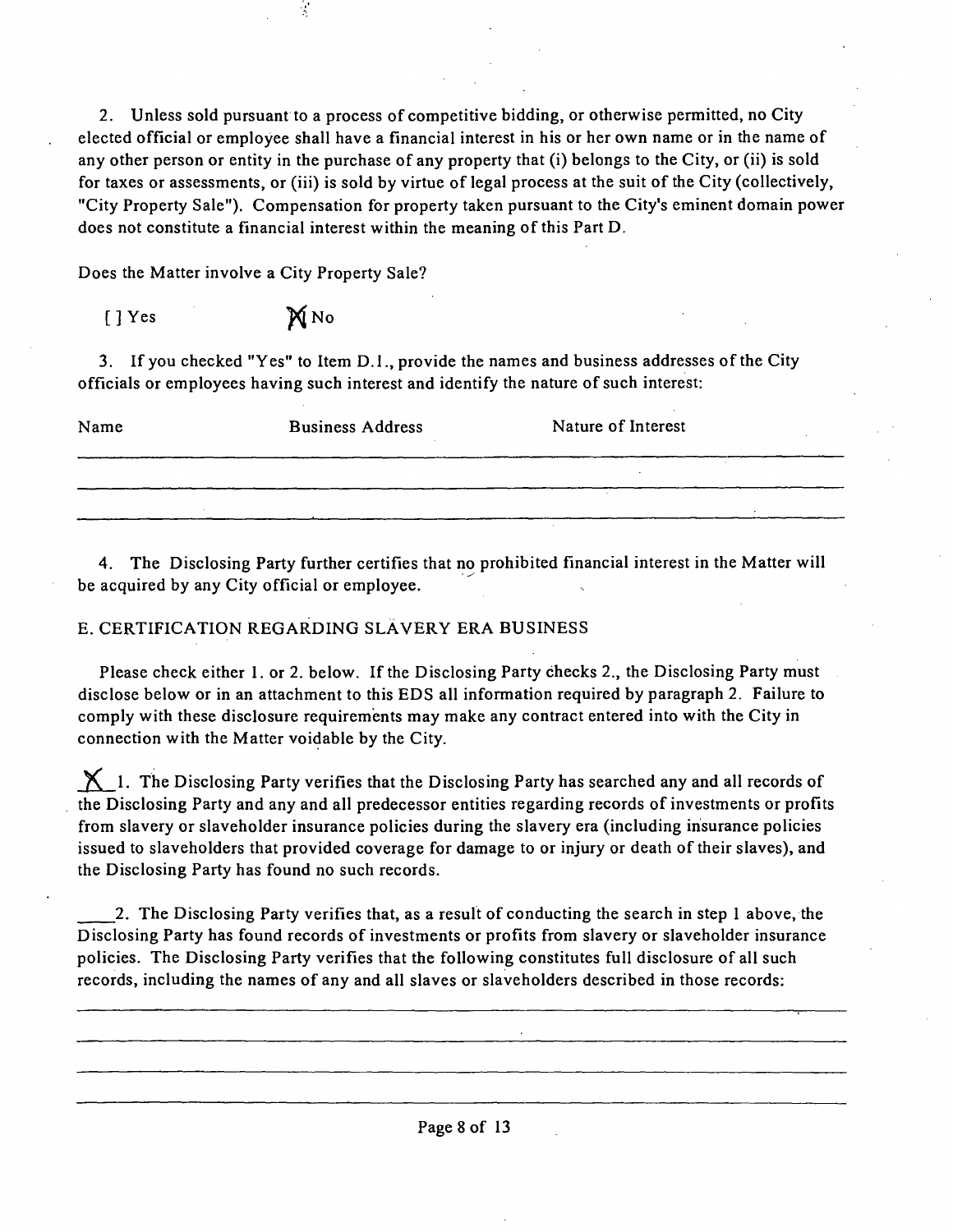### SECTION VI - CERTIFICATIONS FOR FEDERALLY FUNDED MATTERS

NOTE: If the Matter is federally funded, complete this Section VI. If the Matter is not federally funded, proceed to Section VII. For purposes of this Section VI, tax credits allocated by the City and proceeds of debt obhgations of the City are not federal funding.

### A. CERTIFICATION REGARDING LOBBYING

1. List below the names of all persons or entities registered under the federal Lobbying Disclosure Act of 1995 who have made lobbying contacts on behalf of the Disclosing Party with respect to the Matter: (Add sheets if necessary):

(If no explanation appears or begins on the tines above, or ifthe letters "NA" or ifthe word "None" appear, it will be conclusively presumed that the Disclosing Party means that NO persons or entities registered under the Lobbying Disclosure Act of 1995 have made lobbying contacts on behalf of the Disclosing Party with respect to the Matter.)

2. The Disclosing Party has not spent and will not expend any federally appropriated funds to pay any person or entity listed in Paragraph A.l . above for his or her lobbying activities or to pay any person or entity to influence or attempt to influence an officer or employee of any agency, as defined by applicable federal law, a member of Congress, an officer or employee of Congress, or an employee of a member of Congress, in connection with the award of any federally funded contract, making any federally funded grant or loan, entering into any cooperative agreement, or to extend, continue, renew, amend, or modify any federally funded contract, grant, loan, or cooperative agreement.

3. The Disclosing Party will submit an updated certification at the end of each calendar quarter in which there occurs any event that materially affects the accuracy of the statements and information set forth in paragraphs A.1. and A.2. above.

4. The Disclosing Party certifies that either; (i) it is not an organization described in section  $501(c)(4)$  of the Internal Revenue Code of 1986; or (ii) it is an organization described in section  $501(c)(4)$  of the Internal Revenue Code of 1986 but has not engaged and will not engage in "Lobbying Activities".

5. Ifthe Disclosing Party is the Applicant, the Disclosing Party must obtain certifications equal in form and substance to paragraphs A.1. through A.4. above from all subcontractors before it awards any subcontract and the Disclosing Party must maintain all such subcontractors' certifications for the duration of the Matter and must make such certifications promptly available to the City upon request.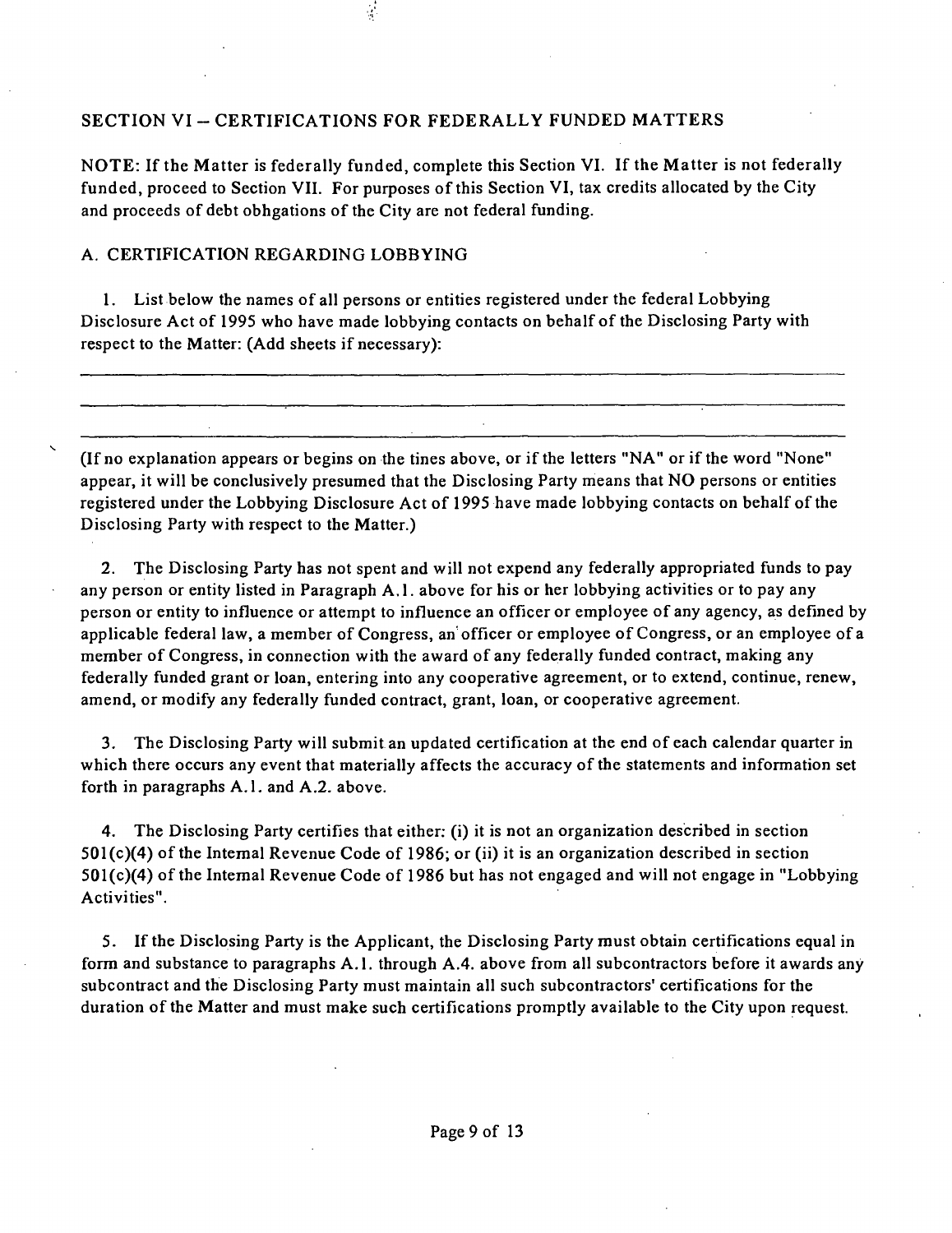#### B. CERTIFICATION REGARDING EQUAL EMPLOYMENT OPPORTUNITY

If the Matter is federally funded, federal regulations require the Applicant and all proposed subcontractors to submit the following information with their bids or in writing at the outset of negotiations.

Is the Disclosing Party the Applicant?

[] Yes [] No

If "Yes," answer the three questions below:

1. Have you developed and do you have on file affirmative action programs pursuant to applicable federal regulations? (See 41 CFR Part 60-2.)

 $[$  | Yes  $[$  | No

2. Have you filed with the Joint Reporting Committee, the Director of the Office of Federal Contract Compliance Programs, or the Equal Employment Opportunity Commission all reports due under the applicable filing requirements?

 $[$  | Yes  $[$  | No

3. Have you participated in any previous contracts or subcontracts subject to the equal opportunity clause?

[ ] Yes [ ] No

If you checked "No" to question 1. or 2. above, please provide an explanation:

### SECTION VII - ACKNOWLEDGMENTS, CONTRACT INCORPORATION, **COMPLIANCE, PENALTIES, DISCLOSURE**

The Disclosing Party understands and agrees that:

A . The certifications, disclosures, and acknowledgments contained in this EDS will become part of any contract or other agreement between the Applicant and the City in connection with the Matter, whether procurement. City assistance, or other City action, and are material inducements to the City's execution of any contract or taking other action with respect to the Matter. The Disclosing Party understands that it must comply with all statutes, ordinances, and regulations on which this EDS is based.

B. The City's Governmental Ethics and Campaign Financing Ordinances, Chapters 2-156 and 2-164 of the Municipal Code, impose certain duties and obhgations on persons or entities seeking City contracts, work, business, or transactions. The full text of these ordinances and a training program is available on line at www.cityofchicago.org/Ethics, and may also be obtained from the City's Board of Ethics, 740 N.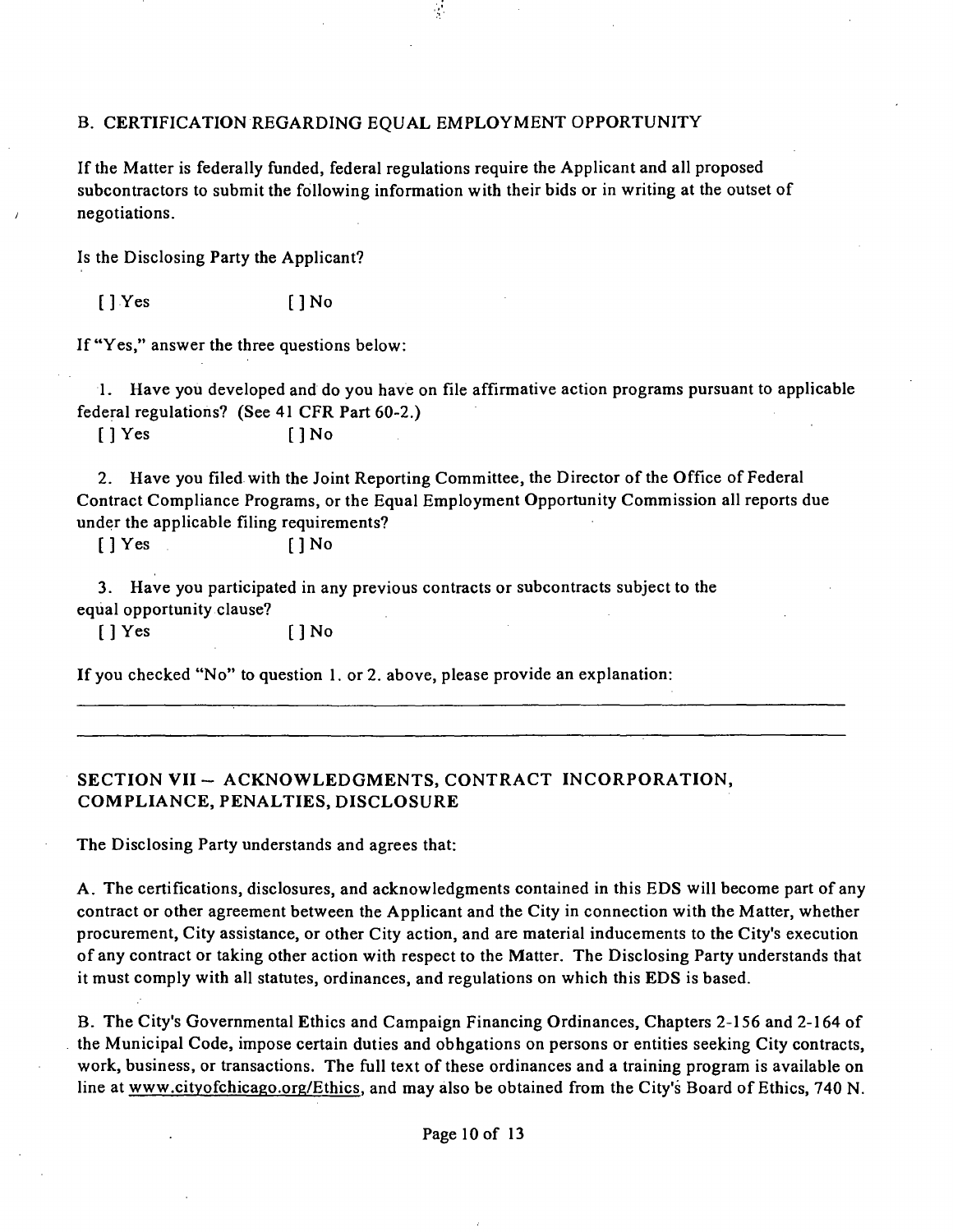Sedgwick St., Suite 500, Chicago, IL 60610, (312) 744-9660. The Disclosing Party must comply fully with the applicable ordinances.

 $\frac{1}{2}$ 

C. If the City determines that any information provided in this EDS is false, incomplete or inaccurate, any contract or other agreement in connection with which it is submitted may be rescinded or be void or voidable, and the City may pursue any remedies under the contract or agreement (if not rescinded or void), at law, or in equity, including terminating the Disclosing Party's participation in the Matter and/or declining to allow the Disclosing Party to participate in other transactions with the City. Remedies at law for a false statement of material fact may include incarceration and an award to the City of treble damages.

D. It is the City's policy to make this document available to the public on its Intemet site and/or upon request. Some or all of the information provided on this EDS and any attachments to this EDS may be made available to the public on the Intemet, in response to a Freedom of Information Act request, or otherwise. By completing and signing this EDS, the Disclosing Party waives and releases any possible rights or claims which it may have against the City in connection with the pubhc release of information contained in this EDS and also authorizes the City to yerify the accuracy of any information submitted in diis EDS.

E. The information provided in this EDS must be kept current. In the event of changes, the Disclosing Party must supplement this EDS up to the time the City takes action on the Matter. If the Matter is a contract being handled by the City's Department of Procurement Services, the Disclosing Party must update this EDS as the contract requires. NOTE: With respect to Matters subject to Article I of Chapter 1-23 of the Municipal Code (imposing PERMANENT INELIGIBILITY for certain specified offenses), the infonnation provided herein regarding eligibility must be kept current for a longer period, as required by Chapter 1-23 and Section 2-154-020 of the Municipal Code.

The Disclosing Party represents and warrants that:

F.I. The Disclosing Party is not delinquent in the payment of any tax administered by the Illinois Department of Revenue, nor are the Disclosing Party or its Affiliated Entities delinquent in paying any fine, fee, tax or other charge owed to the City. This includes, but is not limited to, all water charges, sewer charges, license fees, parking tickets, property taxes or sales taxes.

F.2 If the Disclosing Party is the Applicant, the Disclosing Party and its Affiliated Entities will not use, nor pennit their subcontractors to use, any facility listed by the U.S. E.P.A. on the federal Excluded Parties List System ("EPLS") maintained by the U. S. General Services Administration.

F.3 Ifthe Disclosing Party is the Applicant, the Disclosing Party will obtain from any contractors/subcontractors hired or to be hired in connection with the Matter certifications equal in form and substance to those in F.l . and F.2. above and will not, without the prior written consent of the City, use any such contractor/subcontractor that does not provide such certifications or that the Disclosing Party has reason to believe has not provided or cannot provide tmthful certifications.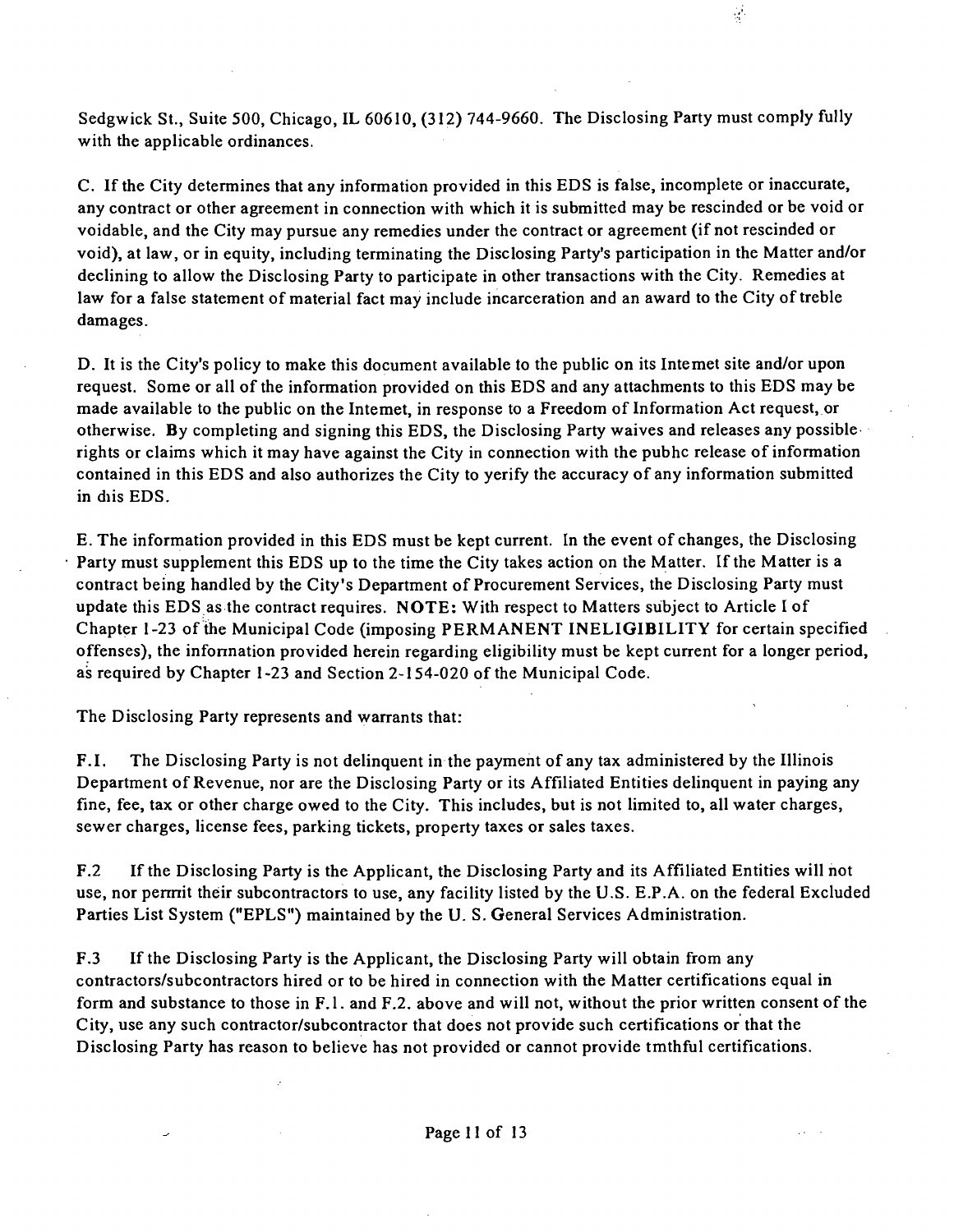**NOTE: If the Disclosing Party cannot certify as to any of the items in F.L, F.2. or F.3. above, an explanatory statement must be attached to tbis EDS.** 

#### **CERTIFICATION**

Under penalty of perjury, the person signing below: (1) warrants that he/she is authorized to execute this BDS and Appendix A (if applicable) on bchalf of die Disclosing Party, and (2) warrants that all certifications and statements contained in tbis EDS and Appendix A (if applicable) are true, accurate **and complete as of the date futnished to the City.** 

*<u>(PRIC) ALCL Estate (avactorized)</u>* 4C

Bv **here**)

**(Pint or type name of person signing)** 

Margier (Print or type title of person signing)

Sighed and swom to before me on (date)  $\frac{\partial f(S)}{\partial M}$  at  $\frac{C}{C}$  County,  $\frac{C}{C}$  (state). at  $C$  $\infty$  $\mathcal{V}$  County,  $\pm \mathcal{C}$ .

**Grand Hotary Public.** 

Commission expires: 4/19/14

**OFFICIALSEAL NOTARY PUBLIC • STATE OF ULINOB**<br>MY COMMARRION EXPIRES OUTSILL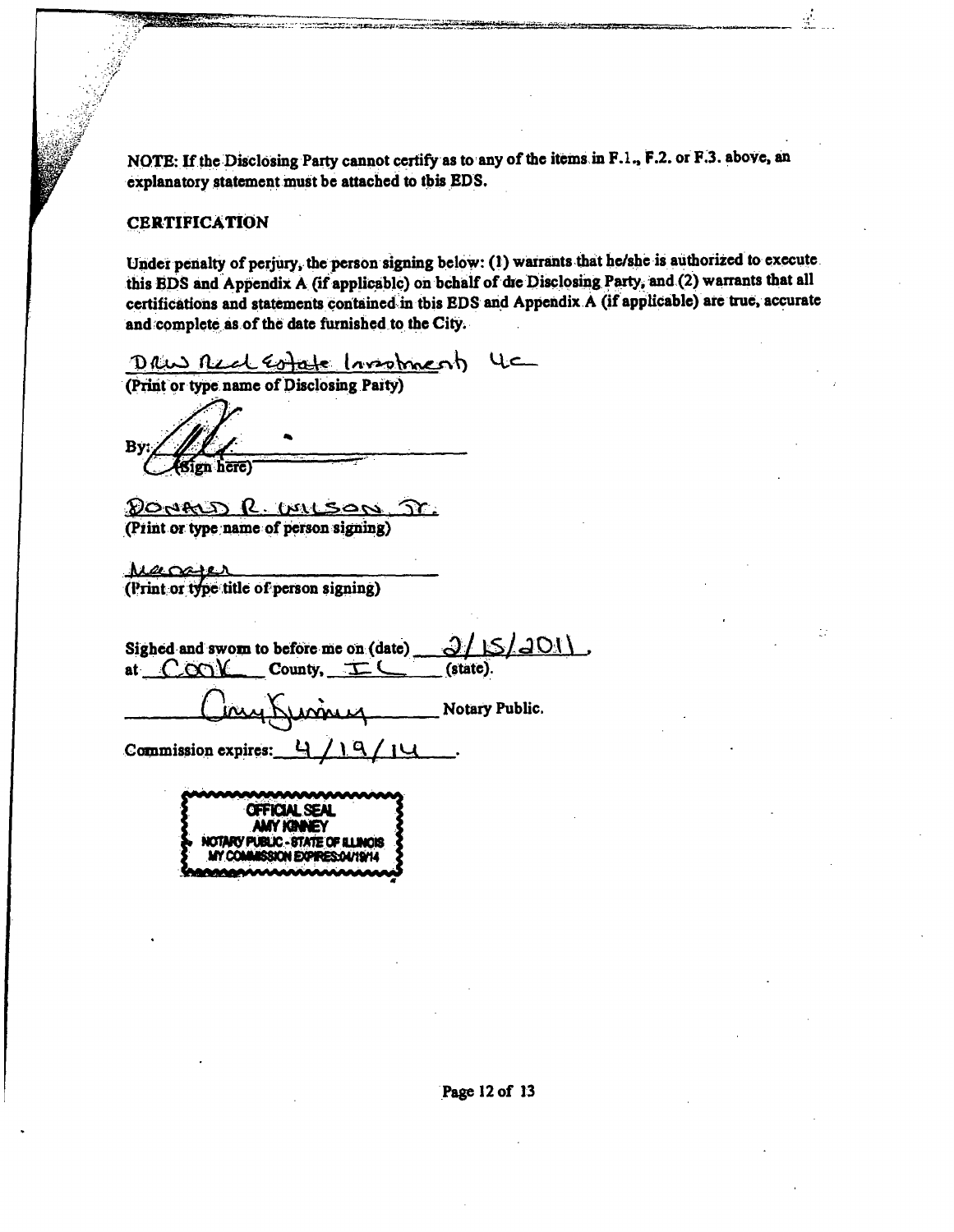### CITY OF CHICAGO ECONOMIC DISCLOSURE STATEMENT AND AFFIDAVIT APPENDIX A

 $\frac{1}{2}$ 

#### FAMILIAL RELATIONSHIPS WITH ELECTED CITY OFFICIALS AND DEPARTMENT HEADS

This Appendix is to be completed only by (a) the Applicant, and (b) any legal entity which has a direct ownership interest in the Applicant exceeding 7.5 percent. It is not to be completed by any legal entity which has only an indirect ownership interest in the Applicant.

Under Municipal Code Section 2-154-015, the Disclosing Party must disclose whether such Disclosing Party or any "Applicable Party" or any Spouse or Domestic Partner thereof currentiy has a "familial relationship" with any elected city official or department head. A "familial relationship" exists if, as ofthe date this EDS is signed, the Disclosing Party or any "Applicable Party" or any Spouse or Domestic Partner thereof is related to the mayor, any aldennan, the city clerk, the city treasurer or any city department head as spouse or domestic partner or as any of the following, whether by blood or adoption: parent, child, brother or sister, aunt or imcle, niece or nephew, grandparent, grandchild, father-in-law, mother-in-law, son-in-law, daughter-in-law, stepfather or stepmother, stepson or stepdaughter, stepbrother or stepsister or half-brother or half-sister.

"Applicable Party" means (1) all executive officers of the Disclosing Party listed in Section II.B.1.a., if the Disclosing Party is a corporation; all partners of the Disclosing Party, if the Disclosing Party is a general partnership; all general partners and limited partners of the Disclosing Party, if the Disclosing Party is a limited parmership; all managers, managing members and members of the Disclosing Party, if the Disclosing Party is a limited liability company; (2) all principal officers of the Disclosing Party; and (3) any person having more than a 7.5 percent ownership interest in the Disclosing Party. "Principal officers" means the president, chief operating officer, executive director, chief financial officer, treasurer or secretary of a legal entity or any person exercising similar authority.

Does the Disclosing Party or any "Applicable Party" or any Spouse or Domestic Partner thereof cunently have a "familial relationship" with an elected city official or department head?

 $[ ]$  Yes  $\mathbb{M}$  No

If yes, please identify below (1) the name and title of such person, (2) the name of the legal entity to which such person is connected; (3) the name and titie of the elected city official or department head to whom such person has a familial relationship, and (4) the precise nature of such familial relationship.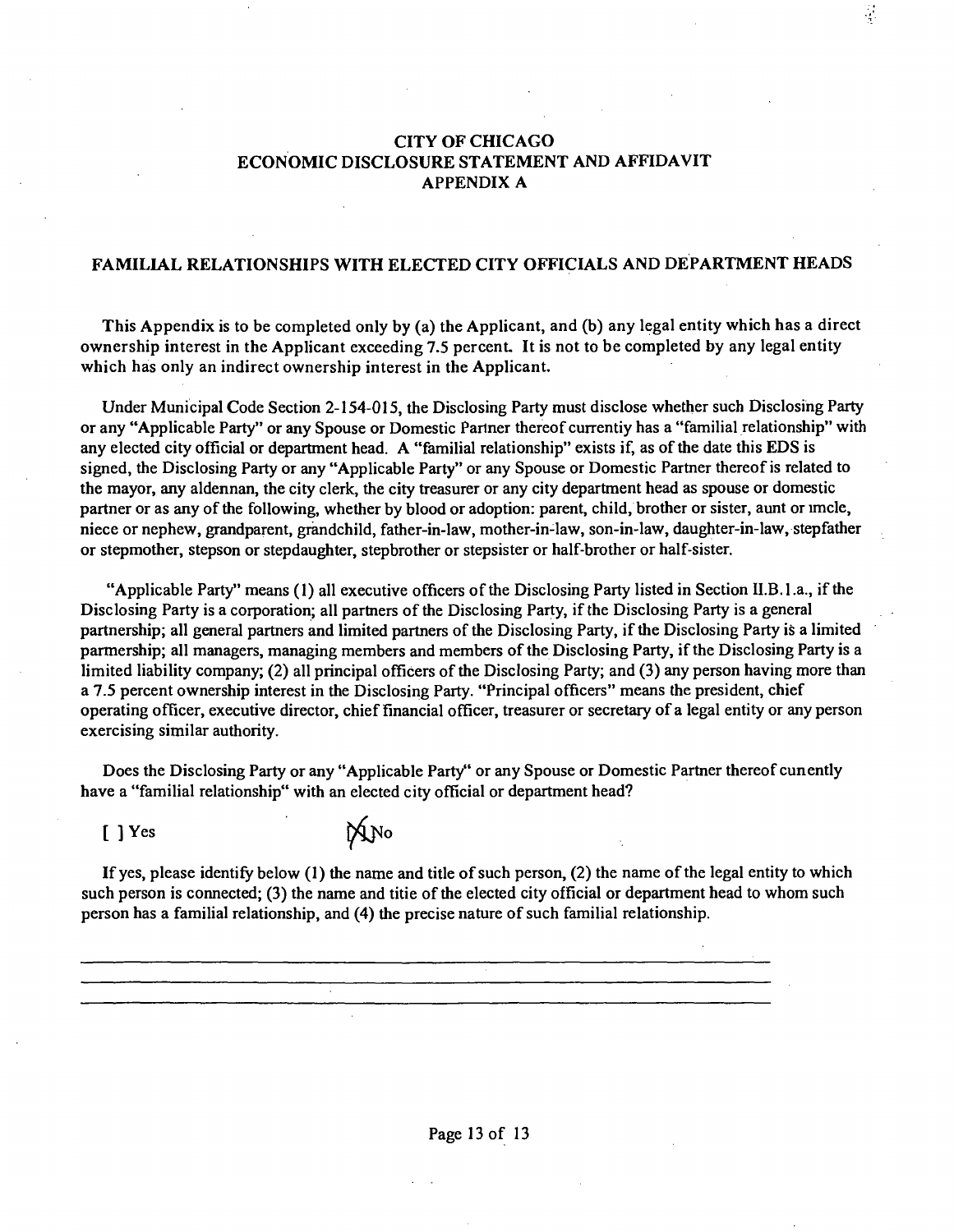### CITY OF CHICAGO ECONOMIC DISCLOSURE STATEMENT A ND AFFIDAVIT

**•^1** 

Ŷ

**1^'** 

#### SECTION I -- GENERAL INFORMATION

A. Legal name of the Disclosing Party submitting this EDS. Include d/b/a/ if applicable:

DRW HOLDINGS LLC

Check ONE of the following three boxes:

Indicate whether the Disclosing Party submitting this EDS is:

- 1. [ ] the Applicant
	- OR
- 2.  $\mathcal{X}_i$  a legal entity holding a direct or indirect interest in the Applicant. State the legal name of the Applicant in which the Disclosing Party holds an interest: **(601 NORTH MILWAUKEE PRUBLY LIC** OR
- 3. [] a legal entity with a right of control (see Section II.B.l.) State the legal name of the entity in which the Disclosing Party holds a right of control:

| B. Business address of the Disclosing Party: $540$ W. MADUM $57$ . |                        |  |
|--------------------------------------------------------------------|------------------------|--|
|                                                                    | $CH1Q_{60}$ , IL 60661 |  |

*C. Telephone: 312. 542. 3161* Fax: 312. 526. 5761 Email: *Anelson G Arw. com* 

D. Name of contact person:  $\Delta A$ V<sub>10</sub> NELSON

E. Federal Employer Identification No. (if you have one):

F. Brief description of contract, transaction or other undertaking (referred to below as the "Matter") to which this EDS pertains. (Include project number and location of property, if applicable):

REZONINA of 160, NOATH MIL. WAVKEE AVENUE

*G. Which City agency or department is requesting this EDS? Bua* $\epsilon \rightarrow \epsilon$  *Zerine \* (* $\epsilon$  */*  $\epsilon$  $\rightarrow$ 

Ifthe Matter is a contract being handled by the City's Department of Procurement Services, please complete the following:

Specification  $\#$  and Contract  $\#$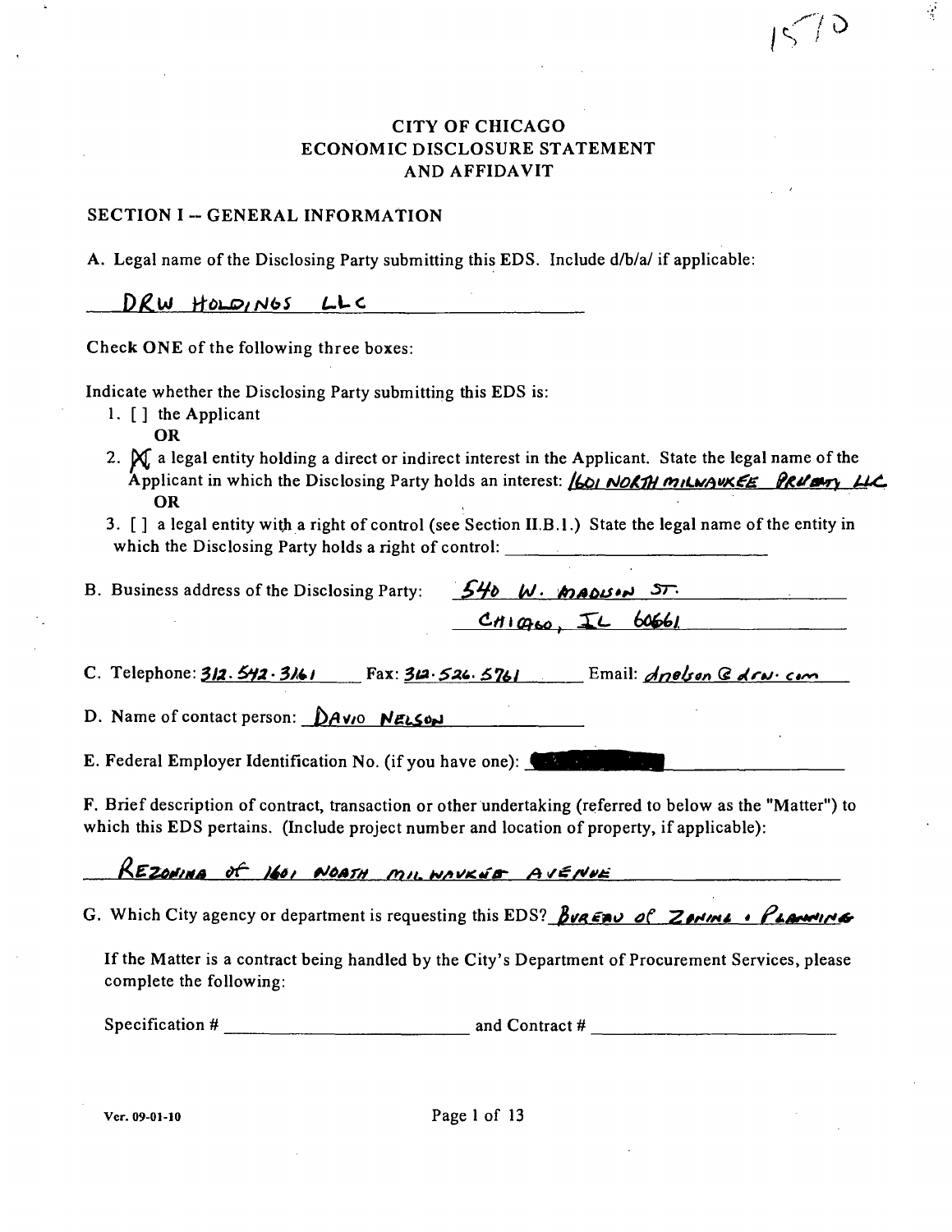### **SECTION II ~ DISCLOSURE OF OWNERSHIP INTERESTS**

#### A. NATURE OF THE DISCLOSING PARTY

1. Indicate the nature of the Disclosing Party:

- 
- [] Publicly registered business corporation [ ] Limited liability partnership
- [] Privately held business corporation [] Joint venture
- 
- 
- 

] Person ^ Limited HabiHty company [ ] Sole proprietorship [ ] Not-for-profit corporation [] General partnership (Is the not-for-profit corporation also a 501(c)(3))? [ ] Limited partnership [ ] Yes [ ] No [ ] Trust [ ] Other (please specify)

2. For legal entities, the state (or foreign country) of incorporation or organization, if applicable:

DELAWARE

3. For legal entities not organized in the State of Illinois: Has the organization registered to do business in the State of Illinois as a foreign entity?

 $[\text{X} \text{Yes}$  [] No [] N/A

B. IF THE DISCLOSING PARTY IS A LEGAL ENTITY:

I. List below the full names and tities of all executive officers and all directors ofthe entity. NOTE: For not-for-profit corporations, also list below all members, if any, which are legal entities. If there are no such members, write "no. members." For trusts, estates or other similar entities, list below the legal titleholder(s).

If the entity is a general partnership, limited partnership, limited liability company, limited liability partaership or joint venture, list below the name and title of each general partner, managing member, manager or any other person or entity that controls the day-to-day management of the Disclosing Party. NOTE: Each legal entity listed below must submit an EDS on its own behalf.

Name Title DONALO R. WILSON, JR. MANAGING MEMBER KENNETH J. BRODY MEMBER

2. Please provide the following information concerning each person or entity having a direct or indirect beneficial interest (including ownership) in excess of 7.5% of the Disclosing Party. Examples of such an interest include shares in a corporation, partnership interest in a partnership or joint venture.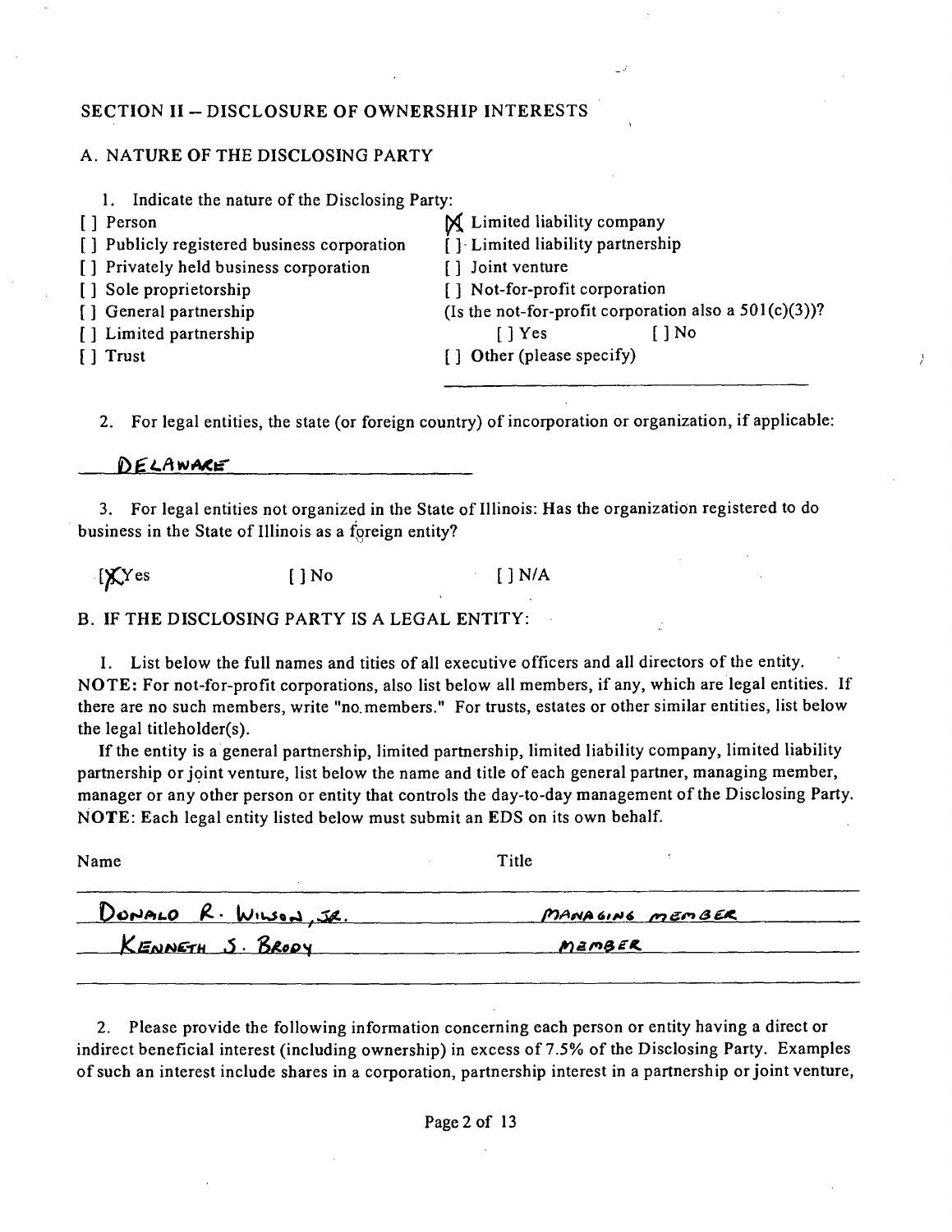interest of a member or manager in a limited liability company, or interest of a beneficiary of a trust, estate or other similar entity. If none, state "None." NOTE: Pursuant to Section 2-154-030 of the Municipal Code of Chicago ("Municipal Code"), the City may require any such additional information from any applicant which is reasonably intended to achieve full disclosure.

| Name                    | <b>Business Address</b> | Percentage Interest in the<br>Disclosing Party |                 |
|-------------------------|-------------------------|------------------------------------------------|-----------------|
| DONALD R. WILSON, JR.   |                         | $540$ N. MODISON CHICAGO, $60661$              | 65''            |
| <u>KENNETH S. BRODY</u> |                         | $540$ W. MADUON CHICAGO 60661                  | $20$ '/ $\cdot$ |

### SECTION III -- BUSINESS RELATIONSHIPS WITH CITY ELECTED OFFICIALS

Has the Disclosing Party had a "business relationship," as defined in Chapter 2-156 of the Municipal Code, with any City elected official in the 12 months before the date this EDS is signed?

 $[\ ]$  Yes  $\mathbb{R}^{N}$ o

If yes, please identify below the name(s) of such City elected official(s) and describe such relationship(s):

### SECTION IV -- DISCLOSURE OF SUBCONTRACTORS AND OTHER RETAINED PARTIES

The Disclosing Party must disclose the name and business address of each subcontractor, attorney, lobbyist, accountant, consultant and any other person or entity whom the Disclosing Party has retained or expects to retain in connection with the Matter, as well as the nature of the relationship, and the total amount of the fees paid or estimated to be paid. The Disclosing Party is not required to disclose employees who are paid solely through the Disclosing Party's regular payroll.

"Lobbyist" means any person or entity who undertakes to influence any legislative or administrative action on behalf of any person or entity other than: (1) a not-for-profit entity, on an unpaid basis, or (2) himself. "Lobbyist" also means any person or entity any part of whose duties as an employee of another includes undertaking to influence any legislative or administrative action.

Ifthe Disclosing Party is uncertain whether a disclosure is required under this Section, the Disclosing Party must either ask the City whether disclosure is required or make the disclosure.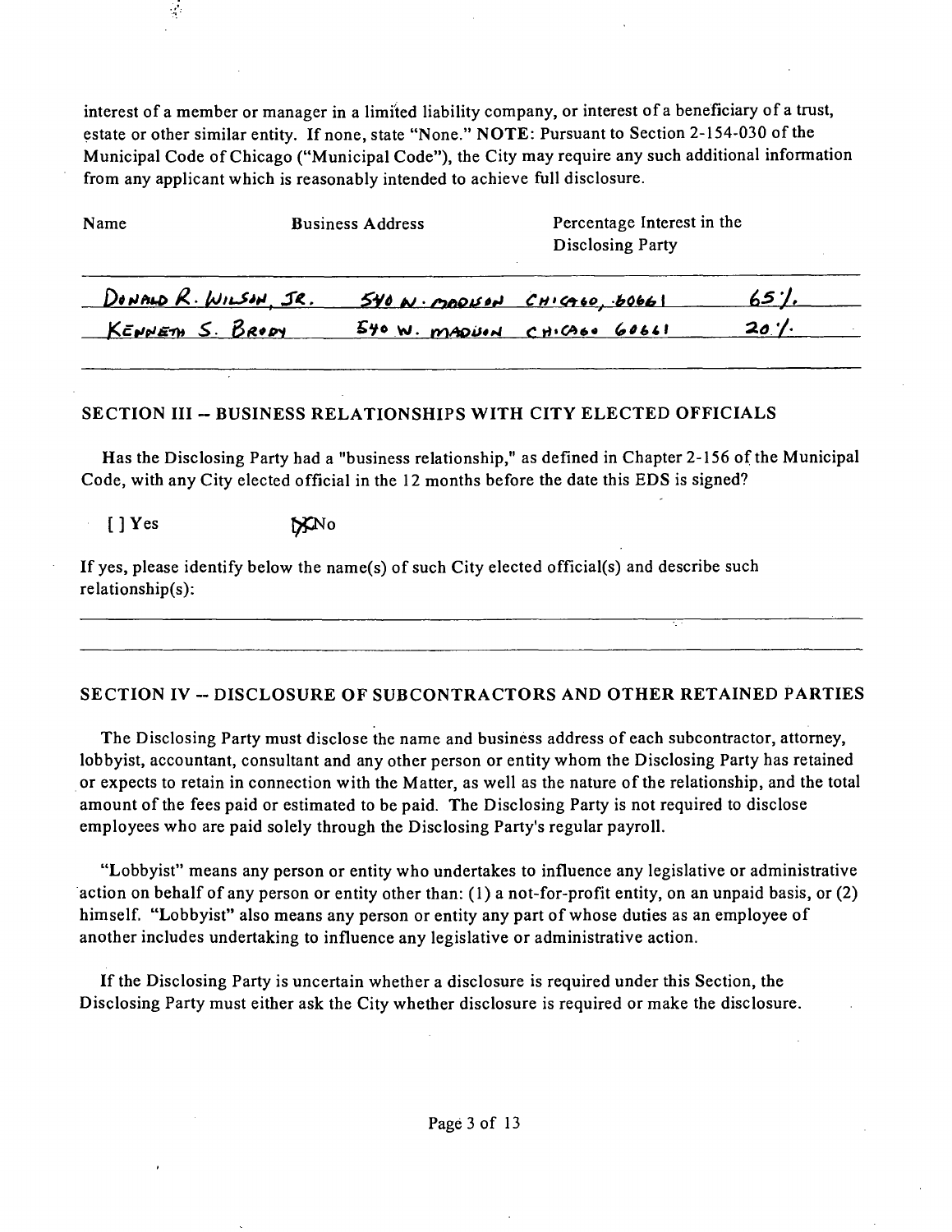Name (indicate whether Business retained or anticipated Address to be retained)

 $\mathcal{I}$ 

Relationship to Disclosing Party (subcontractor, attomey, lobbyist, etc.)

Fees (indicate whether paid or estimated.) NOTE: "hourly rate" or "t.b.d." is not an acceptable response.

(Add sheets if necessary)

 $\mathcal{X}$  Check here if the Disclosing Party has not retained, nor expects to retain, any such persons or entities.

### **SECTION V - CERTIFICATIONS**

### A. COURT-ORDERED CHILD SUPPORT COMPLIANCE

Under Municipal Code Section 2-92-415, substantial owners of business entities that contract with the City must remain in compliance with their child support obligations throughout the contract's term.

Has any person who directly or indirectly owns 10% or more of the Disclosing Party been declared in arrearage on any child support obligations by any Illinois court of competent jurisdiction?

[ ] Yes Mo [ ] No person directly or indirectly owns 10% or more of the Disclosing Party.

If "Yes," has the person entered into a court-approved agreement for payment of all support owed and is the person in compliance with that agreement?

[ ] Yes [ ] No

#### B. FURTHER CERTIFICATIONS

I. Pursuant to Municipal Code Chapter 1-23, Article I ("Article I")(which the Applicant should consult for defined terms (e.g., "doing business") and legal requirements), if the Disclosing Party submitting this EDS is the Applicant and is doing business with the City, then the Disclosing Party certifies as follows: (i) neither the Applicant nor any controlling person is currently indicted or charged with, or has admitted guilt of, or has ever been convicted of, or placed under supervision for, any criminal offense involving actual, attempted, or conspiracy to commit bribery, theft, fraud, forgery, perjury, dishonesty or deceit against an officer or employee of the City or any sister agency; and (ii) the Applicant understands and acknowledges that compliance with Article 1 is a continuing requirement for doing business with the City. NOTE: If Article I applies to the Applicant, the permanent compliance timeframe in Article 1 supersedes some five-year compliance timeframes in certifications 2 and 3 below.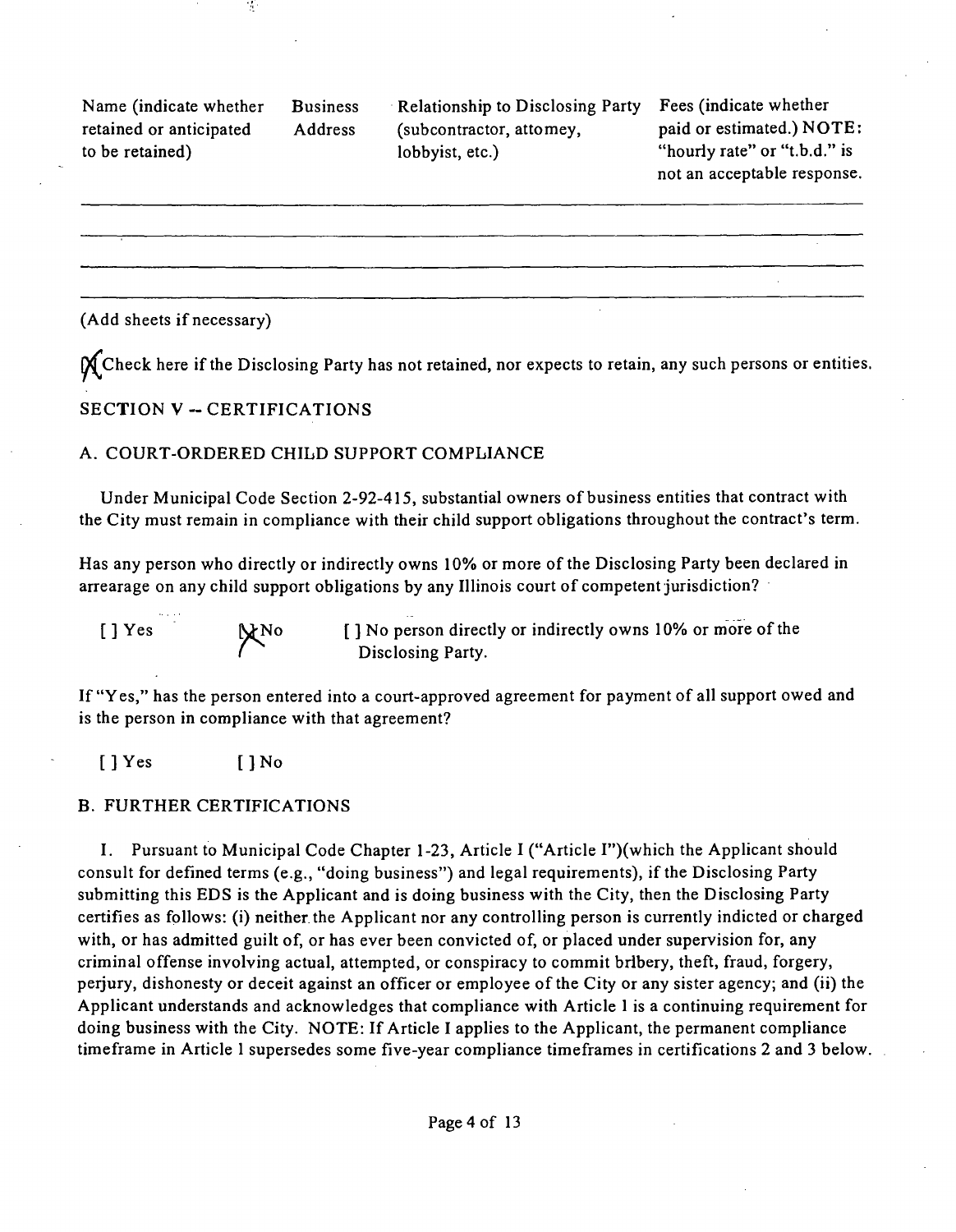2. The Disclosing Party and, if the Disclosing Party is a legal entity, all of those persons or entities identified in Section II.B.1. of this EDS:

- a. are not presently debarred, suspended, proposed for debarment, declared ineligible or voluntarily excluded from any transactions by any federal, state or local unit of govemment;
- b. have not, within a five-year period preceding the date of this EDS, been convicted of a criminal offense, adjudged guilty, or had a civil judgment rendered against them in connection with: obtaining, attempting to obtain, or performing a public (federal, state or local) transaction or contract under a public transaction; a violation of federal or state antitmst statutes; fraud; embezzlement; theft; forgery; bribery; falsification or destruction of records; making false statements; or receiving stolen property;
- c. are not presently indicted for, or criminally or civilly charged by, a govemmental entity (federal, state or local) with committing any of the offenses set forth in clause B.2.b. of this Section V;
- d. have not, within a five-year period preceding the date of this EDS, had one or more public transactions (federal, state or local) terminated for cause or default; and
- e. have not, within a five-year period preceding the date of this EDS, been convicted, adjudged guilty, or found liable in a civil proceeding, or in any criminal or civil action, including actions concerning environmental violations, instituted by the City or by the federal government, any state, or any other unit of local govemment.

t itzt

3. The certifications in subparts 3, 4 and 5 concem:

 $\mathcal{L}$ 

• the Disclosing Party;

• any "Contractor" (meaning any contractor or subcontractor used by the Disclosing Party in connection with the Matter, including but not limited to all persons or legal entities disclosed under Section IV, "Disclosure of Subcontractors and Other Retained Parties");

• any "Affiliated Entity" (meaning a person or entity that, directly or indirectly: controls the Disclosing Party, is controlled by the Disclosing Party, or is, with the Disclosing Party, under common control of another person or entity. Indicia of control include, without limitation: interlocking management or ownership; identity of interests among family members, shared facilities and equipment; common use of employees; or organization of a business entity following the ineligibility of a business entity to do business with federal or state or local govemment, including the City, using substantially the same management, ownership, or principals as the ineligible entity); with respect to Contractors, the term Affiliated Entity means a person or entity that directly or indirectly controls the Contractor, is controlled by it, or, with the Contractor, is under common control of another person or entity;

• any responsible official of the Disclosing Party, any Contractor or any Affiliated Entity or any other official, agent or employee ofthe Disclosing Party, any Contractor or any Affiliated Entity, acting pursuant to the direction or authorization of a responsible official of the Disclosing Party, any Contractor or any Affiliated Entity (collectively "Agents").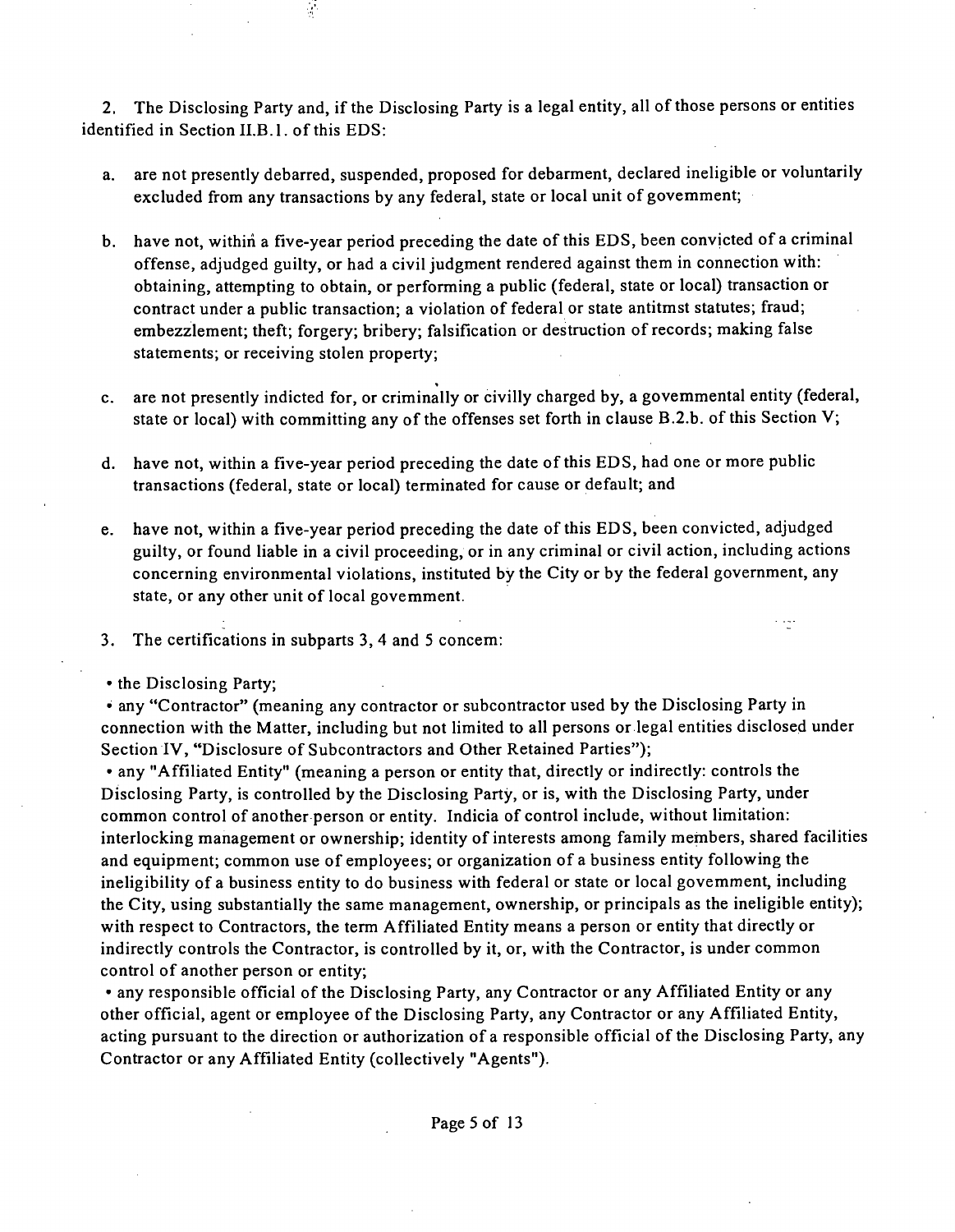Neither the Disclosing Party, nor any Contractor, nor any Affiliated Entity of either the Disclosing Party or any Contractor nor any Agents have, during the five years before the date this EDS is signed, or, with respect to a Contractor, an Affiliated Entity, or an Affiliated Entity of a Contractor during the five years before the date of such Contractor's or Affihated Entity's contract or engagement in connection with the Matter:

 $\frac{1}{2}$ 

- a. bribed or attempted to bribe, or been convicted or adjudged guilty of bribery or attempting to bribe, a public officer or employee of the City, the State of Illinois, or any agency of the federal govemment or of any state or local government in the United States of America, in that officer's or employee's official capacity;
- b. agreed or colluded with other bidders or prospective bidders, or been a party to any such agreement, or been convicted or adjudged guilty of agreement or collusion among bidders or prospective bidders, in restraint of freedom of competition by agreement to bid a fixed price or otherwise; or
- c. made an admission of such conduct described in a. or b. above that is a matter of record, but have not been prosecuted for such conduct; or
- d. violated the provisions of Municipal Code Secfion 2-92-610 (Living Wage Ordinance).

4. Neither the Disclosing Party, Affiliated Enfity or Contractor, or any of their employees, officials, agents or partners, is barred from contracting with any unit of state or local government as a result of engaging in or being convicted of (1) bid-rigging in violation of 720 ILCS 5/33E-3; (2) bid-rotating in violation of 720 ILCS 5/33E-4; or (3) any similar offense of any state or of the United States of America that contains the same elements as the offense of bid-rigging or bid-rotating.

5. Neither the Disclosing Party nor any Affihated Enfity is listed on any of the following lists maintained by the Office of Foreign Assets Control of the U.S. Department of the Treasury or the Bureau of Industry and Security of the U.S. Department of Commerce or their successors: the Specially Designated Nationals List, the Denied Persons List, the Unverified List, the Entity List and the Debarred List.

6. The Disclosing Party understands and shall comply with the applicable requirements of Chapters 2-55 (Legislative Inspector General), 2-56 (Inspector General) and 2-156 (Govemmental Ethics) of the Municipal Code.

7. If the Disclosing Party is unable to certify to any of the above statements in this Part B (Further Certifications), the Disclosing Party must explain below:

**r>^ow£**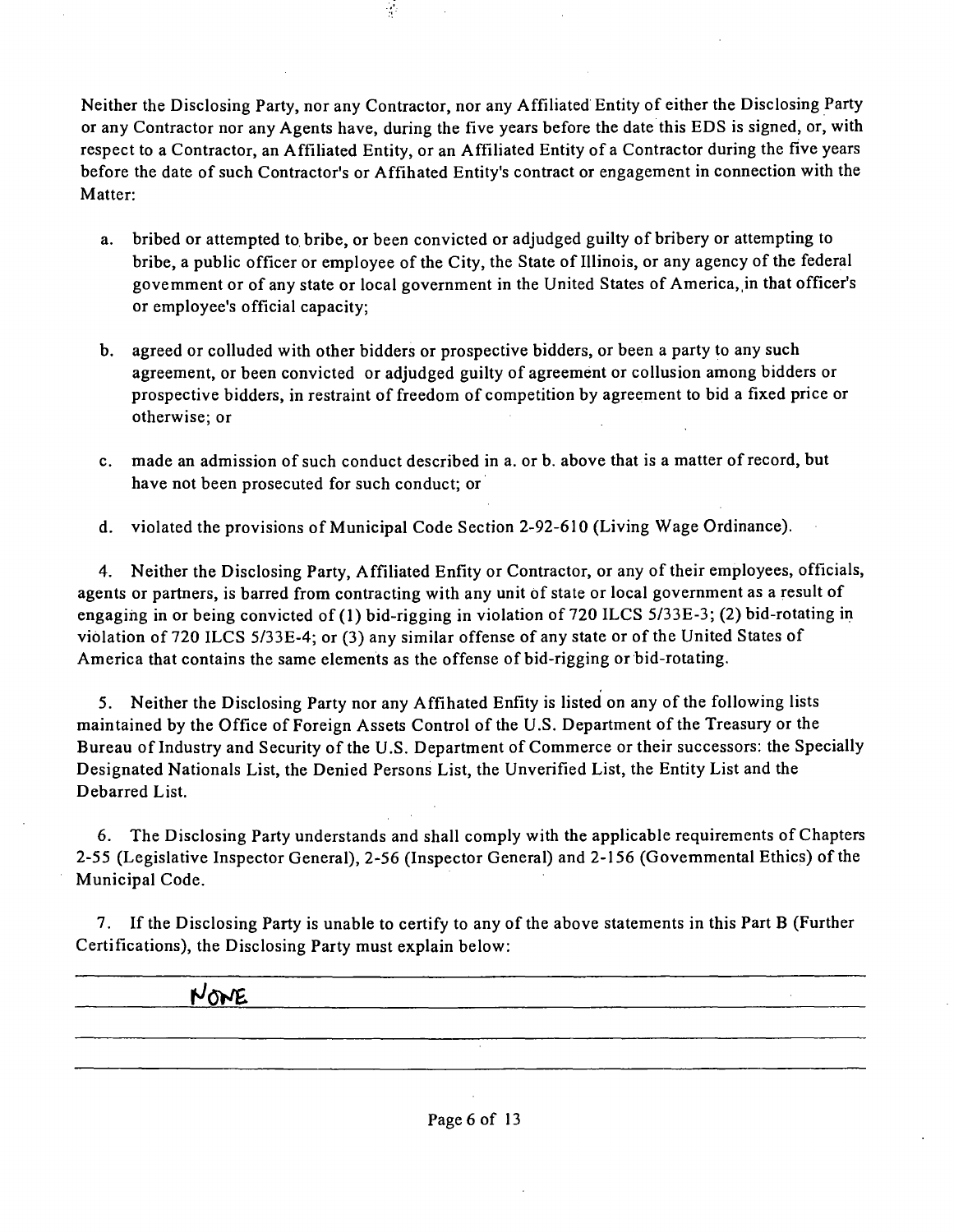If the letters "NA," the word "None," or no response appears on the lines above, it will be conclusively presumed that the Disclosing Party certified to the above statements.

 $\mathcal{L}$ 

#### C. CERTIFICATION OF STATUS AS FINANCIAL INSTITUTION

1. The Disclosing Party certifies that the Disclosing Party (check one)

[ ] is **M** is not

a "financial institution" as defined in Section  $2-32-455(b)$  of the Municipal Code.

2. If the Disclosing Party IS a financial institufion, then the Disclosing Party pledges:

"We are not and will not become a predatory lender as defined in Chapter 2-32 of the Municipal Code. We further pledge that none of our affiliates is, and none of them will become, a predatory lender as defined in Chapter 2-32 of the Municipal Code. We understand that becoming a predatory lender or becoming an affiliate of a predatory lender may resuh in the loss of the privilege of doing business with the City."

Ifthe Disclosing Party is unable to make this pledge because it or any of its affiliates (as defined in Section 2-32-455(b) of the Municipal Code) is a predatory lender within the meaning of Chapter  $2-32$  of the Municipal Code, explain here (attach additional pages if necessary):

If the letters "NA," the word "None," or no response appears on the lines above, it will be conclusively presumed that the Disclosing Party certified to the above statements.

#### D. CERTIFICATION REGARDING INTEREST IN CITY BUSINESS

Any words or terms that are defined in Chapter 2-156 of the Municipal Code have the same meanings when used in this Part D.

1. In accordance with Section 2-156-110 of the Municipal Code: Does any official or employee ofthe City have a financial interest in his or her own name or in the name of any other person or entity in the Matter?

[ ] Yes **[MNO** 

NOTE: If you checked "Yes" to Item D.L, proceed to Items D.2. and D.3. If you checked "No" to Item D.L, proceed to Part E.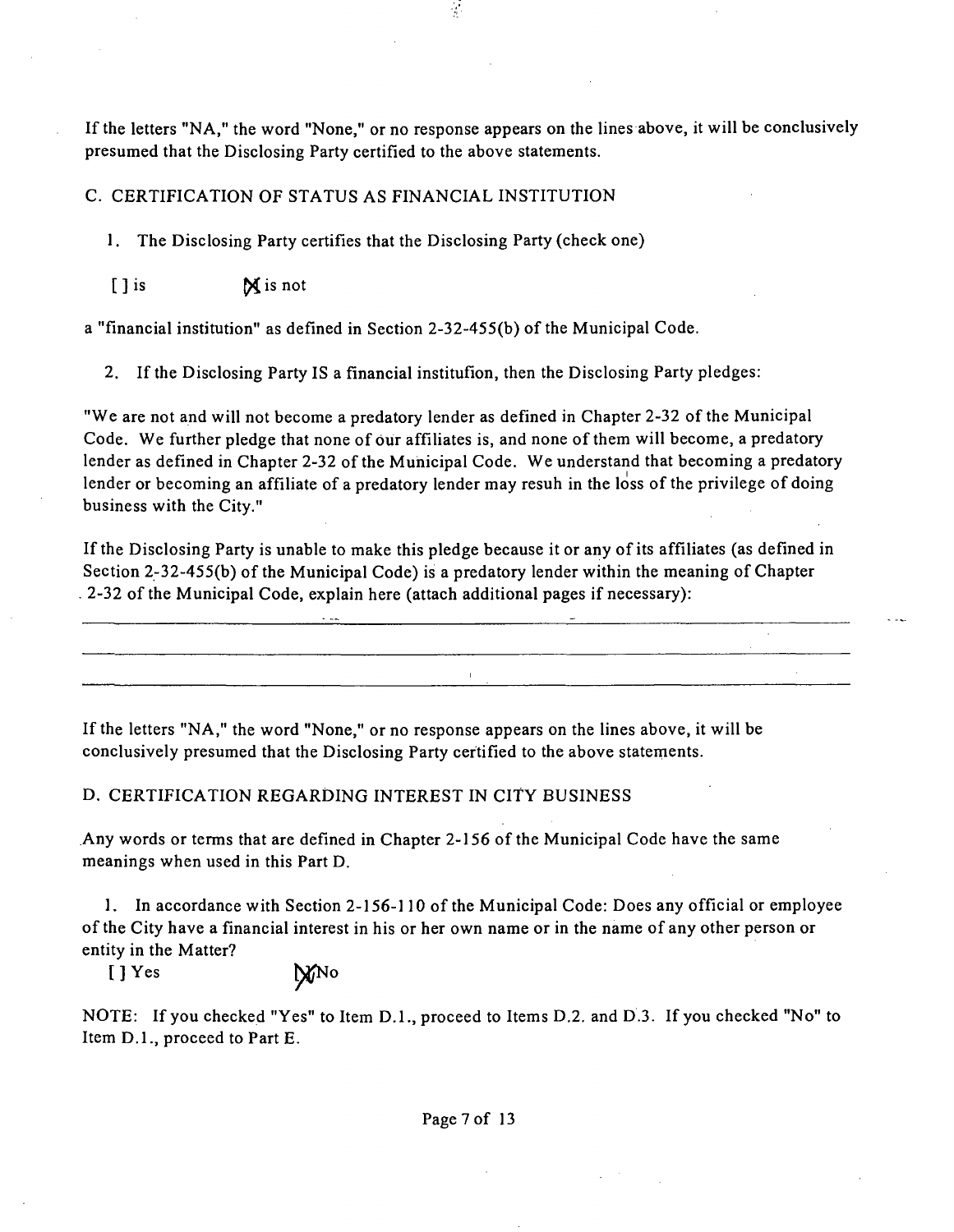2. Unless sold pursuant to a process of competitive bidding, or otherwise permitted, no City elected official or employee shall have a fmancial interest in his or her own name or in the name of any other person or entity in the purchase of any property that (i) belongs to the City, or (ii) is sold for taxes or assessments, or (iii) is sold by virtue of legal process at the suit of the City (collectively, "City Property Sale"). Compensation for property taken pursuant to the City's eminent domain power does not constitute a financial interest within the meaning of this Part D.

 $\frac{1}{2}$ 

Does the Matter involve a City Property Sale?

| [] Yes | MNO |
|--------|-----|
|--------|-----|

3. If you checked "Yes" to Item D.1., provide the names and business addresses of the City officials or employees having such interest and identify the nature of such interest:

| Name | <b>Business Address</b> | Nature of Interest |
|------|-------------------------|--------------------|
|      |                         |                    |
|      |                         |                    |

4. The Disclosing Party further certifies that no prohibited financial interest in the Matter will be acquired by any City official or employee.

E. CERTIFICATION REGARDING SLAVERY ERA BUSINESS.

Please check either 1. or 2. below. If the Disclosing Party checks 2., the Disclosing Party must disclose below or in an attachment to this EDS all information required by paragraph 2. Failure to comply with these disclosure requirements may make any contract entered into with the City in connection with the Matter voidable by the City.

 $\sum$  1. The Disclosing Party verifies that the Disclosing Party has searched any and all records of the Disclosing Party and any and all predecessor entities regarding records of investments or profits from slavery or slaveholder insurance policies during the slavery era (including insurance policies issued to slaveholders that provided coverage for damage to or injury or death of their slaves), and the Disclosing Party has found no such records.

2. The Disclosing Party verifies that, as a result of conducting the search in step 1 above, the Disclosing Party has found records of investments or profits from slavery or slaveholder insurance policies. The Disclosing Party verifies that the following constitutes full disclosure of all such records, including the names of any and all slaves or slaveholders described in those records: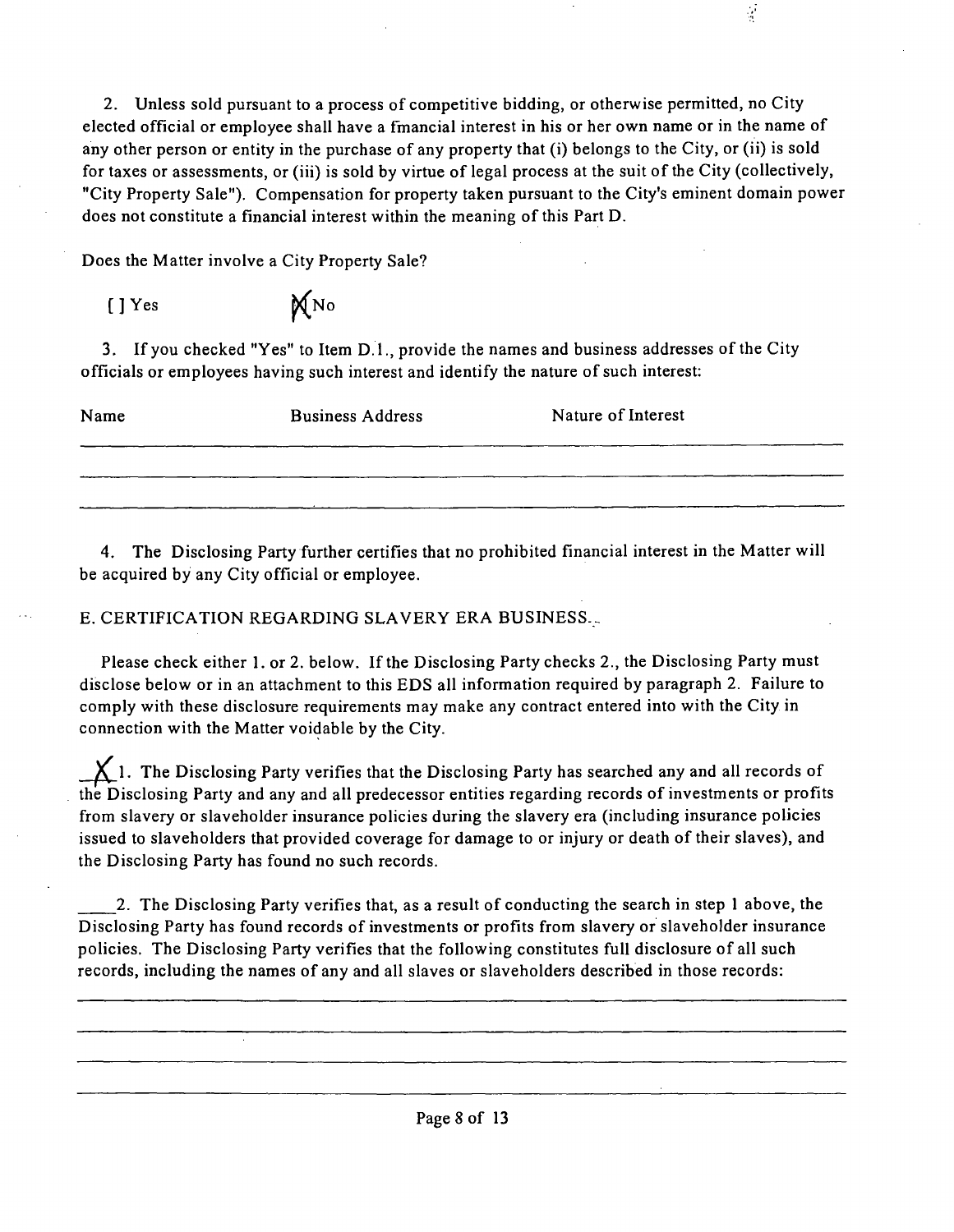### **SECTION VI - CERTIFICATIONS FOR FEDERALLY FUNDED MATTERS**

NOTE: If the Matter is federally funded, complete this Section VI. If the Matter is not federally funded, proceed to Section VII. For purposes of this Section VI, tax credits allocated by the City and proceeds of debt obligations of the City are not federal funding.

 $\frac{1}{2}$ 

#### A. CERTIFICATION REGARDING LOBBYING

1. List below the names of all persons or entities registered under the federal Lobbying Disclosure Act of 1995 who have made lobbying contacts on behalf of the Disclosing Party with respect to the Matter: (Add sheets if necessary):

(If no explanation appears or begins on the lines above, or if the letters "NA" or if the word "None" appear, it will be conclusively presumed that the Disclosing Party means that NO persons or entities registered under the Lobbying Disclosure Act of 1995 have made lobbying contacts on behalf of the Disclosing Party with respect to the Matter.)

2. The Disclosing Party has not spent and will not expend any federally appropriated funds to pay any person or entity listed in Paragraph A.l . above for his or her lobbying activities or to pay any person or entity to influence or attempt to influence an officer or employee of any agency, as defined by applicable federal law, a member of Congress, an officer or employee of Congress, or an employee of a member of Congress, in connection with the award of any federally funded contract, making any federally funded grant or loan, entering into any cooperative agreement, or to extend, continue, renew, amend, or modify any federally funded contract, grant, loan, or cooperative agreement.

3. The Disclosing Party will submit an updated certification at the end of each calendar quarter in which there occurs any event that materially affects the accuracy of the statements and information set forth in paragraphs A.1. and A.2. above.

4. The Disclosing Party certifies that either: (i) it is not an organization described in section  $501(c)(4)$  of the Internal Revenue Code of 1986; or (ii) it is an organization described in section  $501(c)(4)$  of the Internal Revenue Code of 1986 but has not engaged and will not engage in "Lobbying" Activities".

5. Ifthe Disclosing Party is the Applicant, the Disclosing Party must obtain certifications equal in form and substance to paragraphs A. L through A.4. above from all subcontractors before it awards any subcontract and the Disclosing Party must maintain all such subcontractors' certifications for the duration of the Matter and must make such certifications promptly available to the City upon request.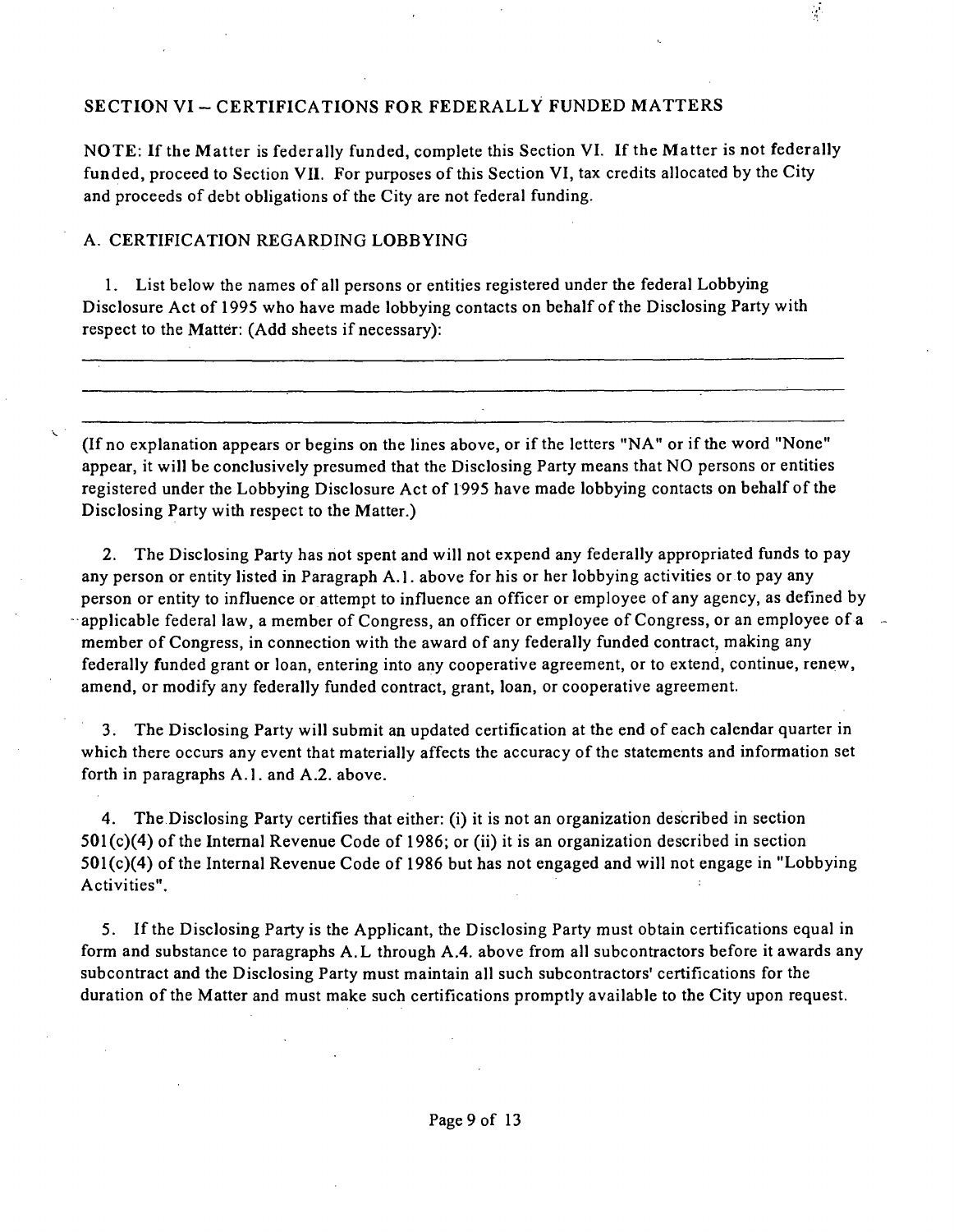### B. CERTIFICATION REGARDING EQUAL EMPLOYMENT OPPORTUNITY

Ifthe Matter is federally funded, federal regulations require the Applicant and all proposed subcontractors to submit the following information with their bids or in writing at the outset of negotiations.

Is the Disclosing Party the Applicant?

 $[$   $]$  Yes  $[$   $]$  No

If "Yes," answer the three questions below:

1. Have you developed and do you have on file affirmative action programs pursuant to applicable federal regulations? (See 41 CFR Part 60-2.)

[ ] Yes [ ] No

2. Have you filed with the Joint Reporting Committee, the Director of the Office of Federal Contract Compliance Programs, or the Equal Employment Opportunity Commission all reports due under the applicable filing requirements?

 $\mathcal{A}(\mathbf{a}) = \mathcal{A}$ 

 $[$   $]$   $Y$  es  $[$   $]$   $N$  o

3. Have you participated in any previous contracts or subcontracts subject to the equal opportunity clause?

[JYes []No

If you checked "No" to question I. or 2. above, please provide an explanation:

### **SECTION VII - ACKNOWLEDGMENTS, CONTRACT INCORPORATION, COMPLIANCE, PENALTIES, DISCLOSURE**

The Disclosing Party understands and agrees that:

A . The certifications, disclosures, and acknowledgments contained in this EDS will become part of any contract or other agreement between the Applicant and the City in connection with the Matter, whether procurement. City assistance, or other City action, and are material inducements to the City's execution of any contract or taking other action with respect to the Matter. The Disclosing Party understands that it must comply with all statutes, ordinances, and regulations on which this EDS is based.

B. The City's Govemmental Ethics and Campaign Financing Ordinances, Chapters 2-156 and 2-164 of the Municipal Code, impose certain duties and obligations on persons or entities seeking City contracts, work, business, or transactions. The full text of these ordinances and a training program is available on line at www.cityofchicago.org/Ethics, and may also be obtained from the City's Board of Ethics, 740 N.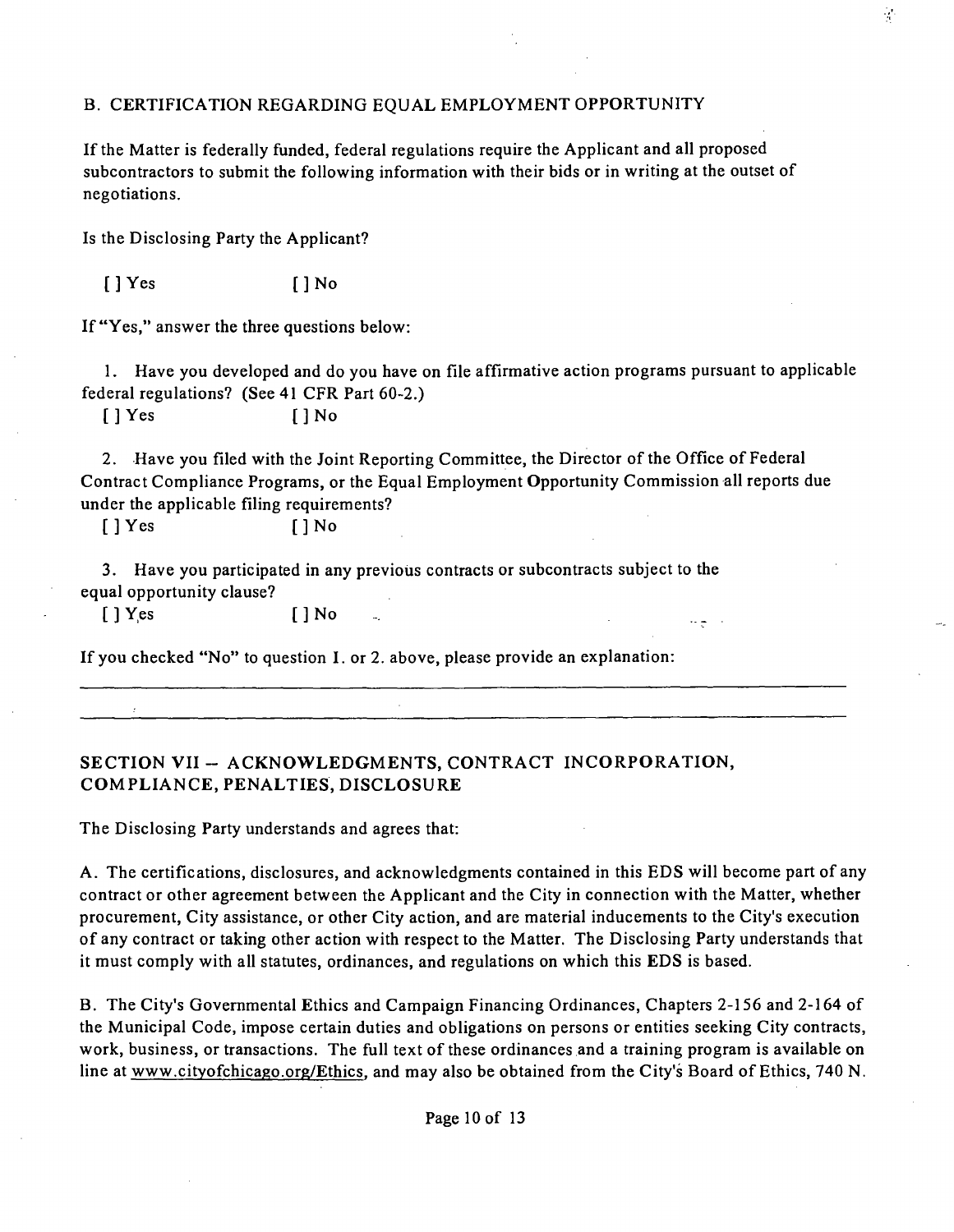Sedgwick St., Suite 500, Chicago, IL 60610, (312) 744-9660. The Disclosing Party must comply fully with the applicable ordinances.

C. If the City determines that any infonnation provided in this EDS is false, incomplete or inaccurate, any contract or other agreement in connection with which it is submitted may be rescinded or be void or voidable, and the City may pursue any remedies under the contract or agreement (if not rescinded or void), at law, or in equity, including terminating the Disclosing Party's participation in the Matter and/or declining to allow the Disclosing Party to participate in other transactions with the City. Remedies at law for a false statement of material fact may include incarceration and an award to the City of treble damages.

D. It is the City's policy to make this document available to the pubhc on its Internet site and/or upon request. Some or all of the information provided on this EDS and any attachments to this EDS may be made available to the public on the Intemet, in response to a Freedom of Information Act request, or otherwise. By completing and signing this EDS, the Disclosing Party waives and releases any possible rights or claims which it may have against the City in connection with the public release of information contained in this EDS and also authorizes the City to verify the accuracy of any information submitted in this EDS.

E. The information provided in this EDS must be kept current. In the event of changes, the Disclosing Party must supplement this EDS up to the time the City takes action on the Matter. If the Matter is a contract being handled by the City's Department of Procurement Services, the Disclosing Party must update this EDS as the contract requires. NOTE: With respect to Matters subject to Article I of Chapter 1-23 of the Municipal Code (imposing PERMANENT INELIGIBILITY for certain specified offenses), the information provided herein regarding eligibility must be kept current for a longer period, as required by Chapter 1-23 and Section 2-154-020 of the Municipal Code.

The Disclosing Party represents and warrants that:

F.1. The Disclosing Party is not delinquent in the payment of any tax administered by the Illinois Department of Revenue, nor are the Disclosing Party or its Affiliated Entities delinquent in paying any fine, fee, tax or other charge owed to the City. This includes, but is not limited to, all water charges, sewer charges, license fees, parking tickets, property taxes or sales taxes.

F.2 If the Disclosing Party is the Applicant, the Disclosing Party and its Affiliated Entities will not use, nor permit their subcontractors to use, any facility listed by the U.S. E.P.A. on the federal Excluded Parties List System ("EPLS") maintained by the U. S. General Services Administration.

F.3 If the Disclosing Party is the Applicant, the Disclosing Party will obtain from any contractors/subcontractors hired or to be hired in connection with the Matter certifications equal in form and substance to those in F.1. and F.2. above and will not, without the prior written consent of the City, use any such contractor/subcontractor that does not provide such certifications or that the Disclosing Party has reason to believe has not provided or cannot provide tmthful certifications.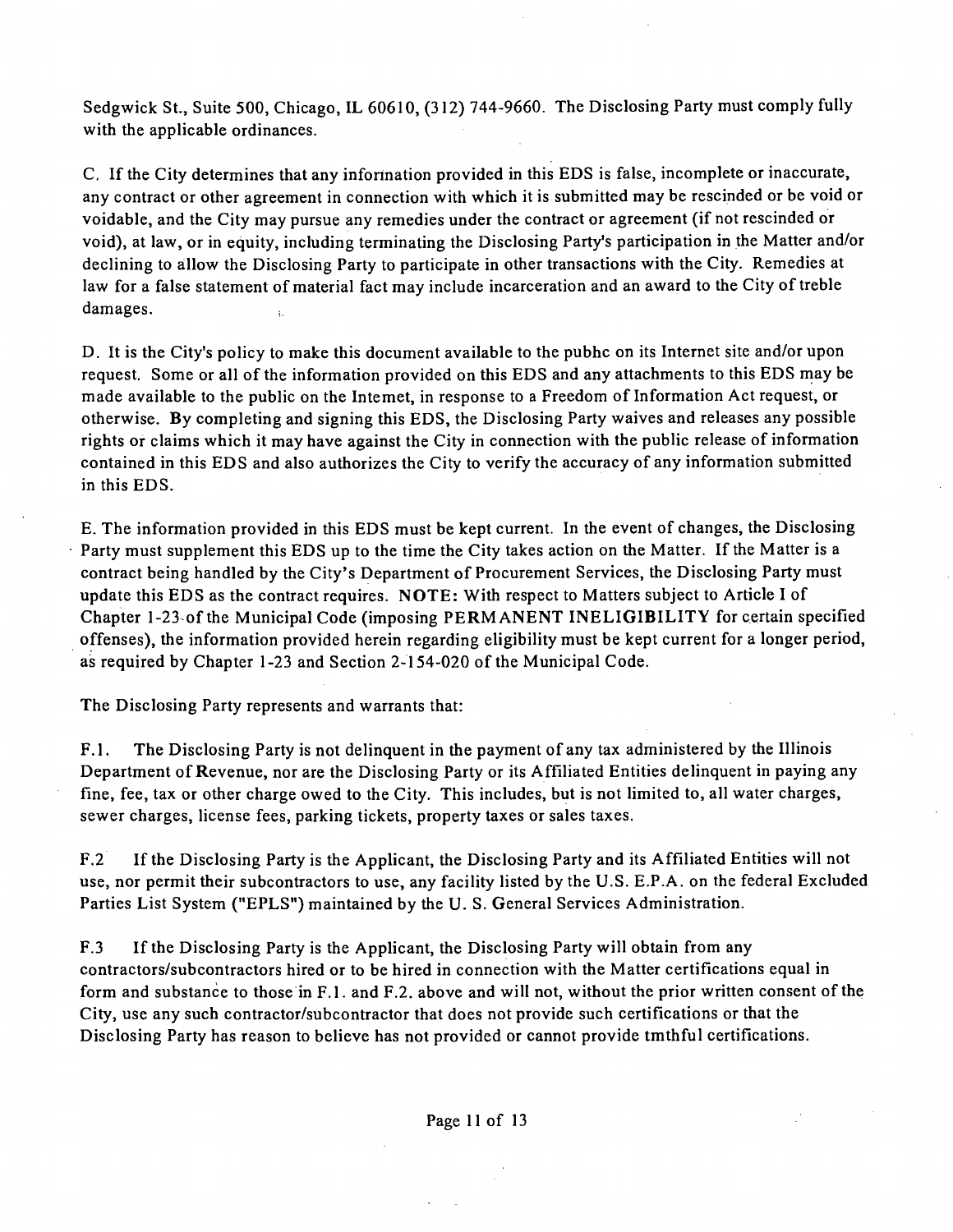**N01E: If the Disclosing Party cannot oertiiy as to any of the items in F.L, F.2. or Fi3. above, an**  explanatory statement must be attached to this **EDS**.

#### **CERTIFICATION**

**Sf** 

Under penalty of perjury, the person signing below: (1) wairants that be/sbe is authorized to execute this EDS and Appendix A (if applicable) on behalf of the Disclosing Party, and (2) warrants diat all certificadons and atatements contained in this EDS and Appendix A (if applicable) are true, accurate and complete as of the date furnished to the City.

DRW HOWINGS LLC (Print or type name of Disclosing Party)  $\mathcal{U}$ (Sign here) DOMALD  $R$ . LALION J (Print or type name of person signing) Maguen (Print or type title of person signing) Signed and swom to before me on  $(data)$   $Q/|S/2Q|$ <br>at  $C\infty$  County,  $L$  (state). at  $C\infty$ **)** County, **Notary Public.** Commission expires:  $\frac{1}{2}$ 

**OFFICIAL SEAL ALIY KINNEY MOTMty PUBtiC- STATE CF UUNOS**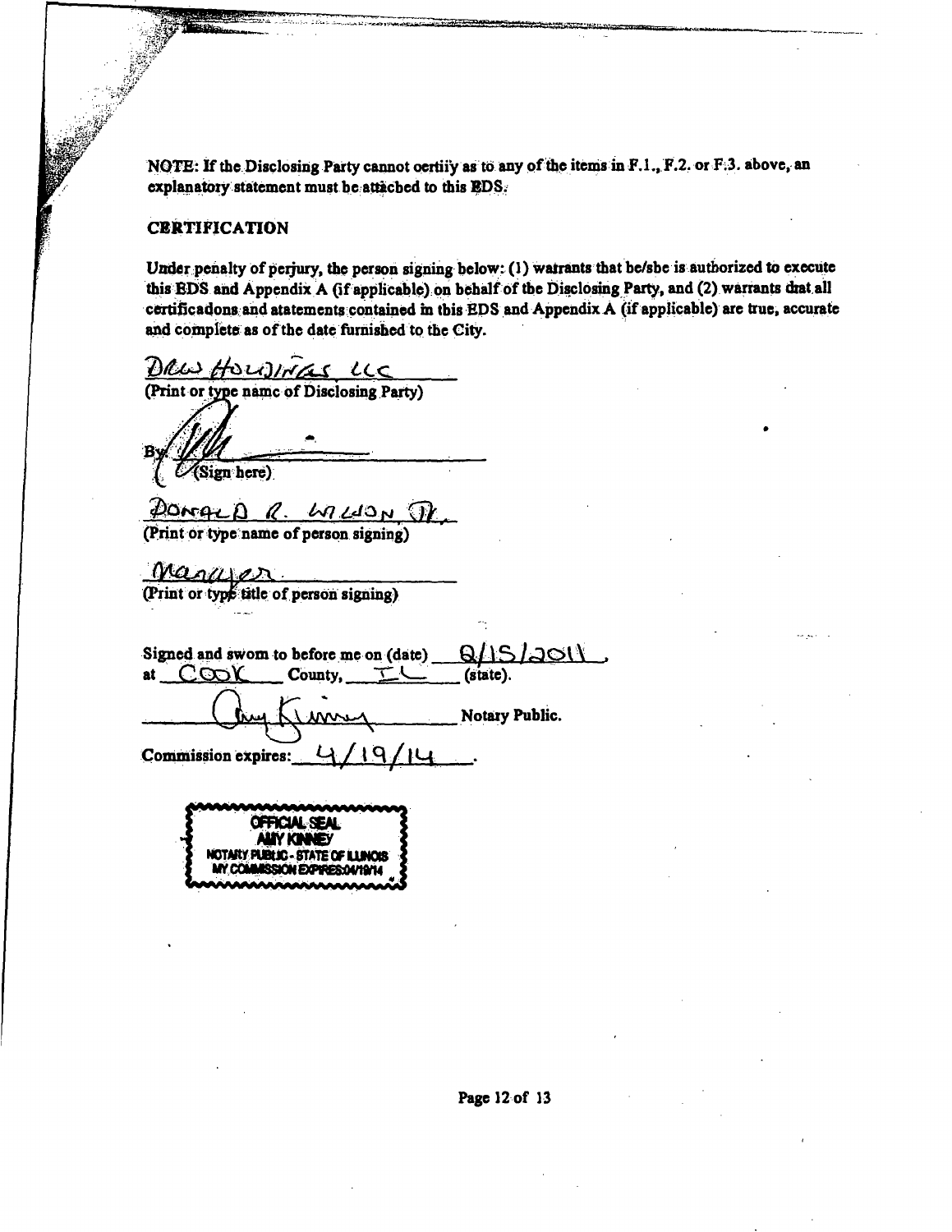### **CITY OF CHICAGO ECONOMIC DISCLOSURE STATEMENT AND AFFIDAVIT APPENDIX A**

#### **FAMILIAL RELATIONSHIPS WITH ELECTED CITY OFFICIALS AND DEPARTMENT HEADS**

**This Appendix is to be completed only by (a) the Applicant, and (b) any legal entity which has a direct ownership interest in the Applicant exceeding 7.5 percent. It is not to be completed by any legal entity which has only an indirect ownership interest in the Applicant.** 

Under Municipal Code Section 2-154-015, the Disclosing Party must disclose whether such Disclosing Party or any "Applicable Party" or any Spouse or Domestic Partaer thereof currentiy has a "familial relationship" with any elected city official or department head. A "familial relationship" exists if, as of the date this EDS is signed, the Disclosing Party or any "Applicable Party" or any Spouse or Domestic Partaer thereof is related to the mayor, any alderman, the city clerk, the city treasurer or any city department head as spouse or domestic partner or as any of the following, whether by blood or adoption: parent, child, brother or sister, aunt or uncle, niece or nephew, grandparent, grandchild, father-in-law, mother-in-law, son-in-law, daughter-in-law, stepfather or stepmother, stepson or stepdaughter, stepbrother or stepsister or half-brother or half-sister.

"Apphcable Party" means (1) all executive officers of the Disclosing Party listed in Section II.B.1.a., if the Disclosing Party is a corporation; all partners of the Disclosing Party, if the Disclosing Party is a general partaership; all general partaers and limited partners of the-Disclosing Party, if the Disclosing Party is a limited partnership; all managers, managing members and members of the Disclosing Party, if the Disclosing Party is a limited liability company; (2) all principal officers of the Disclosing Party; and (3) any person having more than a 7.5 percent ownership interest in the Disclosing Party. "Principal officers" means the president, chief operating officer, executive director, chief financial officer, treasurer or secretary of a legal entity or any person exercising similar authority.

Does the Disclosing Party or any "Applicable Party" or any Spouse or Domestic Partner thereof cunently have a "familial relationship" with an elected city official or department head?

 $[$  ] Yes  $\mathbb{M}$  No

 $\mathcal{L}$ 

If yes, please identify below (1) the name and title of such person, (2) the name of the legal entity to which such person is connected; (3) the name and title of the elected city official or department head to whom such person has a familial relationship, and (4) the precise natare of such familial relationship.

Page 13 of 13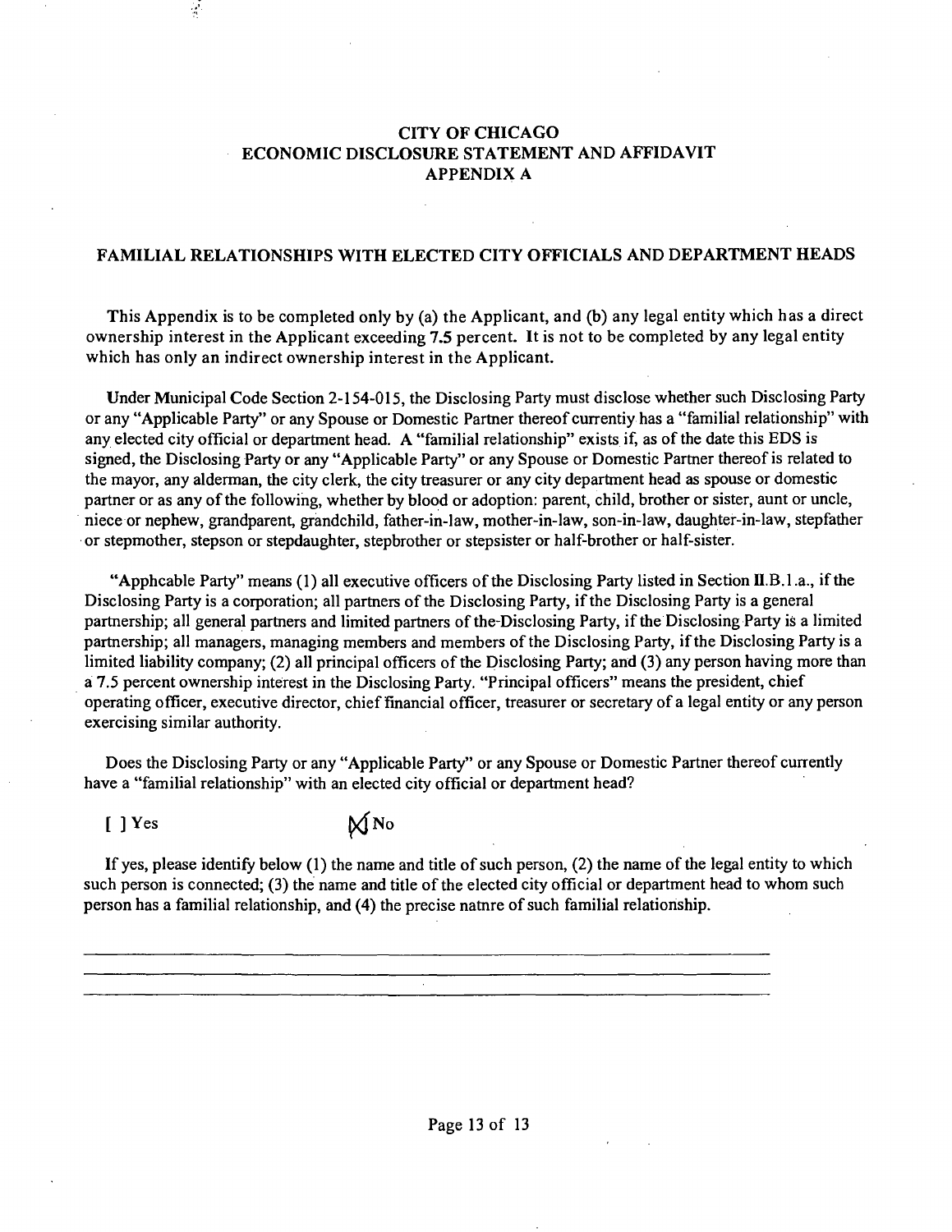### **1601 North Milwaukee Avenue**  Type I Rezoning Application

The proposed zoning amendment for 1601 North Milwaukee Avenue (the "Property") necessitates a Type 1 application pursuant to Section 17-13-0302-A (1) (c) because the proposed rezoning seeks to rezone a portion of the site from M1-2 to B3-2, *i.e.*, from a district that does not allow household living uses to a zoning district that does allow household living uses.

The zoning amendment is requested in order to establish a single zoning classification on the property. The property is currently zoned B3-2, Community Shopping District, and Ml-2, Limited Manufacturing/Business Park District. In the case of a split-zoning lot, the Zoning Ordinance mandates that the more restrictive classification controls. In this case, the Department of Zoning has opined that the MI classification is more restrictive, and thus governs the property. The proposed zoning amendment seeks to rezone the Property to the B3-2 District. The building is not suited for manufacturing uses, and indeed, the building is located on a "Pedestrian" Street" at the six-comer intersection of Milwaukee, North and Damen. A rezoning to the B3-2 District would be consistent with the surrounding zoning classifications and character of the neighborhood. It would allow uses permitted in the business zone as encouraged on designated Pedestrian Streets.

The Property which is located at the six-comer intersection of Milwaukee Avenue, North Avenue and Damen Avenue will be renovated to accommodate retail uses and once again become a vital part of the historic Milwaukee Avenue District and surrounding community: The size of the building will not change. The lot area is  $16,710$  square feet and contains a building and adjacent parking lot. The building is a tall, one-story building 42 feet in height. It was originally built as a bank, and was used as a bank until August 2008. The building contains approximately 15,500 square feet (excluding the full basement) and the parking lot is approximately 4,700 square feet.

The existing parking surface will be repaired and reconfigured to provide 12 parking spaces. The proposed repairs will place the parking area in compliance with the provisions of the Chicago Zoning Ordinance in terms of parking space size, accessible parking and landscape provisions. The parking area will be accessed by the existing curb cut on North Milwaukee Avenue and the parking spaces will be accessory parking, *i.e.*, reserved exclusively for the tenant of the building. A screened trash enclosure is on the property and will be accessed from the public alley. All loading operations to service the building will be on-site from the parking area.

The building is located within the Milwaukee Avenue Historic District, designated by the City Council in April 2008. The building is not a landmark, but is a "contributing building" within the district. The building is also rated "Orange" in the Chicago Historic Resources Survey.

K.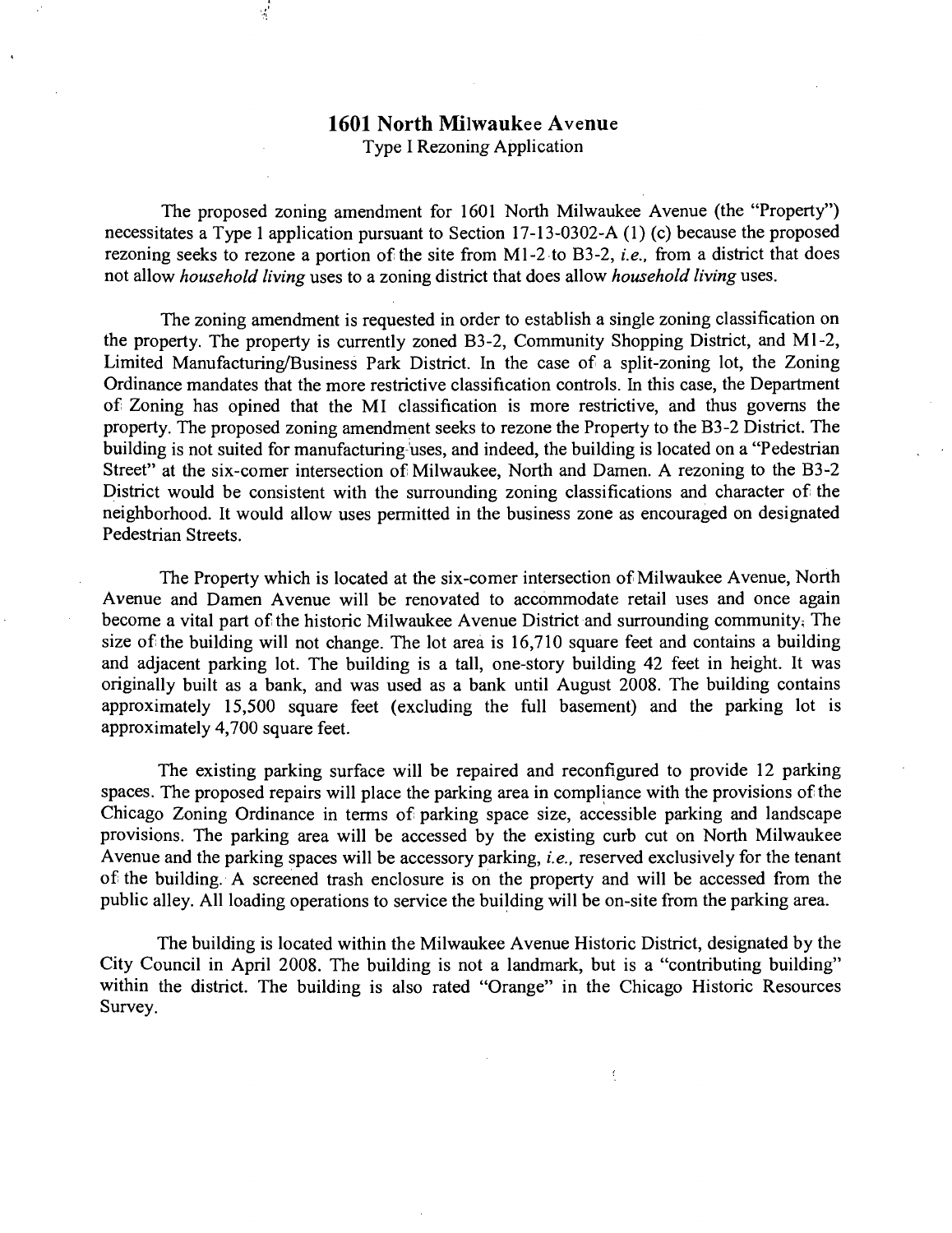## **Development Standards - 1601 North Milwaukee Avenue**

 $\frac{1}{2}$ 

 $\cdots$ 

| Floor Area Ratio:          | The B3-2 District allows a maximum FAR of 2.2. The lot size is<br>16,710 square feet allowing 36,762 square feet of development.<br>The existing building is approximately 15,500 square feet with an<br>FAR of less than 1.0.             |
|----------------------------|--------------------------------------------------------------------------------------------------------------------------------------------------------------------------------------------------------------------------------------------|
| Density:                   | The B3-2 District would pennit 16 dwelling units. No dwelling<br>units are proposed.                                                                                                                                                       |
| <b>Off-Street Parking:</b> | The building is a "contributing building" within the Milwaukee<br>Avenue Historic District, and thus no parking spaces are required.<br>12 on-site spaces are proposed.                                                                    |
| Setbacks:                  | The existing building has no setbacks. There will be no change to<br>the building.                                                                                                                                                         |
| <b>Building Height:</b>    | New buildings in a B3-2 District with trontage over 100 feet and<br>which comply with Section 17-3-0305 have a maximum building<br>height of 50 feet. The height of the existing building is<br>approximately 42 feet and will not change. |
| Attachments:               | Zoning Map; photos of existing building; proposed site plan; and<br>building elevations.                                                                                                                                                   |

**2 -**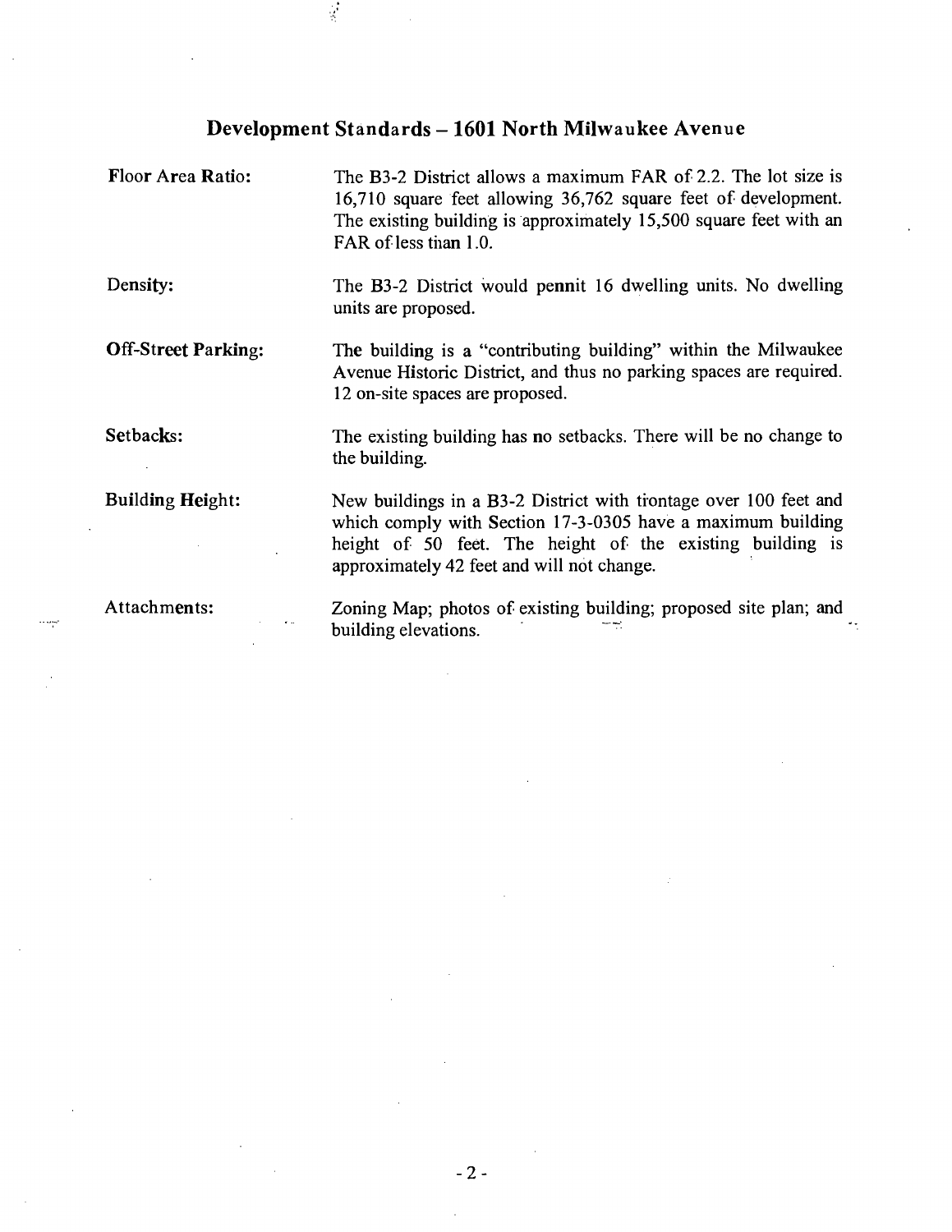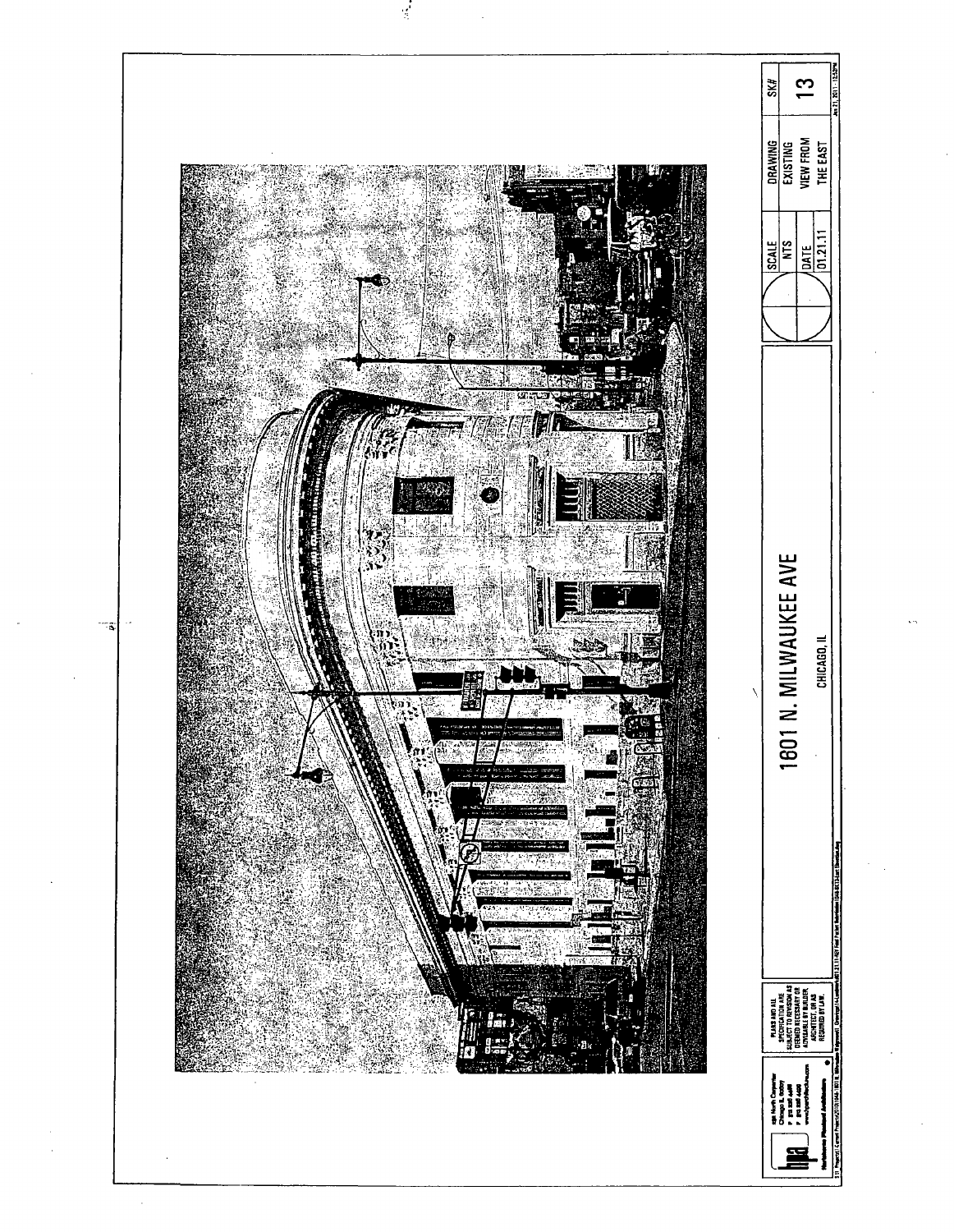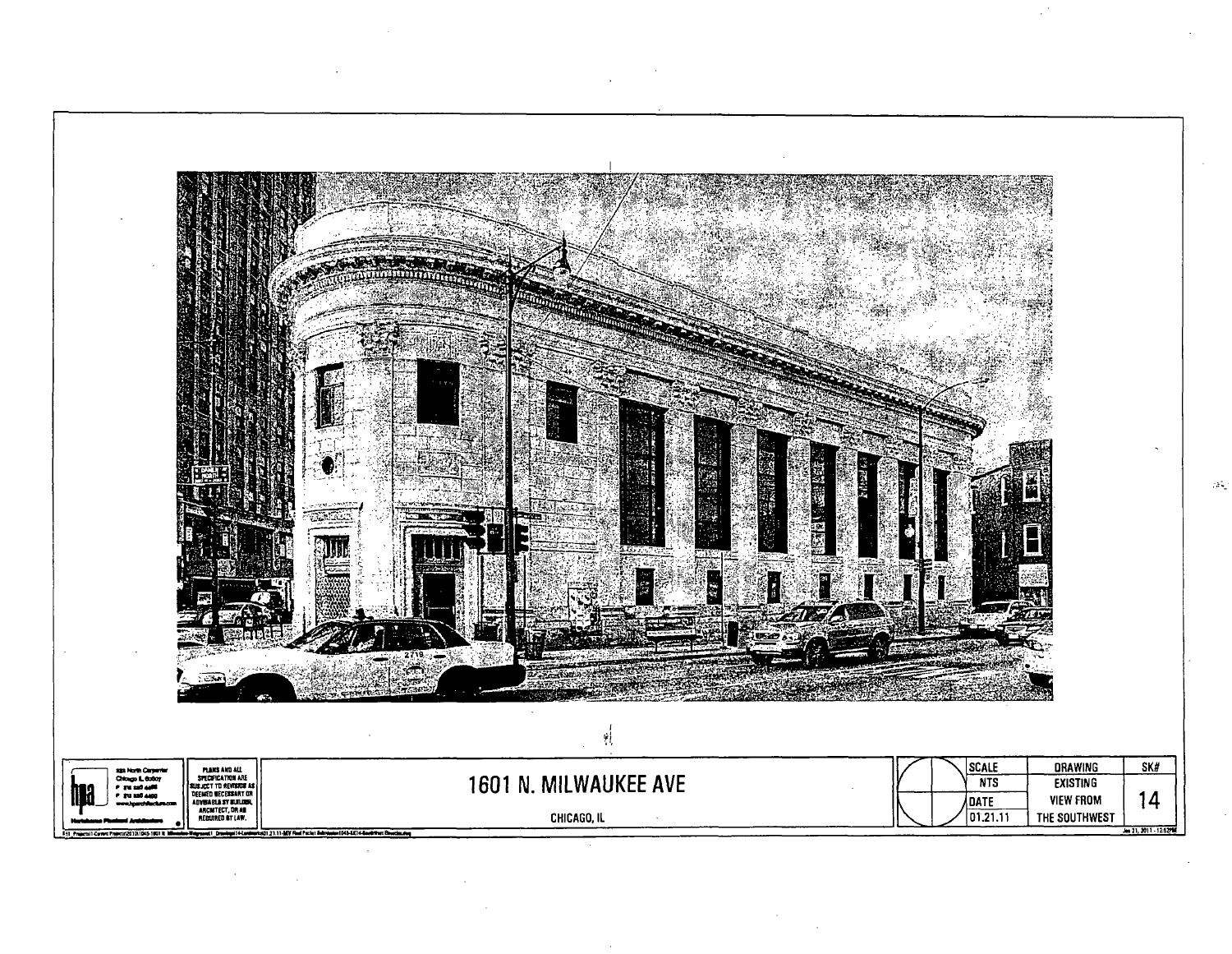

 $\sim$ 

 $\Delta$ 

 $\sim$   $\sim$ 

 $\mathcal{O}(\epsilon)$ 

 $\mathcal{O}(\varepsilon)$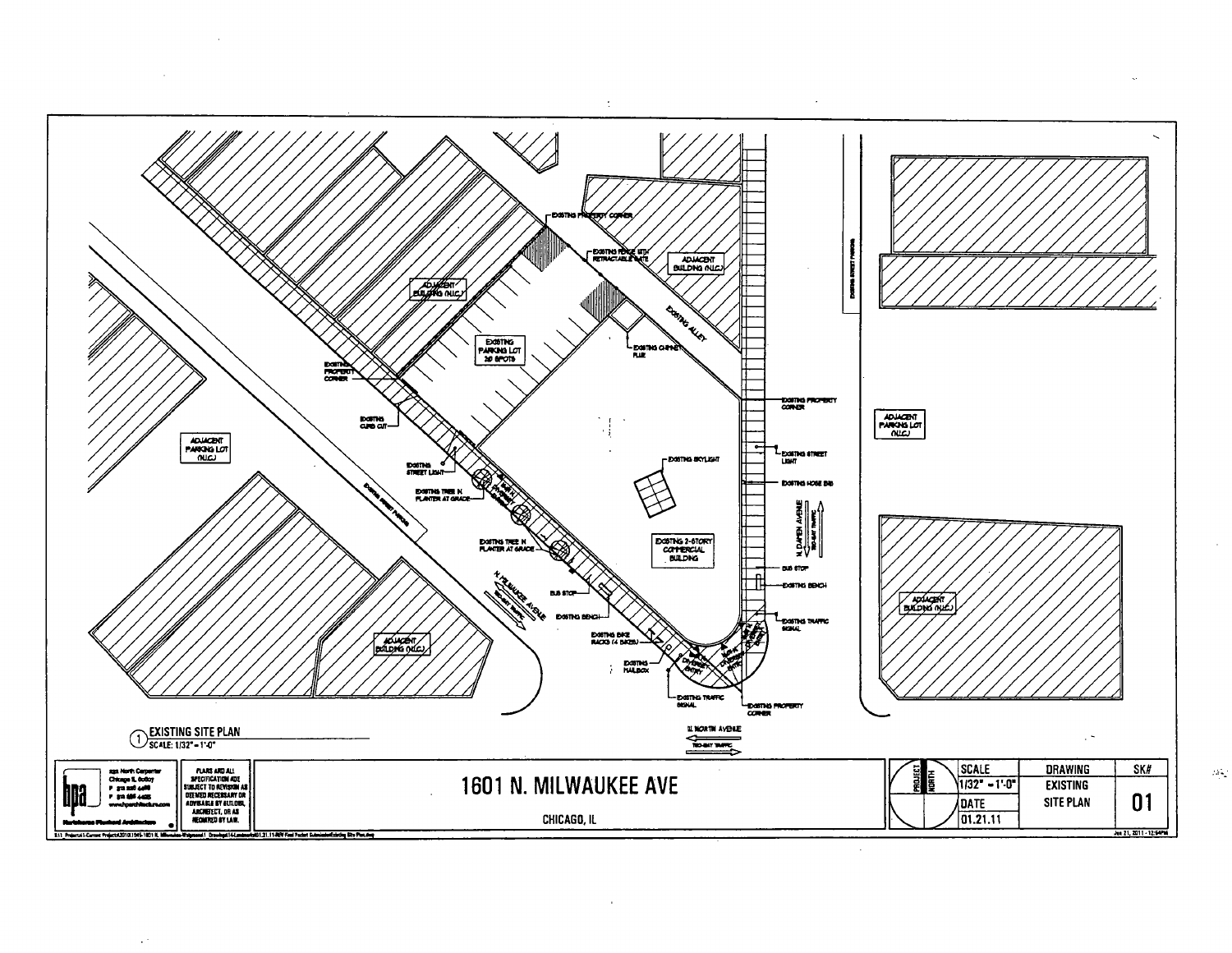

 $\mathcal{A}(\mathcal{C})$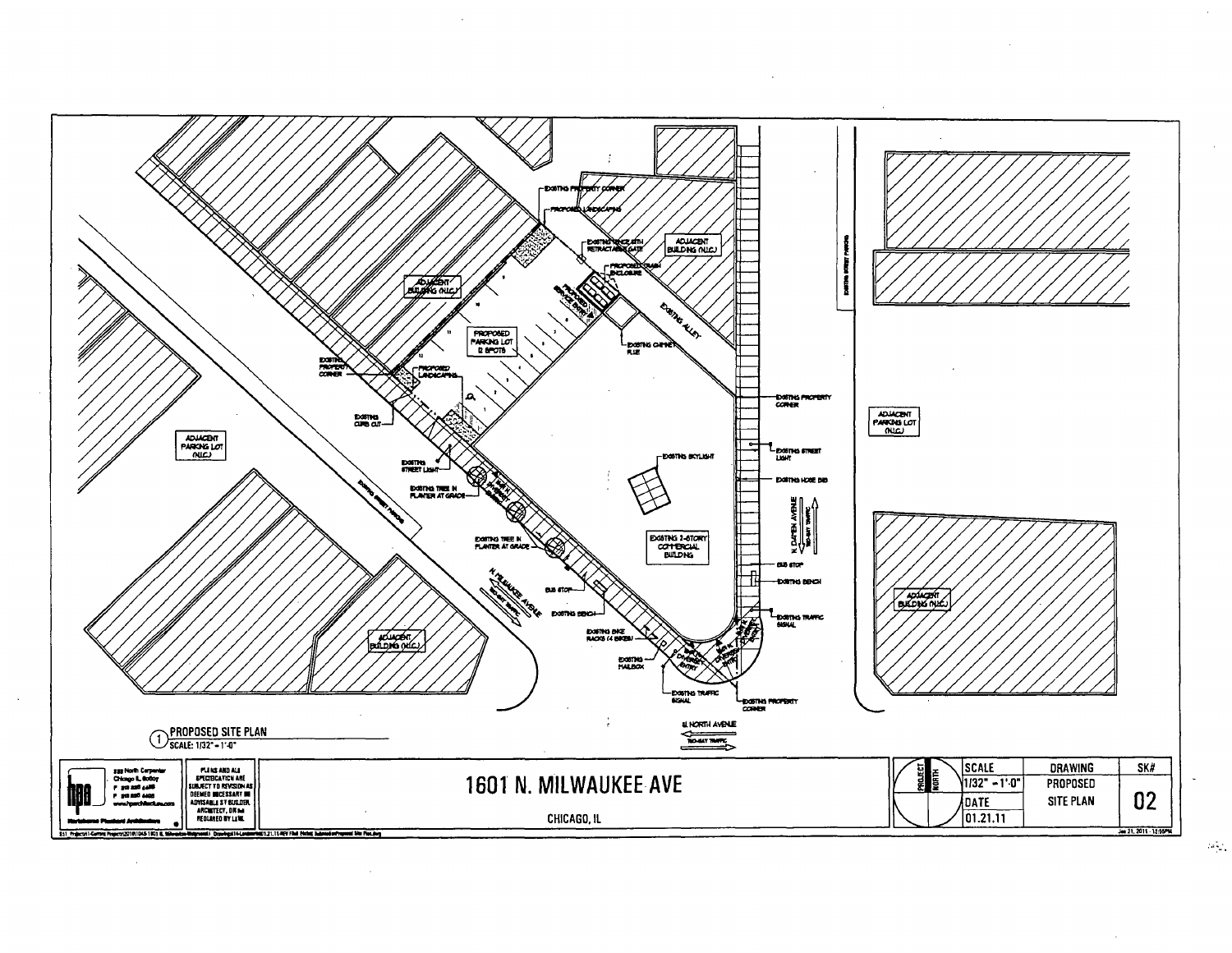